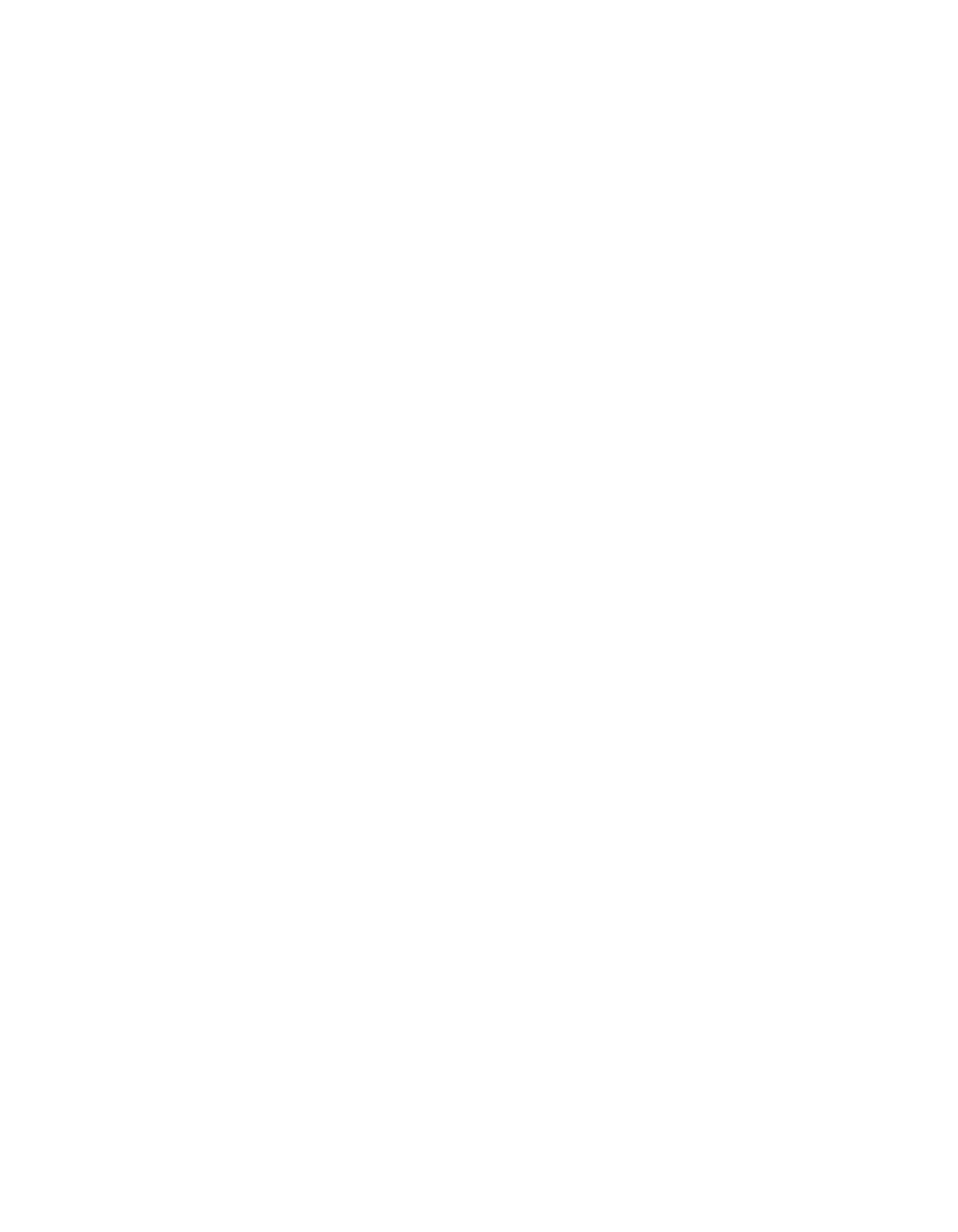# **NOTICE OF ANNUAL MEETING OF SHAREHOLDERS**

# **Becton, Dickinson and Company 1 Becton Drive Franklin Lakes, New Jersey 07417-1880**

December 22, 2011

The 2012 Annual Meeting of Shareholders of Becton, Dickinson and Company ("BD") will be held as follows:

| DATE: Tuesday, January 31, 2012                                                                                     |
|---------------------------------------------------------------------------------------------------------------------|
| TIME: $1:00$ p.m. EST                                                                                               |
| <b>LOCATION:</b> Hilton Short Hills                                                                                 |
| 41 John F. Kennedy Parkway                                                                                          |
| Short Hills, New Jersey                                                                                             |
| PURPOSE: To consider and act upon the following proposals:                                                          |
| 1. The election as directors of the fourteen nominees named in the attached proxy statement for<br>a one-year term; |
| 2. The ratification of the selection of the independent registered public accounting firm;                          |
| 3. An advisory vote on executive compensation;                                                                      |
| 4. A shareholder proposal relating to cumulative voting; and                                                        |
| 5. Such other business as may properly come before the meeting.                                                     |

Shares represented by properly executed proxies will be voted in accordance with the instructions specified therein. Shares represented by properly executed proxies that do not provide specific voting instructions will be voted in accordance with the recommendations of the Board of Directors set forth in this proxy statement.

**Important Notice Regarding the Availability of Proxy Materials for the 2012 Annual Meeting of Shareholders to be held on January 31, 2012. BD's proxy statement and 2011 Annual Report, which includes BD's consolidated financial statements, are available at** *www.bd.com/investors/.*

Shareholders of record at the close of business on December 12, 2011 will be entitled to attend and vote at the meeting.

By order of the Board of Directors,

Gay De Zer

GARY DEFAZIO *Vice President and Corporate Secretary*

**It is important that your shares be represented and voted, whether or not you plan to attend the meeting. YOU CAN VOTE BY PROXY OR SUBMIT VOTING INSTRUCTIONS IN ONE OF THREE WAYS:**

- **1. VIA THE INTERNET: Visit the website noted on your proxy/voting instruction card.**
- **2. BY TELEPHONE: Use the toll-free telephone number noted on your proxy/voting instruction card.**
- **3. BY MAIL: Promptly return your signed and dated proxy/voting instruction card in the enclosed envelope.**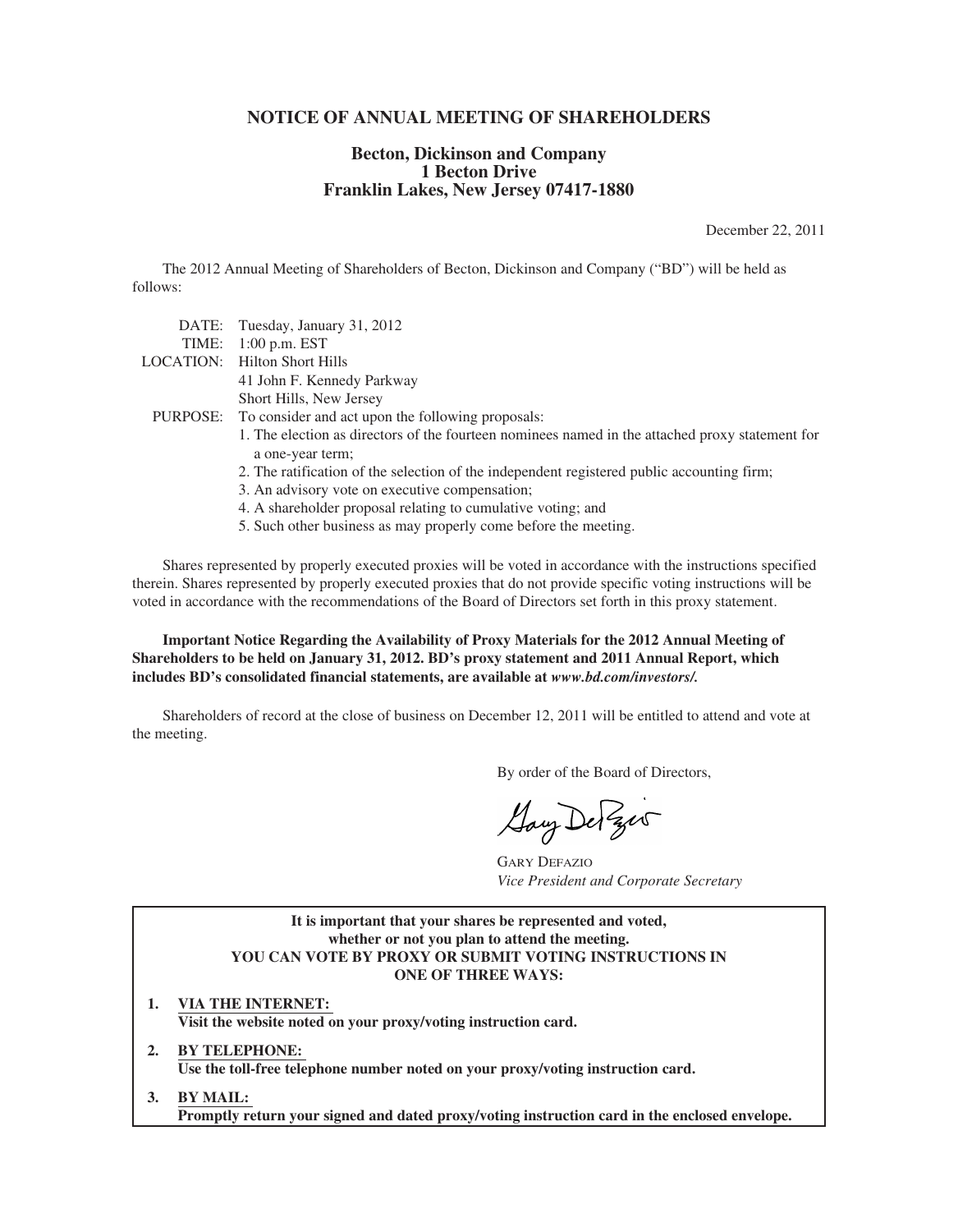# **Table of Contents**

|                                                                        | 1                 |
|------------------------------------------------------------------------|-------------------|
|                                                                        | 1                 |
|                                                                        | 1                 |
|                                                                        | 1                 |
|                                                                        | $\overline{2}$    |
|                                                                        | $\overline{2}$    |
|                                                                        | 3                 |
|                                                                        | 3                 |
|                                                                        | 3                 |
|                                                                        | 3                 |
|                                                                        | $\overline{4}$    |
|                                                                        | 5                 |
|                                                                        | 6                 |
|                                                                        | $\overline{7}$    |
|                                                                        | 7                 |
|                                                                        | 12                |
|                                                                        | 12                |
|                                                                        | 12                |
| Board, Committee and Annual Meeting Attendance                         | 15                |
|                                                                        | 16                |
|                                                                        | 18                |
|                                                                        | 19                |
|                                                                        | 19                |
|                                                                        | 19                |
|                                                                        | 19                |
|                                                                        | 20                |
|                                                                        | 21                |
|                                                                        | 22                |
| REPORT OF THE COMPENSATION AND BENEFITS COMMITTEE                      | 25                |
|                                                                        | 27                |
|                                                                        | 41                |
|                                                                        | 41                |
|                                                                        | 44                |
|                                                                        | 46                |
|                                                                        | 48                |
|                                                                        | 48                |
|                                                                        | 49                |
|                                                                        | 51                |
| Payments Upon Termination of Employment or Change of Control           | 52                |
| PROPOSAL 2. RATIFICATION OF SELECTION OF INDEPENDENT REGISTERED PUBLIC |                   |
|                                                                        | 56                |
|                                                                        | 57                |
| PROPOSAL 3. ADVISORY VOTE ON EXECUTIVE COMPENSATION                    | 58                |
| PROPOSAL 4. SHAREHOLDER PROPOSAL ON CUMULATIVE VOTING                  | 58                |
| SHAREHOLDER PROPOSALS OR DIRECTOR NOMINATIONS FOR 2013 ANNUAL          |                   |
|                                                                        | 59                |
|                                                                        | <b>Back Cover</b> |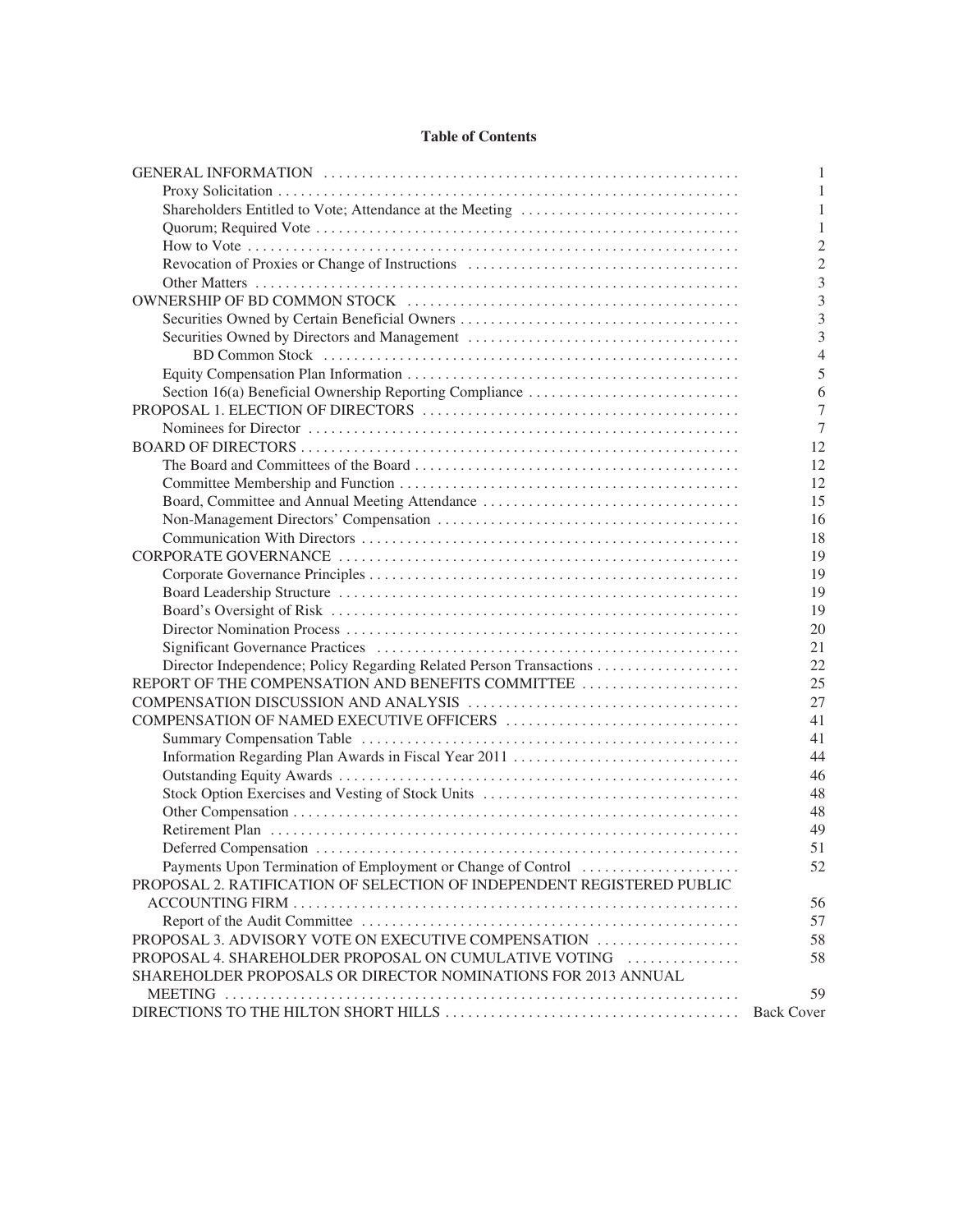#### **PROXY STATEMENT**

# **2012 ANNUAL MEETING OF SHAREHOLDERS Tuesday, January 31, 2012**

# **BECTON, DICKINSON AND COMPANY 1 Becton Drive Franklin Lakes, New Jersey 07417-1880**

### **GENERAL INFORMATION**

### **Proxy Solicitation**

These proxy materials are being mailed or otherwise sent to shareholders of Becton, Dickinson and Company ("BD") on or about December 22, 2011 in connection with the solicitation of proxies by the Board of Directors for BD's Annual Meeting of Shareholders (the "2012 Annual Meeting") to be held at 1:00 p.m. EST on Tuesday, January 31, 2012 at the Hilton Short Hills, 41 John F. Kennedy Parkway, Short Hills, New Jersey. **Important Notice Regarding the Availability of Proxy Materials for the 2012 Annual Meeting of Shareholders to be held on January 31, 2012. This proxy statement and BD's 2011 Annual Report are also available at** *www.bd.com/investors/.*

Directors, officers and other BD associates also may solicit proxies by telephone or otherwise. Brokers and other nominees will be requested to solicit proxies or authorizations from beneficial owners and will be reimbursed for their reasonable expenses. BD has retained MacKenzie Partners, Inc. to assist in soliciting proxies for a fee not to exceed \$25,000 plus expenses. The cost of soliciting proxies will be borne by BD.

### **Shareholders Entitled to Vote; Attendance at the Meeting**

Shareholders of record at the close of business on December 12, 2011 are entitled to notice of, and to vote at, the meeting. As of such date, there were 213,604,337 shares of BD common stock outstanding, each entitled to one vote.

If your shares are held in the name of a bank, broker or other nominee (also known as "street name") and you wish to attend the meeting, you must present proof of ownership as of the record date, such as a current bank or brokerage account statement, to be admitted. BD also may request appropriate identification as a condition of admission.

# **Quorum; Required Vote**

The holders of a majority of the shares entitled to vote at the meeting must be present in person or represented by proxy to constitute a quorum. Directors are elected by a majority of the votes cast at the meeting (Proposal 1). This means that a director nominee will be elected to the Board only if the number of votes cast for the nominee exceeds the number of votes cast against that nominee. Approval of Proposals 2, 3 and 4 requires the affirmative vote of a majority of the votes cast at the meeting. Under New Jersey law, abstentions and shares that brokers do not have the authority to vote in the absence of timely instructions from the beneficial owners will not be counted as votes cast, and, accordingly, will have no effect on the outcome of the vote for any of the Proposals. Proposal 2 is a "discretionary item", and New York Stock Exchange ("NYSE") member brokers that do not receive instructions on how to vote from beneficial owners may cast those votes in their discretion.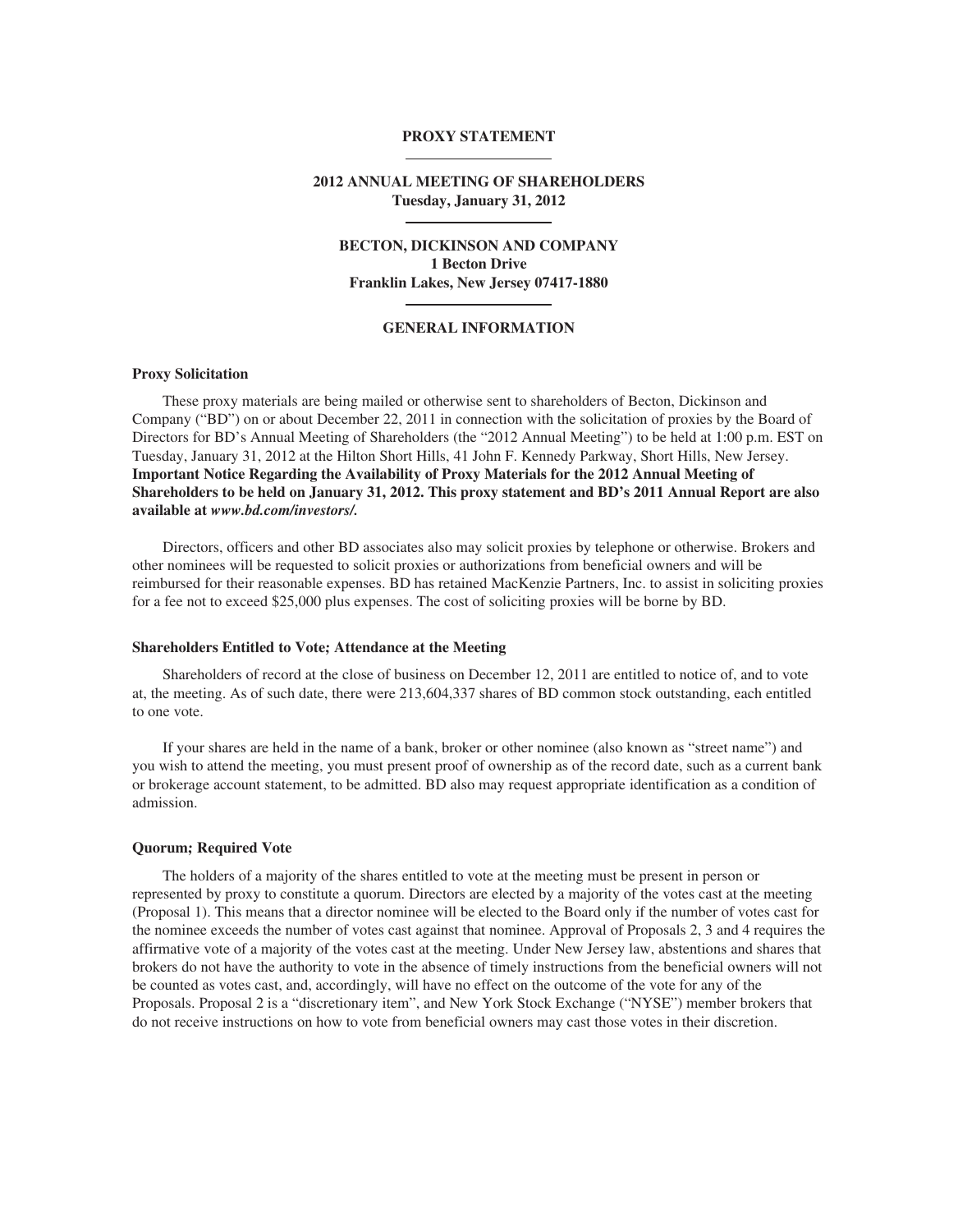### **How to Vote**

Shareholders of record may cast their votes at the meeting. In addition, shareholders of record may cast their vote by proxy, and participants in the BD plans described below may submit their voting instructions, by:

(1) using the Internet and voting at the website listed on the enclosed proxy/voting instruction card (the "proxy card");

(2) using the toll-free telephone number listed on the enclosed proxy card; or

(3) signing, completing and returning the enclosed proxy card in the enclosed postage-paid envelope.

Votes cast through the Internet and telephone votes are authenticated by use of a personal identification number. This procedure allows shareholders to appoint a proxy, and the various plan participants to provide voting instructions, and to confirm that their actions have been properly recorded. Specific instructions to be followed are set forth on the enclosed proxy card. If you vote through the Internet or by telephone, you do not need to return your proxy card. **In order to be timely processed, voting instructions submitted by participants in BD's Global Share Investment Program ("GSIP") must be received by 12:00 p.m. EST on January 25, 2012, and voting instructions submitted by participants in all other BD plans must be received by 12:00 p.m. EST on January 27, 2012. All proxies submitted by record holders through the Internet or by telephone must be received by 11:00 a.m. EST on January 31, 2012.**

If you are the beneficial owner of shares held in "street name," you have the right to direct your bank, broker or other nominee on how to vote your shares by using the voting instruction form provided to you by them, or by following their instructions for voting through the Internet or by telephone. In the alternative, you may vote in person at the meeting if you obtain a valid proxy from your bank, broker or other nominee and present it at the meeting.

Shares represented by properly executed proxies will be voted in accordance with the instructions specified therein. Shares represented by properly executed proxies that do not specify voting instructions will be voted in accordance with the recommendations of the Board of Directors set forth in this proxy statement.

### *Savings Incentive Plan (SIP)*

Participants in SIP, BD's 401(k) plan, may instruct the SIP trustee how to vote all shares of BD common stock allocated to their SIP accounts. The SIP trustee will vote the SIP shares for which it has not received instructions in the same proportion as the SIP shares for which it has received instructions.

#### *Participants in Other Plans*

Participants in BD's Deferred Compensation and Retirement Benefit Restoration Plan ("DCP"), the 1996 Directors' Deferral Plan ("DDP"), and GSIP (if so provided under the terms of the local country GSIP plan) may provide voting instructions for all shares of BD common stock allocated to their plan accounts. The trustees of these plans will vote the plan shares for which they have not received instructions in the same proportion as the plan shares for which they have received instructions.

Proxies representing shares of BD common stock held of record also will serve as proxies for shares held under the Direct Stock Purchase Plan sponsored and administered by Computershare Trust Company, N.A. and any shares of BD common stock allocated to participants' accounts under the plans mentioned above, if the registrations are the same. Separate mailings will be made for shares not held under the same registrations.

# **Revocation of Proxies or Change of Instructions**

A proxy given by a shareholder of record may be revoked at any time before it is voted by sending written notice of revocation to the Corporate Secretary of BD at the address set forth above, by delivering a proxy (by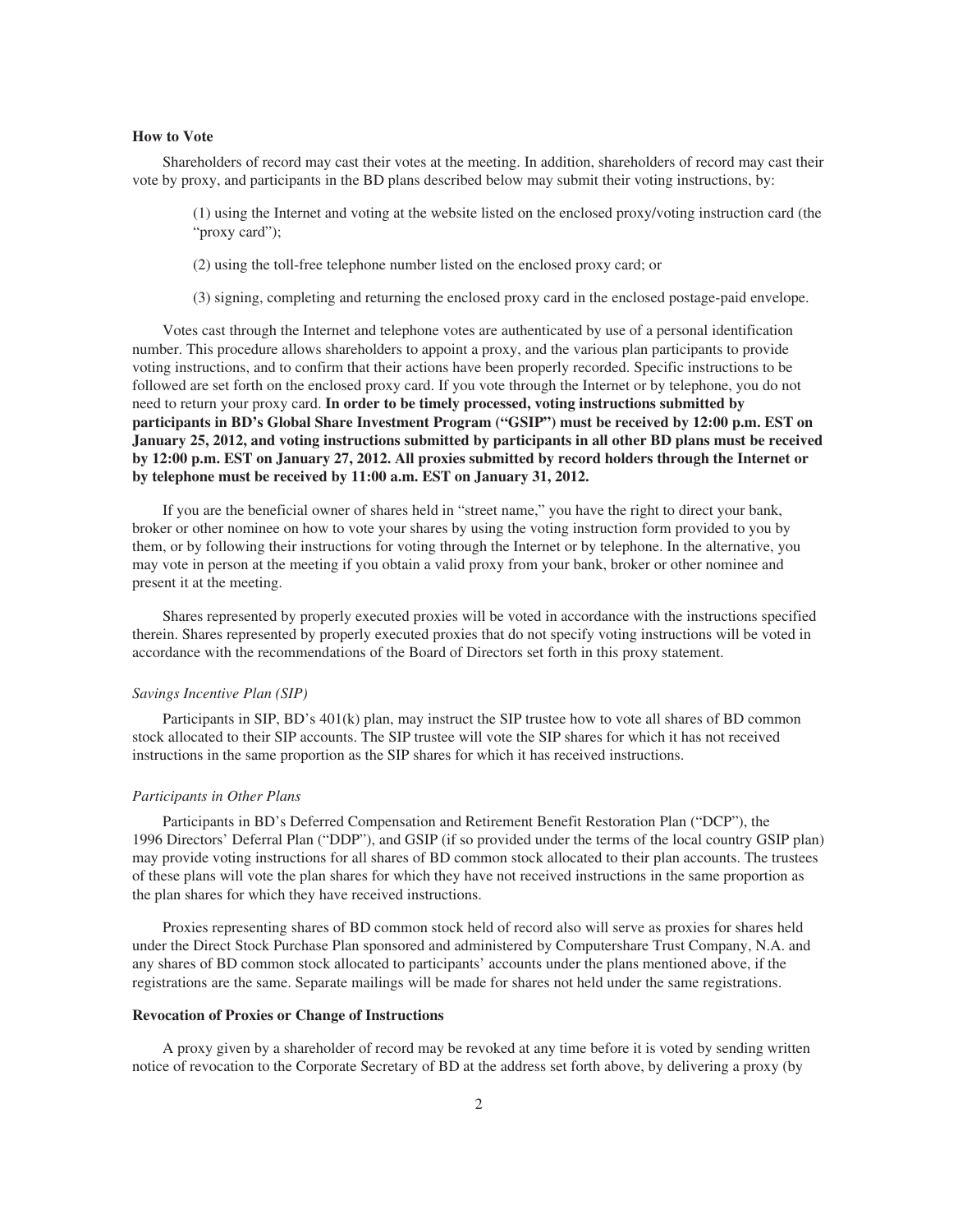one of the methods described above under the heading "How to Vote") bearing a later date, or by voting in person at the meeting. Participants in the plans described above may change their voting instructions by delivering new voting instructions by one of the methods described above under the heading "How to Vote."

If you are the beneficial owner of shares held in "street name," you may submit new voting instructions in the manner provided by your bank or broker or other nominee, or you may vote in person at the meeting in the manner described above under the heading "How to Vote."

#### **Other Matters**

The Board of Directors is not aware of any matters to be presented at the meeting other than those set forth in the accompanying notice. If any other matters properly come before the meeting, the persons named in the proxy card will vote on such matters in accordance with their best judgment.

# **OWNERSHIP OF BD COMMON STOCK**

### **Securities Owned by Certain Beneficial Owners**

The following table sets forth as of September 30, 2011, information concerning those persons known to BD to be the beneficial owner of more than 5% of BD's outstanding common stock. This information is as reported by such persons in their Schedule 13G filings with the Securities and Exchange Commission ("SEC").

| Name and Address of Beneficial Owner         | Amount and<br>Nature of<br><b>Beneficial Ownership</b> | <b>Percent of Class</b> |
|----------------------------------------------|--------------------------------------------------------|-------------------------|
| <b>State Street Corporation</b>              |                                                        |                         |
| State Street Bank and Trust Company, Trustee |                                                        |                         |
| <b>State Street Financial Center</b>         |                                                        |                         |
| One Lincoln Street                           |                                                        |                         |
|                                              | 12,911,425(1)                                          | 5.9%                    |

(1) The owner has shared investment power and shared voting power with respect to all of these shares.

#### **Securities Owned by Directors and Management**

The following table sets forth as of December 1, 2011 information concerning the beneficial ownership of BD common stock by (i) each director, (ii) the executive officers named in the Summary Compensation Table on page 41, and (iii) all BD directors and executive officers as a group. In general, "beneficial ownership" includes those shares that a director or executive officer has the power to vote or transfer, including shares that may be acquired under outstanding equity compensation awards or otherwise within 60 days.

No individual director or executive officer owns more than 1% of the outstanding BD common stock. Together, the directors and executive officers, as a group, owned approximately 1.3% of the outstanding BD common stock as of December 1, 2011. Except as indicated in the footnotes to the table, each person has the sole power to vote and transfer the shares he or she beneficially owns.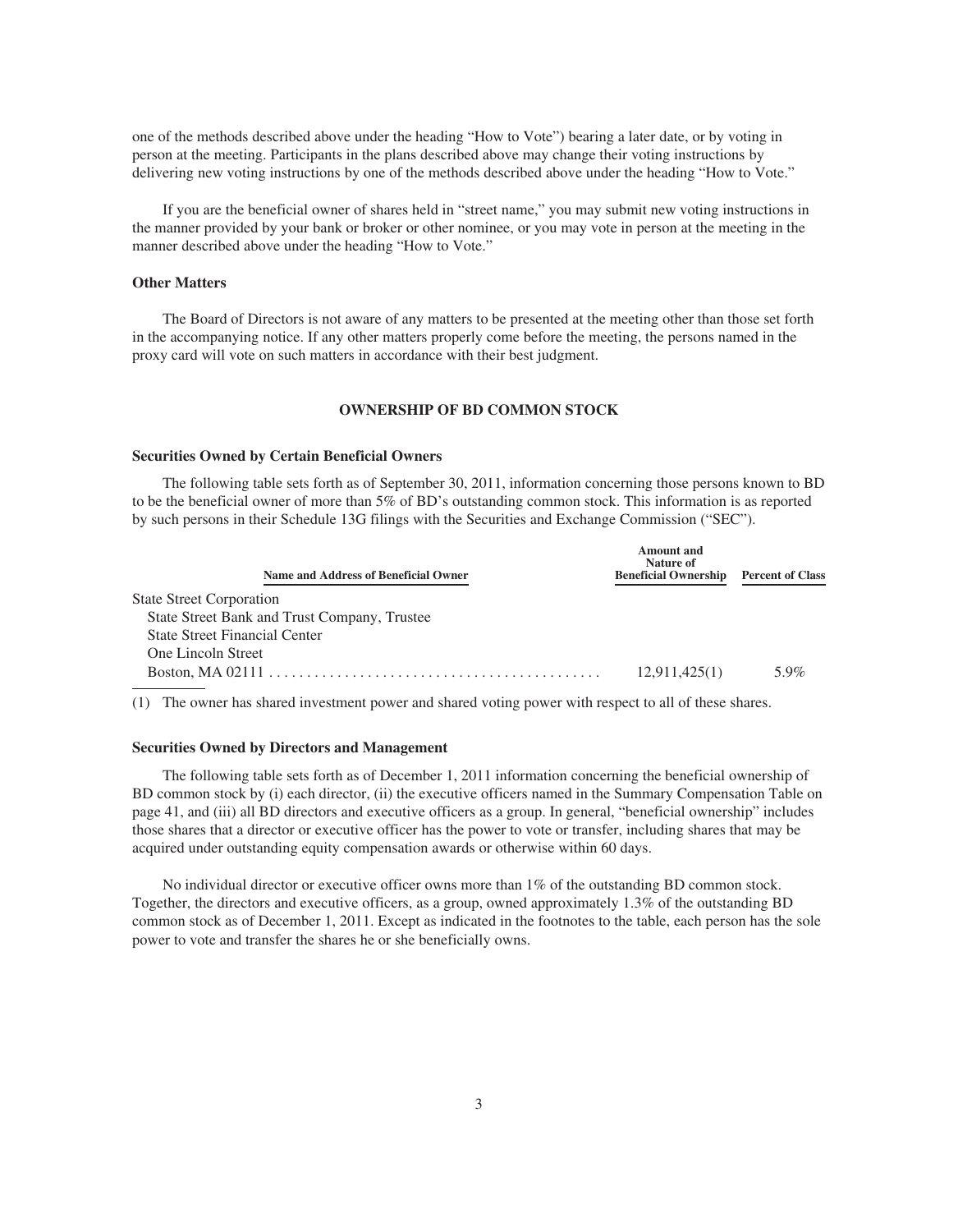### **BD COMMON STOCK**

|                                                    |                                                                | <b>Amount and Nature of</b><br><b>Beneficial Ownership</b>             |                                                  |                               |
|----------------------------------------------------|----------------------------------------------------------------|------------------------------------------------------------------------|--------------------------------------------------|-------------------------------|
| Name                                               | <b>Shares Owned</b><br><b>Directly</b> and<br>Indirectly $(1)$ | <b>Shares That May Be</b><br><b>Acquired Within</b><br>$60$ days $(2)$ | <b>Total Shares</b><br><b>Beneficially Owned</b> | Percentage of<br><b>Class</b> |
|                                                    | 5,977                                                          | 14,901                                                                 | 20,878                                           | $\ast$                        |
| Henry P. Becton, Jr. $(3)$                         | 247,535                                                        | 23,640                                                                 | 271,175                                          | $\ast$                        |
|                                                    | 78,927                                                         | 150,109                                                                | 229,036                                          | $\ast$                        |
| Edward F. DeGraan                                  | 10,120                                                         | 18,532                                                                 | 28,652                                           | $\ast$                        |
| David V. Elkins                                    | 3,687                                                          | 29,380                                                                 | 33,067                                           | $\ast$                        |
| Vincent A. Forlenza                                | 79,019                                                         | 413,581                                                                | 492,600                                          | $\ast$                        |
| Claire M. Fraser-Liggett                           | $\Omega$                                                       | 9,347                                                                  | 9.347                                            | $\ast$                        |
| Christopher Jones                                  | 1,185                                                          | 2.996                                                                  | 4,181                                            | $\ast$                        |
| William A. Kozy                                    | 65,010                                                         | 240,829                                                                | 305,839                                          | $\ast$                        |
|                                                    | 1,712                                                          | 7,652                                                                  | 9,364                                            | $\ast$                        |
|                                                    | 268,510                                                        | 727,308                                                                | 995,818                                          | *                             |
| Adel A.F. Mahmoud $\ldots$ , , , ,                 | 114                                                            | 9,347                                                                  | 9,461                                            | $\ast$                        |
| Gary A. Mecklenburg                                | 3,972                                                          | 14,901                                                                 | 18,873                                           | $\ast$                        |
|                                                    | 4,000                                                          | 7,652                                                                  | 11,652                                           | $\ast$                        |
|                                                    | 11,863                                                         | 18,532                                                                 | 30,395                                           | *                             |
|                                                    | 34,553                                                         | 23,640                                                                 | 58,193                                           | $\ast$                        |
|                                                    | 9,491                                                          | 21,313                                                                 | 30,804                                           | $\ast$                        |
|                                                    | 12,914                                                         | 18,532                                                                 | 31,446                                           | $\ast$                        |
| Directors and executive officers as a              |                                                                |                                                                        |                                                  |                               |
| $group (22 persons) \dots \dots \dots \dots \dots$ | 876,856                                                        | 1,992,188                                                              | 2,869,044                                        | $1.3\%$                       |
|                                                    |                                                                |                                                                        |                                                  |                               |

\* Represents less than 1% of the outstanding BD common stock.

- (1) Includes shares held directly, and, with respect to executive officers, indirect interests in BD common stock held under the SIP and the DCP, and, with respect to the non-management directors, indirect interests in BD common stock held under the DDP. Additional information on certain of these plans appears on pages 5-6. None of the shares listed in this column have been pledged as security.
- (2) Includes shares under outstanding stock options or stock appreciation rights that are exercisable or become exercisable within 60 days. Also includes, with respect to those executive officers who are retirementeligible (including Messrs. Ludwig, Forlenza and Kozy) (i) unvested stock options or stock appreciation rights that become vested upon retirement, and (ii) shares issuable under restricted stock units upon retirement. Also includes, with respect to each non-management director, shares issuable under restricted stock units upon the director's termination of service on the Board, as more fully described in "Non-Management Directors' Compensation—Equity Compensation" on page 16.
- (3) Includes 217,290 shares held by trusts of which Mr. Becton is a co-trustee with shared investment and voting power or held by a limited liability company owned by one of such trusts. Does not include 37,166 shares owned by Mr. Becton's spouse, or 108,712 shares held in trusts for the benefit of his children, and as to each of which he disclaims beneficial ownership.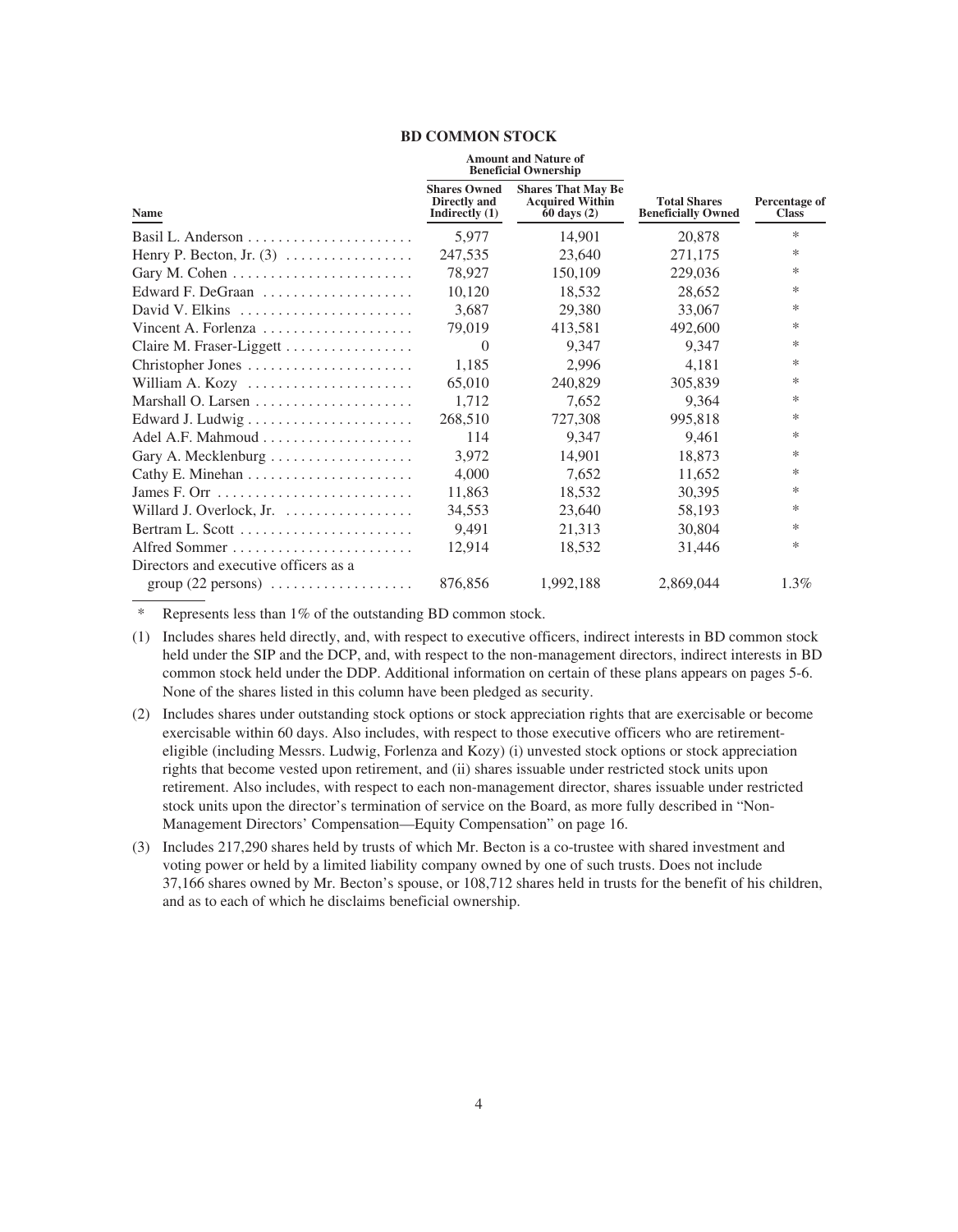#### **Equity Compensation Plan Information**

 $(a)$ 

The following table provides certain information as of September 30, 2011 regarding BD's equity compensation plans.

| <b>Plan Category</b>                                          | (a)<br>Number of securities<br>to be issued upon<br>exercise of<br>outstanding options,<br>warrants and rights | (b)<br>Weighted-average<br>exercise price of<br>outstanding<br>options, warrants<br>and rights $(1)$ | <b>Number of securities</b><br>remaining available for<br>future issuance under<br>equity compensation plans<br>(excluding securities)<br>reflected in column $(a)$ ) |
|---------------------------------------------------------------|----------------------------------------------------------------------------------------------------------------|------------------------------------------------------------------------------------------------------|-----------------------------------------------------------------------------------------------------------------------------------------------------------------------|
| Equity compensation plans approved by security<br>holders     | 15,857,696(2)                                                                                                  | \$63.46                                                                                              | 7,929,828(3)                                                                                                                                                          |
| Equity compensation plans not approved by<br>security holders | 2,070,156(4)                                                                                                   | \$34.02                                                                                              | 0(5)                                                                                                                                                                  |
|                                                               | 17,927,852                                                                                                     | \$63.41                                                                                              | 7,929,828                                                                                                                                                             |

(1) Shares issuable pursuant to outstanding awards of Performance Units and other restricted stock units under the BD 2004 Employee and Director Equity-Based Compensation Plan (the "2004 Plan") and the BD Stock Award Plan, as well as shares issuable under BD's 1996 Directors' Deferral Plan, Deferred Compensation and Retirement Benefit Restoration Plan and Global Share Investment Program ("GSIP"), are not included in the calculation of weighted-average exercise price, as there is no exercise price for these shares.

(2) Includes (i) 12,461,175 shares issuable under outstanding stock options and stock appreciation rights and (ii) 3,396,521 shares distributable under Performance Unit awards and other restricted stock unit awards granted under the 2004 Plan and Stock Award Plan (with Performance Unit awards listed at target payout amounts).

- (3) Includes 7,717,344 shares available for issuance under the 2004 Plan, and 212,484 shares available for issuance under the 1994 Restricted Stock Plan for Non-Employee Directors.
- (4) Includes 23,213 shares issuable pursuant to outstanding stock options granted under BD's Non-Employee Directors 2000 Stock Option Plan. Also includes 97,628 shares issuable under BD's 1996 Directors' Deferral Plan, 508,144 shares issuable under BD's Deferred Compensation and Retirement Benefit Restoration Plan, and 1,441,171 shares issuable under the GSIP, based on participant account balances as of September 30, 2011.
- (5) Does not include shares issuable under the 1996 Directors' Deferral Plan, the Deferred Compensation and Retirement Benefit Restoration Plan or the GSIP. There are no limits on the number of shares issuable under these plans, and the number of shares that may become issuable will depend on future elections made by plan participants.

*Deferred Compensation and Retirement Benefit Restoration Plan.* Information regarding the Deferred Compensation and Retirement Benefit Restoration Plan can be found beginning on page 50 of this proxy statement. The shares held in the plan as of September 30, 2011 include 141,075 shares acquired by participants through cash deferrals and 367,069 shares deferred under participants' equity compensation awards. In the event a participant elects to have cash compensation deferred in a BD common stock account, the participant's account is credited with a number of shares based on the prevailing market price of the BD common stock. The cash deferred by the participant is used to purchase the shares of BD common stock on the open market, which are then held in a trust.

*Global Share Investment Program.* BD maintains a Global Share Investment Program ("GSIP") for its non-U.S. associates in certain jurisdictions outside of the U.S. The purpose of the GSIP is to provide non-U.S. associates with a means of saving on a regular and long-term basis and acquiring a beneficial interest in BD common stock. Participants may contribute a portion of their base pay, through payroll deductions, to the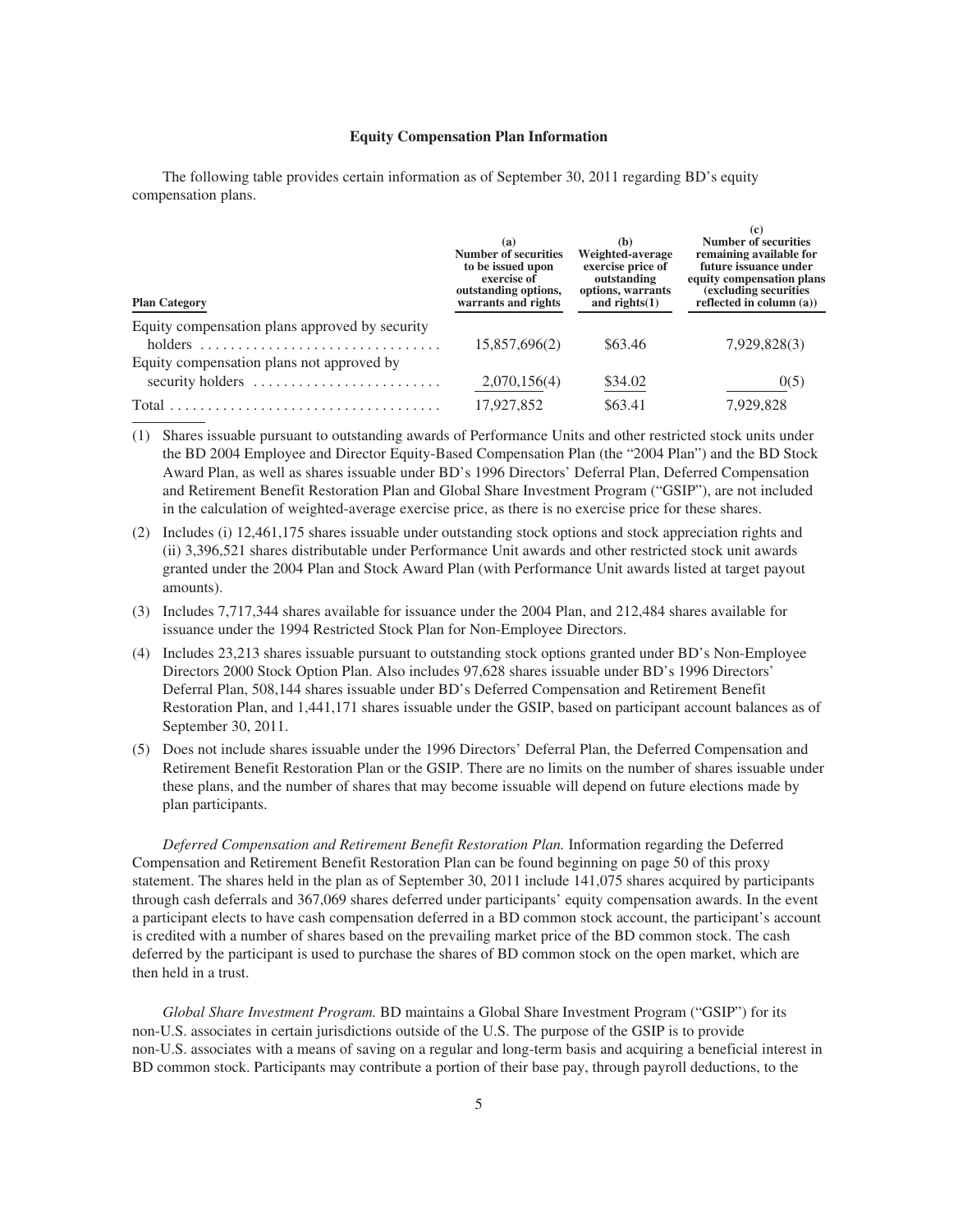GSIP for their account. BD provides matching funds of up to 3% of a participant's base pay through contributions to the participant's plan account. Contributions to the GSIP are used to purchase shares of BD common stock on the open market, which are then held in a trust.

A participant may withdraw the vested portion of the participant's account, although such withdrawals must be in the form of a cash payment if the participant is employed by BD at the time of withdrawal. Following termination of service, withdrawals will be paid in either cash or shares, at the election of the participant.

*Non-Employee Directors 2000 Stock Option Plan.* Non-management directors formerly received grants of nonqualified stock options under the Non-Employee Directors 2000 Stock Option Plan (the "Directors Stock Option Plan"), which provided for the granting of nonqualified stock options at each Annual Meeting of Shareholders to each non-management director elected at or continuing to serve after such meeting. Options are no longer granted under the Directors Stock Option Plan. The exercise price of stock options granted under the Directors Stock Option Plan was the fair market value of the BD common stock on the date of grant. Each option granted under the Directors Stock Option Plan has a term of 10 years from its date of grant. The options granted under the Directors Stock Option Plan have vesting periods of three to four years, depending on the year of grant.

*1996 Directors' Deferral Plan.* The 1996 Directors' Deferral Plan (the "Directors' Deferral Plan") allows non-management directors to defer receipt, in an unfunded cash account or a BD common stock account, of all or part of their annual retainer and other cash fees. In the event a director elects to have fees deferred in a BD common stock account, the director's account is credited with a number of shares based on the market price of the BD common stock on the due date of such payment. The cash fees deferred by the director are used to purchase the shares of BD common stock on the open market, which are then held in a trust. Directors may also defer receipt of restricted stock units under the plan. The number of shares credited to the BD common stock accounts of participants is adjusted periodically to reflect the payment and reinvestment of dividends on the common stock. Participants may elect to have amounts held in a cash account converted into a BD common stock account. The Directors' Deferral Plan is not qualified, and participants have an unsecured contractual commitment of BD to pay the amounts due under the Directors' Deferral Plan. When such payments are due, the cash and/or common stock will be distributed from BD's general assets.

### **Section 16(a) Beneficial Ownership Reporting Compliance**

Section 16(a) of the Securities Exchange Act of 1934 requires BD's directors and executive officers to file initial reports of their ownership of BD's equity securities and reports of changes in such ownership with the SEC and the NYSE. Directors and executive officers are required by SEC regulations to furnish BD with copies of all Section 16(a) forms they file with respect to BD securities. Based solely on a review of copies of such forms and written representations from BD's directors and executive officers, BD believes that, for the period from October 1, 2010 through September 30, 2011, all of its directors and executive officers were in compliance with the reporting requirements of Section 16(a), except that one report for three transactions by David T. Durack and one report for one transaction by Willard J. Overlock, Jr. were inadvertently filed late.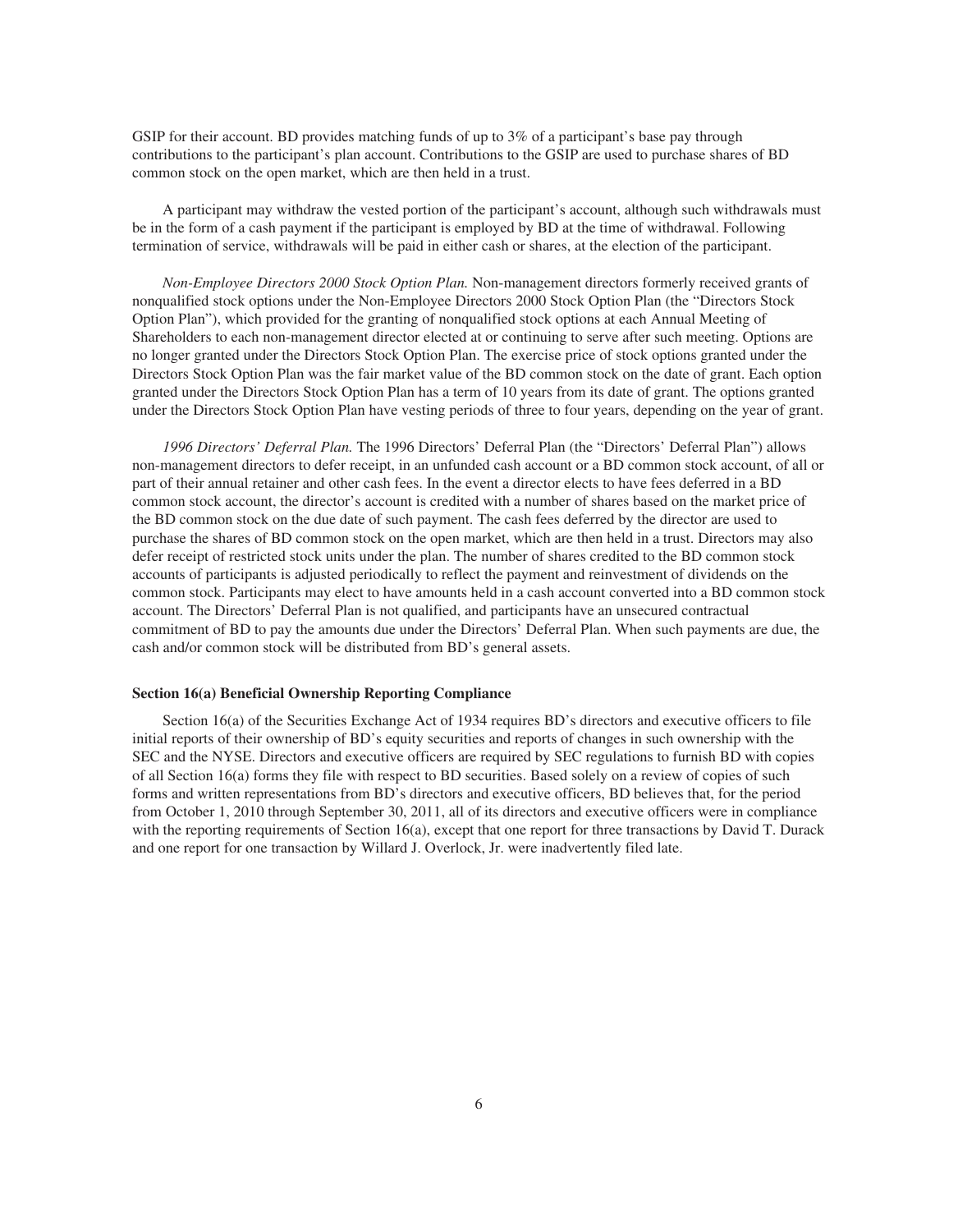# **Proposal 1. ELECTION OF DIRECTORS**

All members of our Board are elected to serve a term of one year and until their successors have been elected and qualified. Cathy Minehan has chosen to retire from the Board and will not stand for re-election. All of the nominees for election have consented to being named in this proxy statement and to serve if elected. Edward J. Ludwig has previously announced his plans to retire from BD in June 2012, at which time he would retire from the Board. Presented below is biographical information for each of the nominees.

BD directors have a variety of backgrounds, which reflects the Board's continuing objective to achieve a diversity of viewpoint, experience, knowledge, ethnicity and gender. As more fully discussed below, director nominees are considered on the basis of a range of criteria, including their business knowledge and background, prominence and reputation in their primary fields of endeavor, global business perspective and commitment to strong corporate citizenship. They must also have demonstrated experience and ability that is relevant to the Board's oversight role with respect to BD's business and affairs. Each director's biography includes the particular experience and qualifications that led the Board to conclude that the director should serve on the Board.

# **NOMINEES FOR DIRECTOR**



*Basil L. Anderson*, 66, has been a director since 2004. From 2001 until his retirement in 2006, he served as Vice Chairman of Staples, Inc., a supplier of office products. Prior thereto, he was Executive Vice President – Finance and Chief Financial Officer of Campbell Soup Company. Mr. Anderson also is a director of Hasbro, Inc., Moody's Corporation and Staples, Inc.

Mr. Anderson has an extensive business and financial background as both an operating executive and as a chief financial officer of major multinational public companies. His experience includes strategic, business and financial planning and operations, international operations, and service as a director for numerous public companies in different industries.



*Henry P. Becton, Jr.*, 68, has been a director since 1987. Since 2007, he has served as Vice Chairman of the Board of Trustees of WGBH Educational Foundation, a producer and broadcaster of public television, radio and Internet programs, and books and other educational materials. He served as President of WGBH Educational Foundation from 1984 to October 2007. Mr. Becton also serves as Lead Director of Belo Corporation, is a director of Public Radio International and the PBS Foundation, and is a director/trustee of various DWS mutual funds.

Mr. Becton possesses a broad range of operational, financial and corporate governance experience developed through his professional and board-related activities in a variety of contexts. This broad background is coupled with Mr. Becton's extensive knowledge of BD, which provides him with a unique perspective on BD.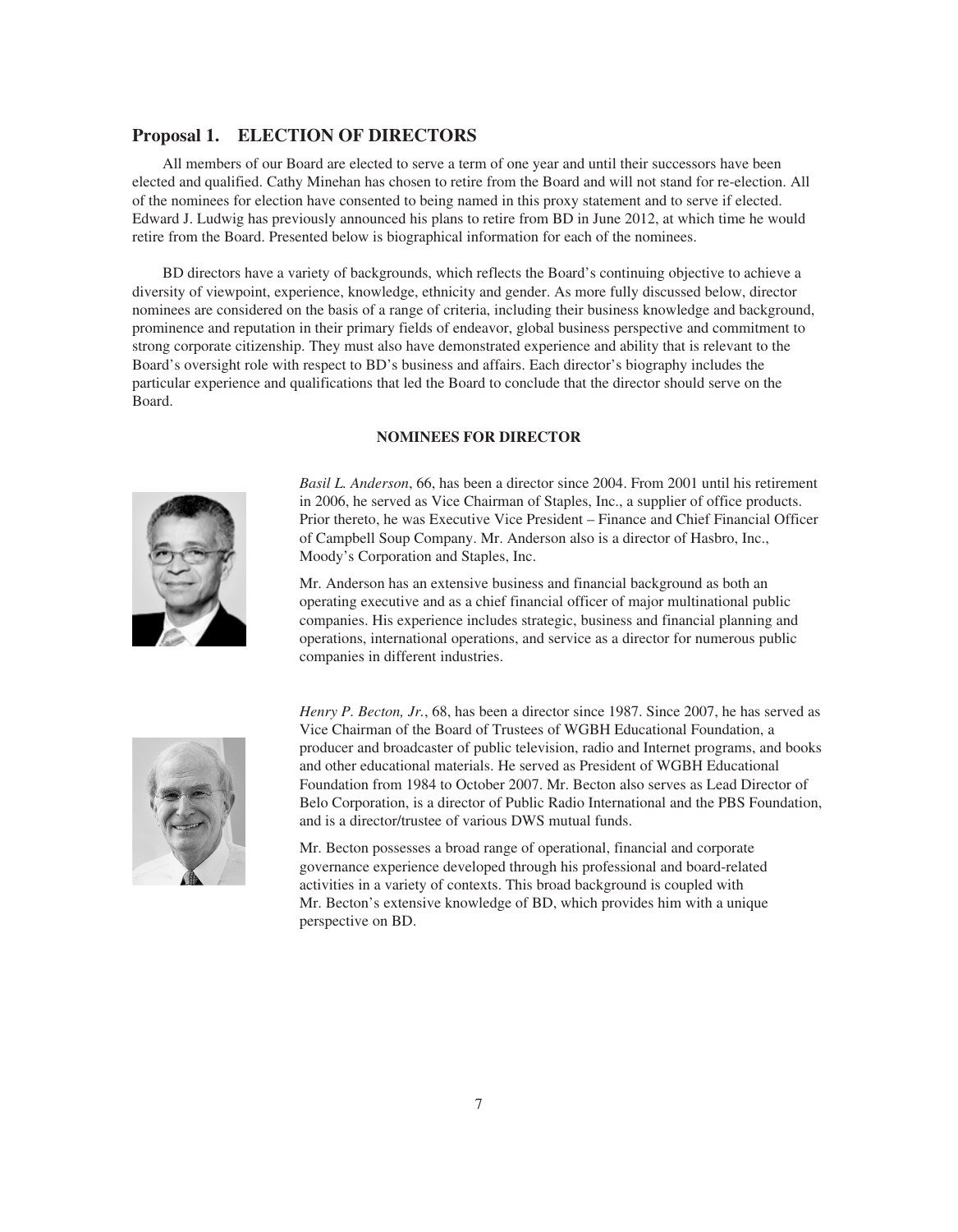

*Edward F. DeGraan*, 68, has been a director since 2003. In 2006, he retired as Vice Chairman – Gillette of the Procter & Gamble Company, a manufacturer of consumer products. Prior thereto, he was Vice Chairman of The Gillette Company, and served as its President and Chief Operating Officer from July 2000 until November 2003. He also served as Acting Chief Executive Officer of Gillette from October 2000 to February 2001. Mr. DeGraan also is a director of Amica Mutual Insurance Company and a Senior Advisor of Centerview Partners, L.P.

Mr. DeGraan brings extensive operational, manufacturing and executive experience in a consumer industry with a strong manufacturing base. He possesses a broad background in strategic, business and financial planning and operations, deepened by his global perspective developed through his long tenure with a multinational company.



*Vincent A. Forlenza*, 58, joined the Board on October 1, 2011. On that date, he was also elected BD's Chief Executive Officer. Mr. Forlenza has served as BD's President since January 2009. Mr. Forlenza also served as Chief Operating Officer from July 2010 until his election as Chief Executive Officer. From June 2006 to January 2009, Mr. Forlenza served as Executive Vice President.

Mr. Forlenza has been with BD for over thirty years in a number of different capacities, including strategic planning, marketing, general management in all three of BD's segments, and overseas roles. Mr. Forlenza brings to the Board extensive business and industry experience, and provides the Board with unique perspective on BD's strategy and operations, particularly in the area of new product development.



*Claire M. Fraser-Liggett, Ph.D*, 56, has been a director since 2006. Since 2007, she has been Director of the Institute for Genome Sciences and a Professor of Medicine at the University of Maryland School of Medicine in Baltimore, Maryland. From 1998 to 2007, she served as President and Director of The Institute for Genomic Research, a not-for-profit center dedicated to deciphering and analyzing genomes.

Dr. Fraser-Liggett is a prominent scientist with a strong background in infectious diseases and molecular diagnostics, including the development of novel diagnostics and vaccines. She also brings considerable managerial experience in her field.



*Christopher Jones*, 56, has been a director since 2010. Mr. Jones retired in 2001 as Chief Executive Officer of JWT Worldwide (previously known as J. Walter Thompson), an international marketing firm. Since 2002, Mr. Jones has been Operating Partner and director at Cognetas LLP, a pan-European private equity firm. He has been the non-executive Chairman of Results International Group since 2002. He also is a member of the European Advisory Board of Nardello & Co., chair of the board of The Pavilion Clinic, and a member of the Health Advisory Board of The Johns Hopkins University Bloomberg School of Public Health.

Mr. Jones contributes an important international perspective based on his distinguished career as a marketing leader and head of a global marketing firm. He offers substantial marketing, strategic and managerial expertise derived from his broad range of activities in the field.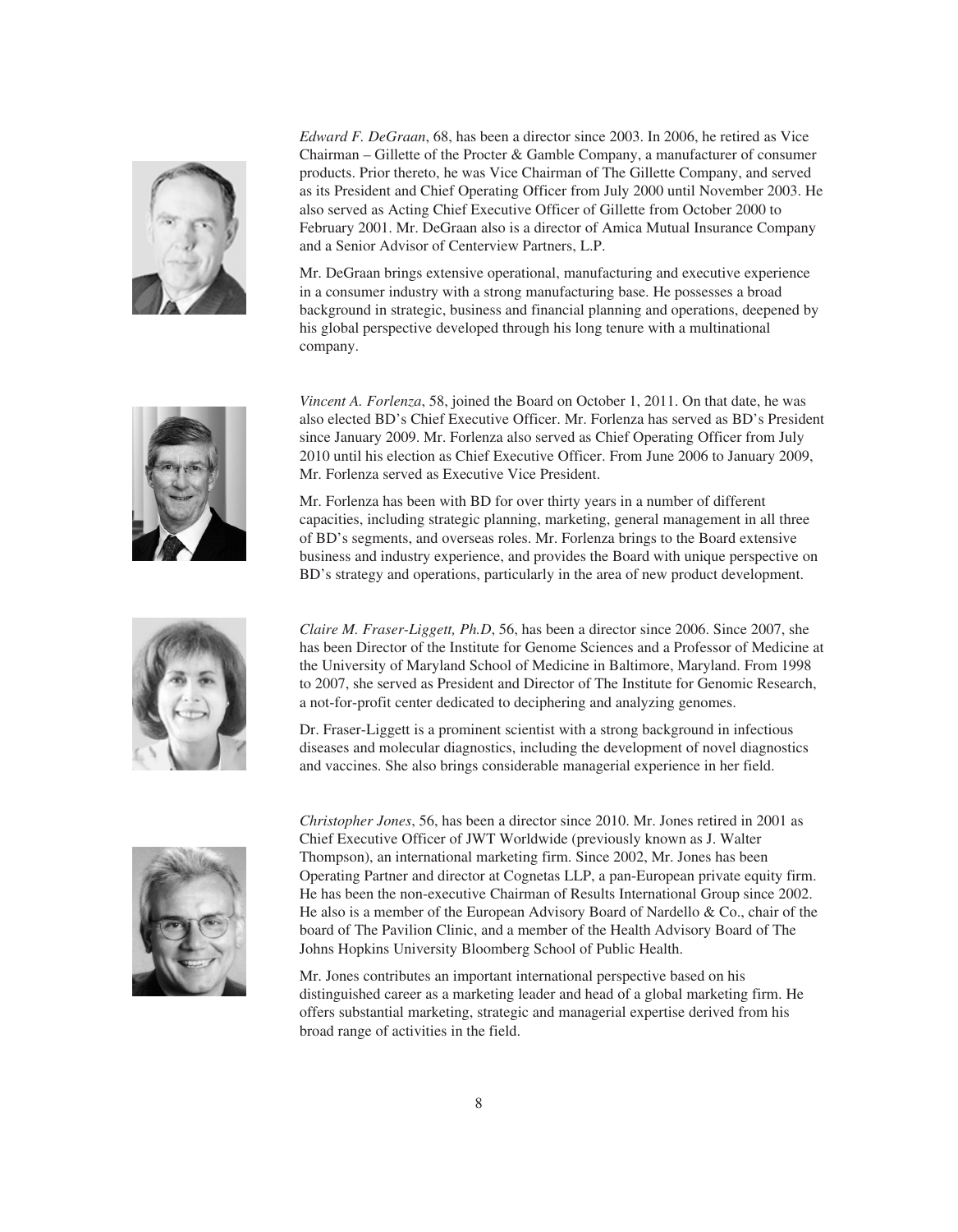

*Marshall O. Larsen*, 63, has been a director since 2007. He is Chairman, President and Chief Executive Officer of Goodrich Corporation, a supplier of systems and services to the aerospace and defense industry. Mr. Larsen also is a director of Lowe's Companies, Inc., and is a member of The Business Council.

As a veteran chief executive officer of a public company, Mr. Larsen offers the valuable perspective of an individual with highly-developed executive leadership and financial and strategic management skills in a global manufacturing company. These qualities reflect considerable domestic and international business and financial experience.

*Edward J. Ludwig*, 60, has been Chairman of BD since 2002, and was BD's Chief Executive Officer and President from 2000 through September 2011. Mr. Ludwig also is a director of Aetna Inc. and Xylem Inc. He is a member of the Board of Trustees of the College of the Holy Cross, Chairman of the Hackensack (NJ) University Medical Center Advisory Board, and a member of the Board of Directors of Project HOPE. He also is a former member of the Board of Directors and former Chairman of the Advanced Medical Technology Association (AdvaMed), an international medical technology trade association.

Mr. Ludwig brings to the Board significant executive-level leadership and business and industry expertise. His extensive experience and sustained leadership in the field of medical technology in a variety of senior executive, strategic, financial and operational roles, all with BD, give Mr. Ludwig a unique perspective on BD's strategy and operations and on the medical technology industry. This is supplemented by his extensive involvement with the industry, where he has been a leading voice for many years.



*Adel A.F. Mahmoud, M.D., Ph.D*, 70, has been a director since 2006. In 2006, Dr. Mahmoud retired as Chief Medical Advisor, Vaccines and Infectious Diseases and member of the Management Committee of Merck & Co., Inc., a pharmaceutical company. From 1999 to 2005, he served as President, Merck Vaccines. In 2007, he joined Princeton University as Professor, Department of Molecular Biology and the Woodrow Wilson School of Public and International Affairs. Dr. Mahmoud also is a director of Sanaria, Inc., a malaria vaccine development organization, and GenVec, Inc., a developer of gene-based therapeutic drugs and vaccines.

Dr. Mahmoud is a distinguished scientist, physician and business leader with broad and deep knowledge of infectious diseases and vaccines. He brings strong technical, strategic and operational experience as a former senior executive with a major global pharmaceutical company, as well as an extensive academic background.

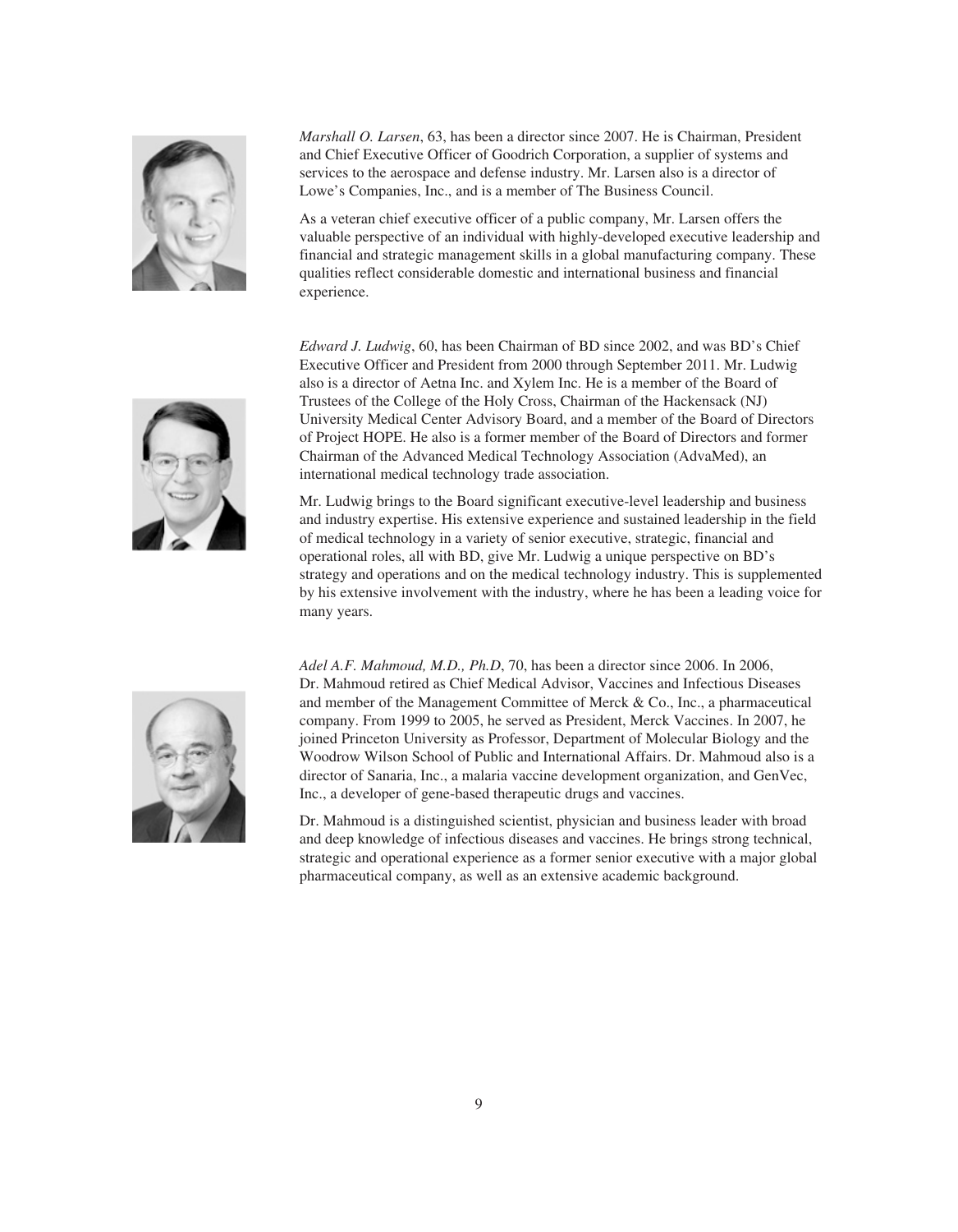

*Gary A. Mecklenburg*, 65, has been a director since 2004. In 2006, he retired as President and Chief Executive Officer of Northwestern Memorial HealthCare, the parent corporation of Northwestern Memorial Hospital, a position he had held since 1986. He also served as President of Northwestern Memorial Hospital from 1985 to 2002. He is currently an Executive Partner of Waud Capital Partners, L.L.C., a private equity investment firm. Mr. Mecklenburg is also a director of Acadia Healthcare Company, Inc.

Mr. Mecklenburg's long tenure in hospital administration affords him a broad perspective on the many facets of the delivery of healthcare and a deep knowledge of healthcare financing and administration. As the former leader of a major teaching hospital, Mr. Mecklenburg possesses strong executive management, financial, strategic and operational knowledge as applied in a healthcare setting.



*James F. Orr*, 66, has been a director since 2000. In 2007, he retired as Chairman of the Board of Convergys Corporation, a provider of customer management, employee care and outsourced billing services, a position he had held since 2000. He also served as Convergys' Chief Executive Officer from 1998 until his retirement in 2007, and also as its President from 1998 to 2005. Mr. Orr also is a director of Ohio National Financial Services, Inc.

Mr. Orr contributes the important insights of a former chief executive officer of a public company. His background reflects extensive managerial, strategic, operational and financial experience from the perspective of a service industry. He also possesses a depth of understanding of corporate governance and enterprise risk management.



*Willard J. Overlock, Jr.*, 65, has been a director since 1999. He retired in 1996 as a partner in Goldman, Sachs & Co., where he served as a member of its Management Committee, and retains the title of Senior Director to The Goldman Sachs Group, Inc. Mr. Overlock also is a special partner with Cue Ball Group, a trustee of Rockefeller University and a member of the Board of Directors of The Albert and Mary Lasker Foundation.

Mr. Overlock has broad financial and investment banking experience based on his senior leadership roles in these areas. He contributes financial and transactional expertise and acumen in mergers and acquisitions and complex financial transactions.



*Bertram L. Scott*, 60, has been a director since 2002. Mr. Scott will continue in his role as President, U.S. Commercial of CIGNA Corporation, a position he has held since joining that organization in June 2010, until December 31, 2011. Prior thereto, he served as Executive Vice President of TIAA-CREF from 2000 to June 2010, and as President and Chief Executive Officer of TIAA-CREF Life Insurance Company from 2000 to 2007.

Mr. Scott possesses strong strategic, operational and financial experience from the variety of executive roles in which he has served during his career. He brings experience in corporate governance and business expertise in the insurance and healthcare fields.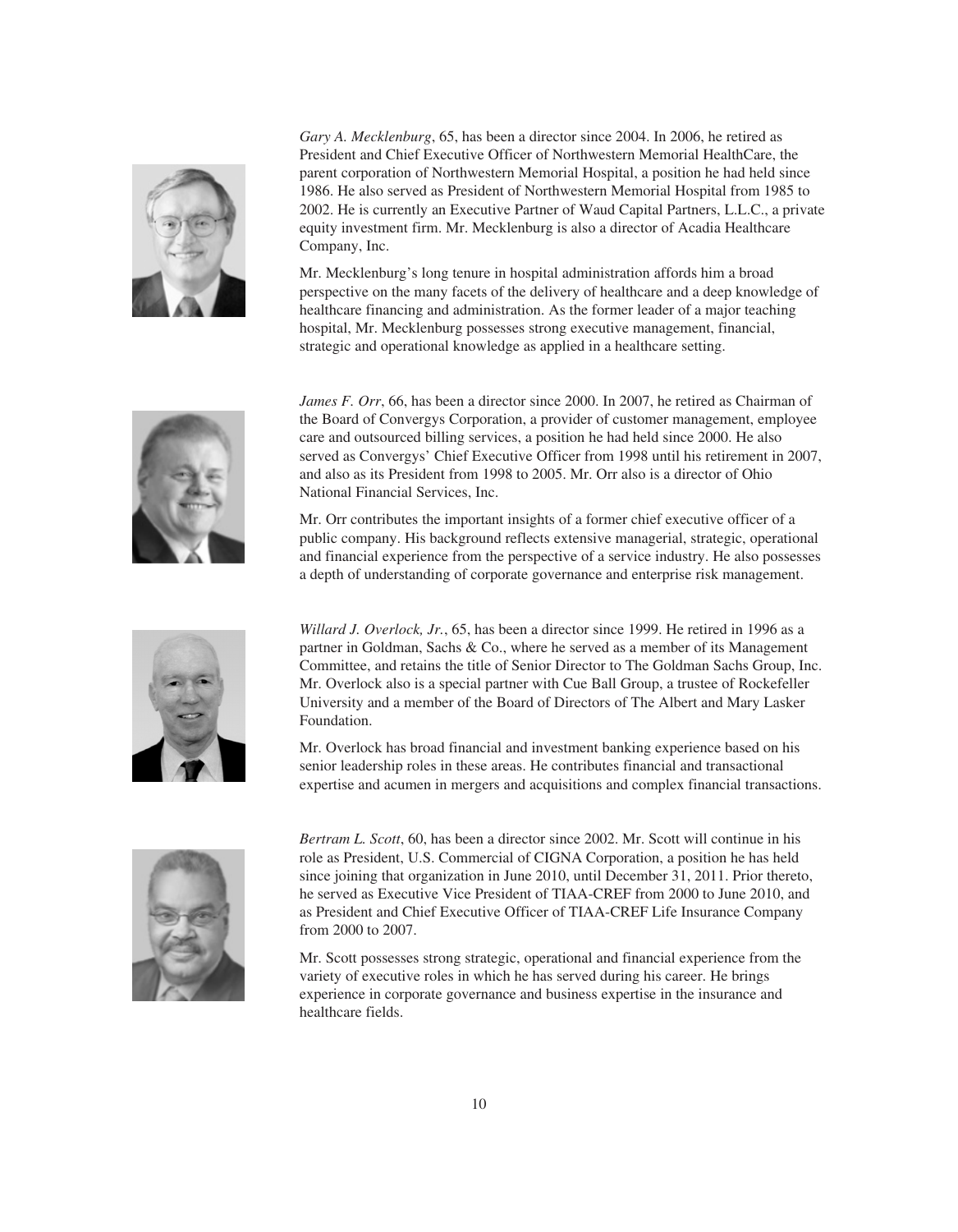

*Alfred Sommer, M.D., M.H.S.*, 69, has been a director since 1998. He is Professor of International Health, Epidemiology, and Ophthalmology at The Johns Hopkins University ("JHU") Bloomberg School of Public Health (the "Bloomberg School") and the JHU School of Medicine, positions he has held since 1986. He is Dean Emeritus of the Bloomberg School, having served as Dean from 1990 to 2005. He is a member of the National Academy of Sciences and the Institute of Medicine. He is a recipient of the Albert Lasker Award for Medical Research. Dr. Sommer also is a director of T. Rowe Price Group, Inc., and Chairman of the Board of Directors of The Albert and Mary Lasker Foundation.

Dr. Sommer is a renowned clinician, researcher and academic administrator with substantial and broad experience in medicine and the public health field, coupled with valuable board experience in the for-profit and nonprofit realms. These attributes enable him to offer deep insights into global healthcare issues and medical technology.

# **THE BOARD OF DIRECTORS RECOMMENDS A VOTE FOR EACH OF THE NOMINEES FOR DIRECTOR.**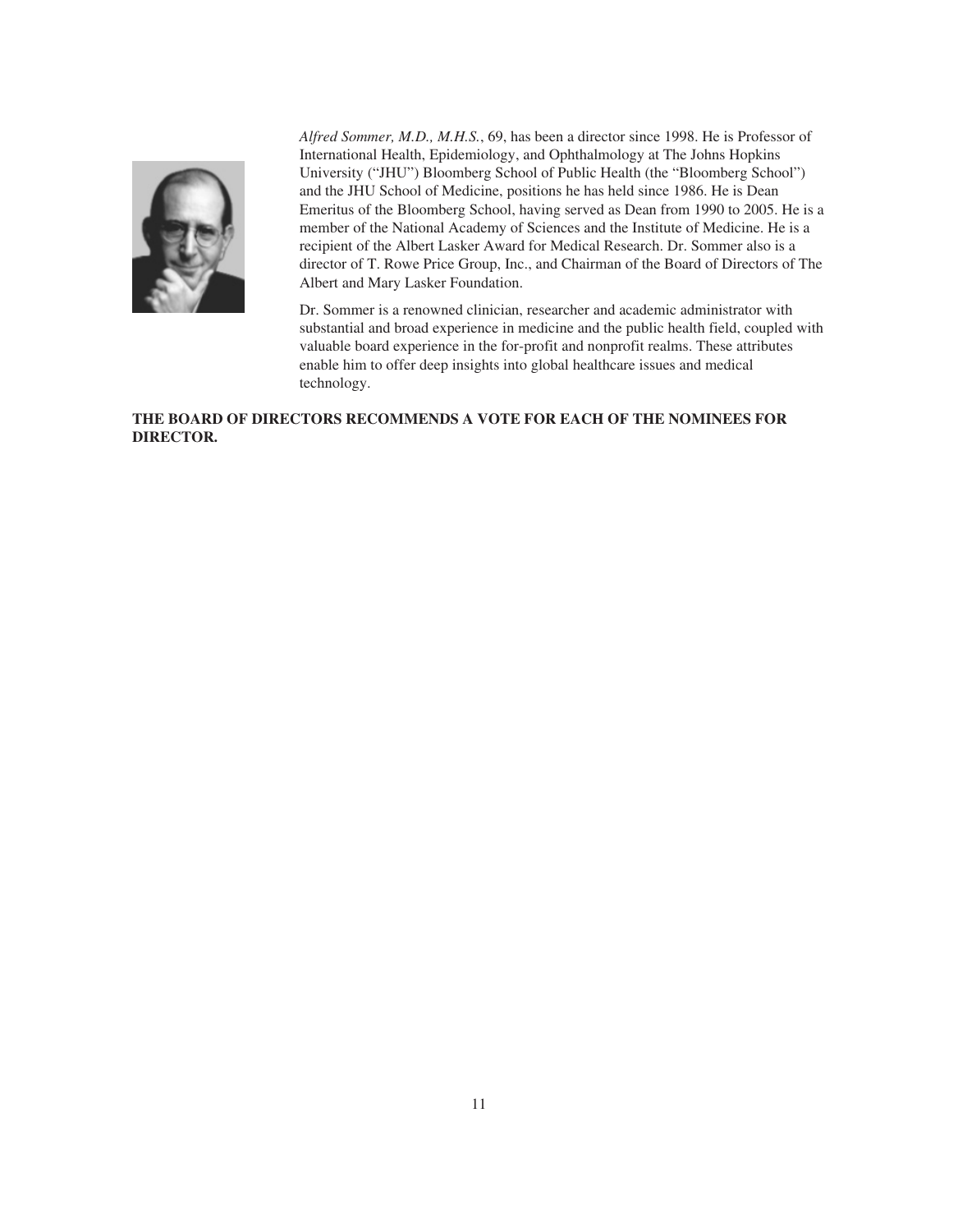### **BOARD OF DIRECTORS**

#### **The Board and Committees of the Board**

BD is governed by a Board of Directors that currently consists of 15 members, 13 of whom have been determined by the Board to be independent. The Board has established four operating Committees: the Audit Committee; the Compensation and Benefits Committee; the Corporate Governance and Nominating Committee and the Science, Innovation and Technology Committee. These Committees meet regularly. The Board has also established an Executive Committee that meets only as needed. Committee meetings may be called by the Committee chair, the Chairman of the Board or a majority of Committee members. The Board has adopted written charters for each of the Committees that are posted on BD's website at *www.bd.com/investors/corporate\_governance/*. Printed copies of these charters, BD's 2011 Annual Report on Form 10-K, and BD's reports and statements filed with or furnished to the SEC, may be obtained, without charge, by contacting the Corporate Secretary, BD, 1 Becton Drive, Franklin Lakes, New Jersey 07417-1880, telephone 201-847-6800.

### **Committee Membership and Function**

Set forth below is a summary description of each of the Board's operating Committees.

### **AUDIT COMMITTEE**

### *Function*

- Retains and reviews the qualifications, independence and performance of BD's registered public accounting firm (the "independent auditors").
- Reviews BD's public financial disclosures and financial statements, and its accounting principles, policies and practices; the scope and results of the annual audit by the independent auditors; BD's internal audit process; and the effectiveness of BD's internal control over financial reporting.
- Reviews BD's guidelines and policies relating to enterprise risk assessment and risk management, and management's plan for risk mitigation or remediation.
- Oversees BD's ethics and enterprise compliance practices.
- Reviews financial strategies regarding currency, interest rates and use of derivatives, and reviews BD's insurance program.
- Functions as a qualified legal compliance committee, if necessary.

| <i>Members</i> | Basil L. Anderson-Chair  |
|----------------|--------------------------|
|                | <b>Christopher Jones</b> |
|                | Marshall O. Larsen       |
|                | Gary A. Mecklenburg      |
|                | James F. Orr             |
|                | Bertram L. Scott         |

The Board has determined that the members of the Audit Committee meet the independence and financial literacy and expertise requirements of the NYSE for audit committee members. The Board also has determined that each of Messrs. Anderson, Larsen, Orr and Scott qualifies as an "audit committee financial expert" under the rules of the SEC. Mr. Anderson currently serves on the audit committees of three other public companies. The Board has reviewed Mr. Anderson's obligations as a member of the other audit committees and determined that his simultaneous service on those other audit committees does not impair his ability to effectively serve on BD's Audit Committee. The Audit Committee regularly meets separately with the internal and external auditors to ensure full and frank communications with the Audit Committee.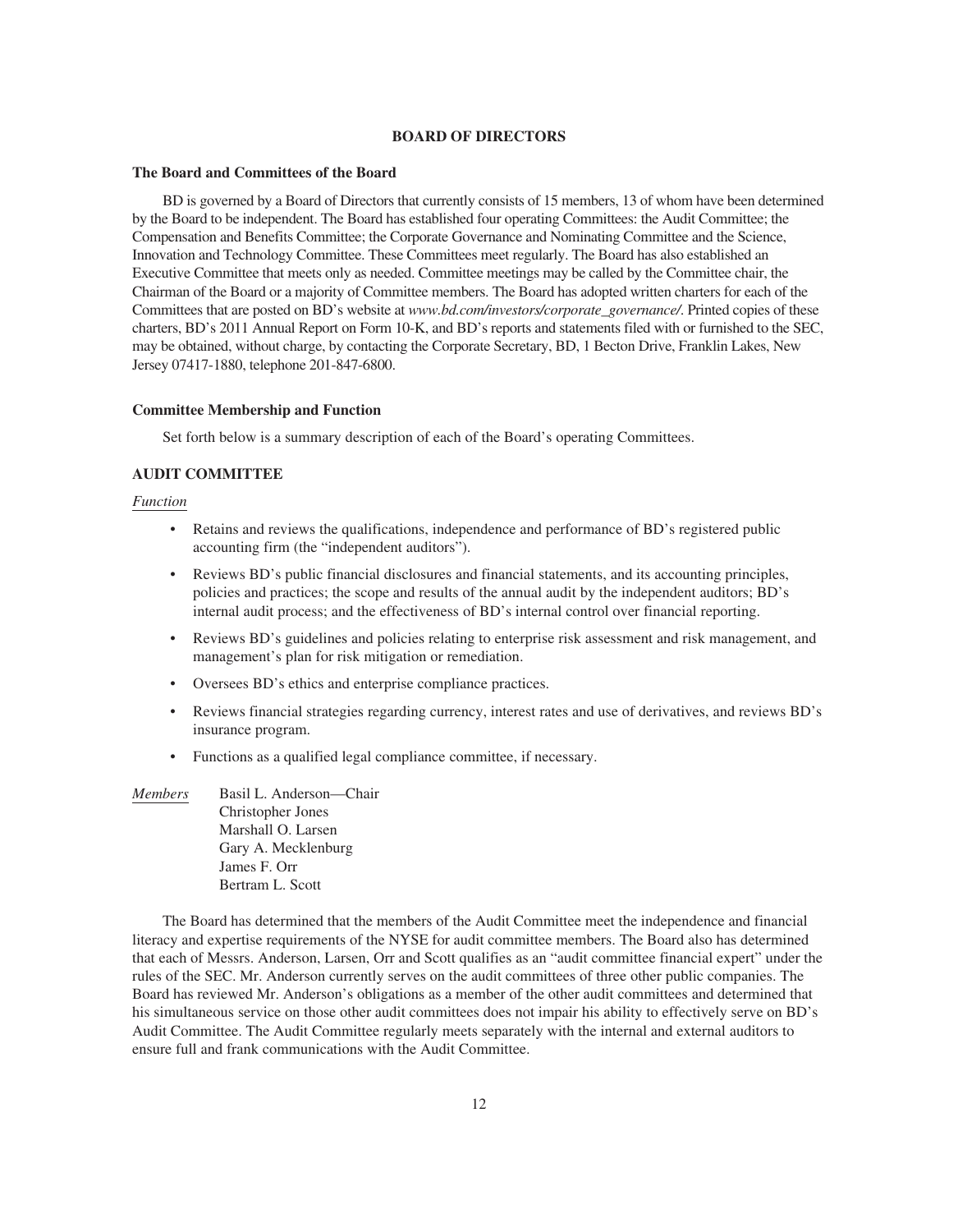### **COMPENSATION AND BENEFITS COMMITTEE**

### *Function*

- Reviews BD's compensation and benefits policies, recommends the compensation of the Chief Executive Officer to the independent members of the Board for their approval, and approves the compensation of BD's other executive officers.
- Approves all employment, severance and change of control agreements of BD with executive officers.
- Serves as the granting and administrative committee for BD's equity compensation plans.
- Oversees certain BD benefit plans.
- *Members* Edward F. DeGraan—Chair Basil L. Anderson Marshall O. Larsen James F. Orr Willard J. Overlock, Jr. Bertram L. Scott

The Board has determined that each member of the Compensation and Benefits Committee meets the independence requirements of the NYSE.

#### *Procedure for Determining Executive Compensation*

The Compensation and Benefits Committee oversees the compensation program for the named executive officers listed in the Summary Compensation Table on page 41 and for BD's other executive officers. The Compensation and Benefits Committee recommends compensation actions regarding the Chief Executive Officer to the full Board and is delegated the authority to take compensation actions with respect to BD's other executive officers. The Compensation and Benefits Committee may not delegate these responsibilities to another Committee, individual director or member of management.

#### *Role of Management*

The Compensation and Benefits Committee's meetings are typically attended by BD's Chief Executive Officer, Senior Vice President—Human Resources and others, who support the Compensation and Benefits Committee in fulfilling its responsibilities. The Compensation and Benefits Committee considers management's views relating to compensation matters, including the performance metrics and targets for BD's performancebased compensation. Management also provides information (which is reviewed by our Internal Audit Department) to assist the Committee in determining the extent to which performance targets have been achieved. This includes any recommended adjustments to BD's operating results when assessing BD's performance. The Chief Executive Officer and Senior Vice President—Human Resources also work with the Compensation and Benefits Committee chair in establishing meeting agendas.

The Compensation and Benefits Committee meets in executive session with no members of management present for part of each of its regular meetings. The Compensation and Benefits Committee also meets in executive session when considering compensation decisions regarding our executive officers.

## *Role of the Independent Consultant*

The Compensation and Benefits Committee is also assisted in fulfilling its responsibilities by its independent consultant, Pay Governance LLC ("Pay Governance"). Pay Governance is engaged by, and reports directly to, the Compensation and Benefits Committee. Pay Governance reviews all materials prepared for the Compensation and Benefits Committee by management, prepares additional materials as may be requested by the Compensation and Benefits Committee, and attends Compensation and Benefits Committee meetings. In its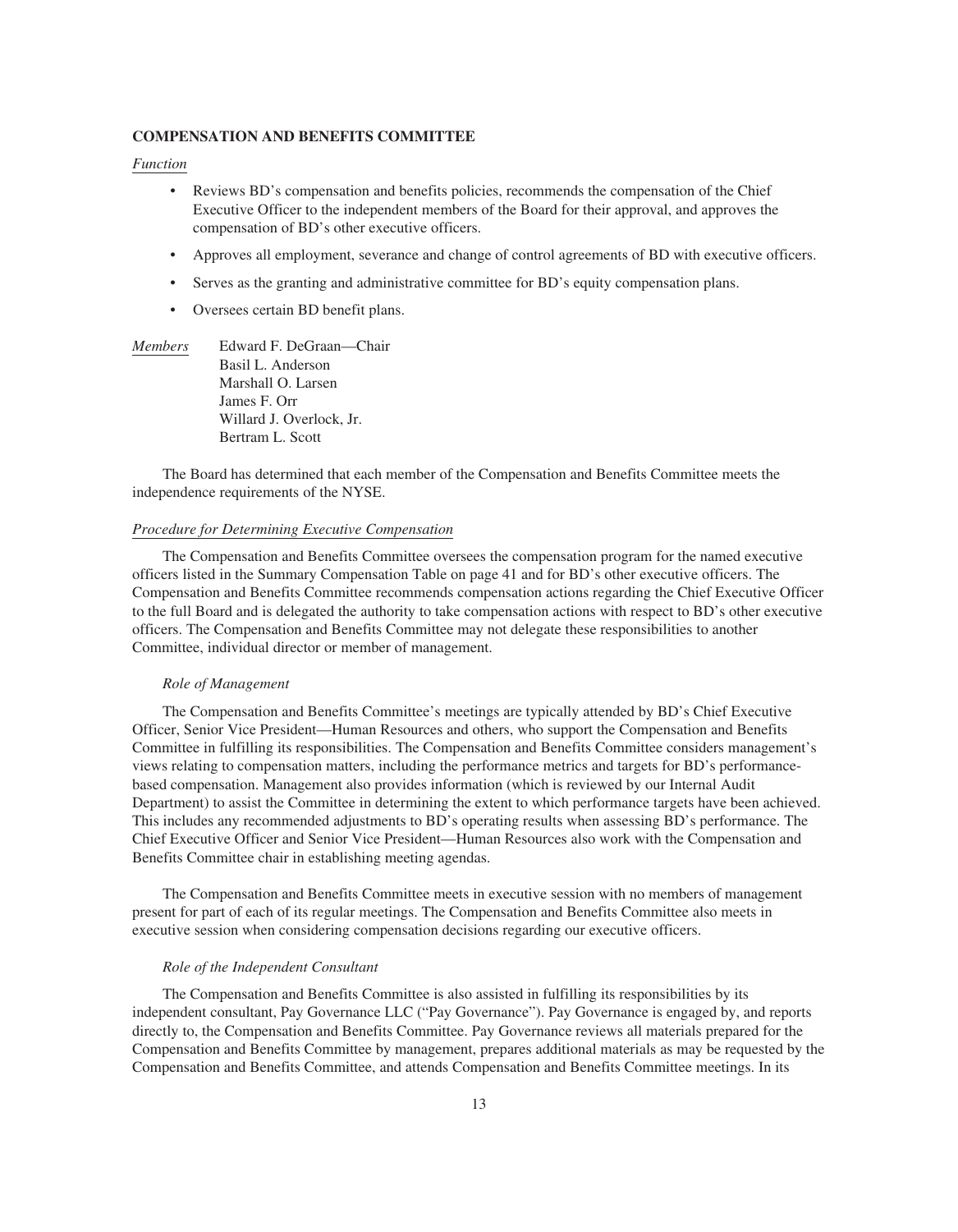advisory role, among other things, Pay Governance assists the Compensation and Benefits Committee in the design and implementation of BD's compensation program. This includes assisting the Compensation and Benefits Committee in selecting the key elements to include in the program, the targeted payments for each element, and the establishment of performance targets. Pay Governance also provides market comparison data, which is one of the factors considered by the Compensation and Benefits Committee in making compensation decisions, and makes recommendations to the Compensation and Benefits Committee regarding the compensation of BD's Chief Executive Officer. Pay Governance also provided market comparison data in connection with compensation decisions relating to the transition of the Chief Executive Officer role from Mr. Ludwig to Mr. Forlenza.

Pay Governance also conducts an annual review of the compensation practices of select peer companies. Based on this review, Pay Governance advises the Compensation and Benefits Committee with respect to the competitiveness of BD's compensation program in comparison to industry practices, and identifies any trends in executive compensation. During fiscal year 2011, Pay Governance was not engaged to perform any services for BD's management. The Compensation and Benefits Committee has adopted a policy prohibiting Pay Governance from providing any services to BD's management without the Compensation and Benefits Committee's prior approval, and has expressed its intention that such approval will be given only in exceptional cases.

### *Setting Compensation*

At the end of each fiscal year, the Board conducts a review of the Chief Executive Officer's performance. At the following Board meeting, the Board sets the compensation of the Chief Executive Officer after considering the review of the Chief Executive Officer's performance, market comparison data and the recommendations of the Compensation and Benefits Committee. Neither the Chief Executive Officer nor any other members of management are present during this session. The Chief Executive Officer does not play a role in determining his own compensation.

The Compensation and Benefits Committee is responsible for determining the compensation of BD's other executive officers. The Chief Executive Officer, in consultation with the Senior Vice President—Human Resources, reviews the performance of the other executive officers with the Compensation and Benefits Committee and makes compensation recommendations for its consideration. The Compensation and Benefits Committee determines the compensation for these executives, in consultation with Pay Governance, after considering the Chief Executive Officer's recommendations, market comparison data regarding compensation levels among peer companies and the views of Pay Governance. All decisions regarding the compensation of BD's other executive officers are made in executive session.

The Board has delegated responsibility for formulating recommendations regarding non-management director compensation to the Corporate Governance and Nominating Committee, which is discussed below.

## **SCIENCE, INNOVATION AND TECHNOLOGY COMMITTEE**

### *Function*

- Oversees BD's research and development activities.
- Oversees BD's policies, practices and procedures relating to regulatory compliance and product quality and safety.
- *Members* Alfred Sommer—Chair Henry P. Becton, Jr. Claire M. Fraser-Liggett Christopher Jones Adel A.F. Mahmoud Gary A. Mecklenburg Cathy E. Minehan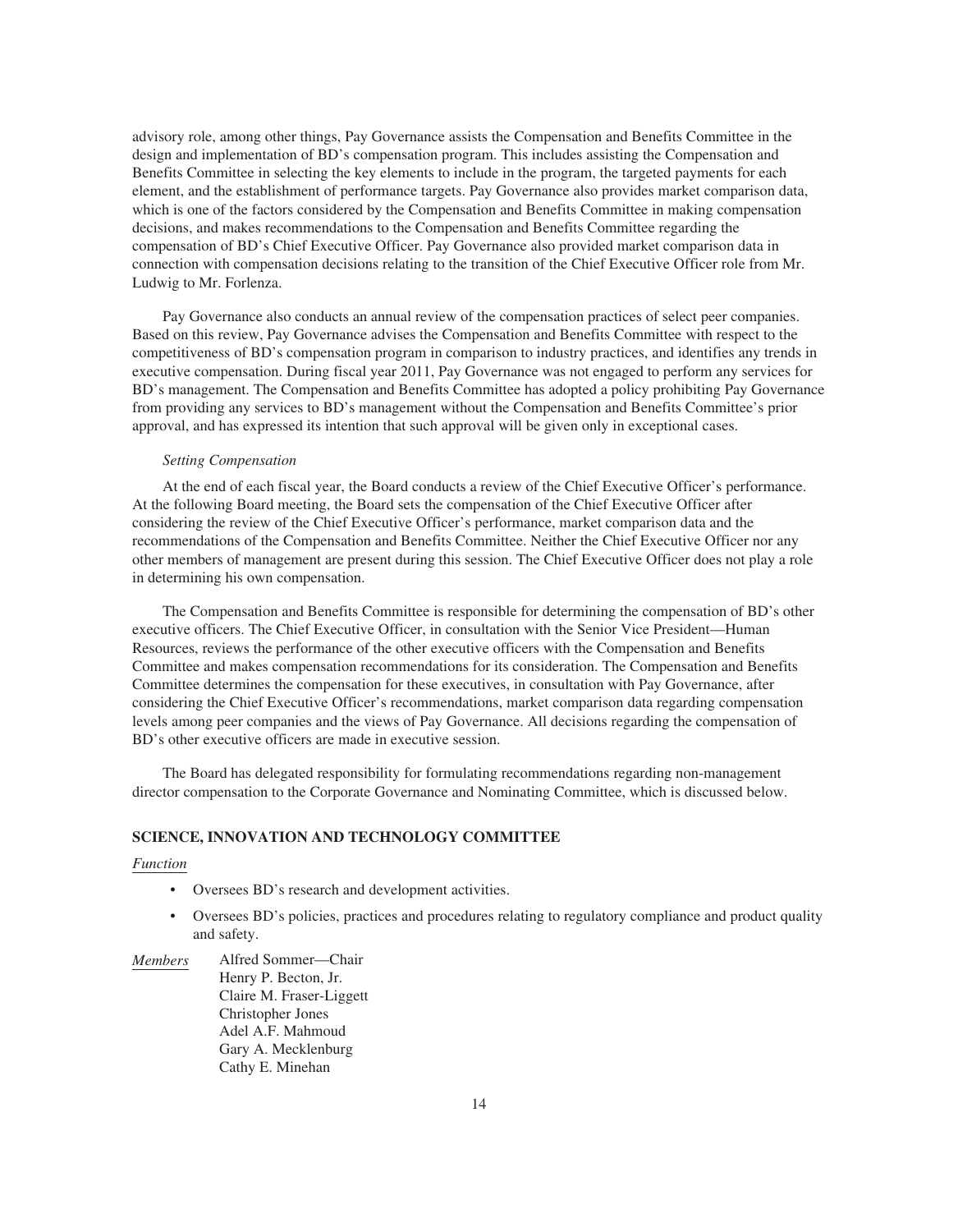### **CORPORATE GOVERNANCE AND NOMINATING COMMITTEE**

### *Function*

- Identifies and recommends candidates for election to the Board.
- Reviews the composition, structure and function of the Board and its Committees, as well as the performance and compensation of non-management directors.
- Monitors BD's corporate governance and Board practices, and oversees the Board's self-evaluation process.
- Oversees BD's policies, practices and procedures impacting BD's image and reputation and its standing as a responsible corporate citizen, including, without limitation, issues relating to communications with BD's key stakeholders, community relations, and public policy and government relations activities.
- *Members* Henry P. Becton, Jr.—Chair Edward F. DeGraan Claire M. Fraser-Liggett Adel A.F. Mahmoud Willard J. Overlock, Jr. Alfred Sommer

The Board has determined that each member of the Corporate Governance and Nominating Committee meets the independence requirements of the NYSE. As stated above, the Corporate Governance and Nominating Committee reviews the compensation program for the non-management directors and makes recommendations to the Board regarding their compensation, and may not delegate these responsibilities to another Committee, individual director or member of management. The Corporate Governance and Nominating Committee has retained Pay Governance as an independent consultant for this purpose. Pay Governance's responsibilities include providing market comparison data on non-management director compensation at peer companies; tracking trends in non-management director compensation practices; and advising the Corporate Governance and Nominating Committee regarding the components and levels of non-management director compensation. Executive officers do not play any role in either determining or recommending non-management director compensation.

## **Board, Committee and Annual Meeting Attendance**

The Board and its Committees held the following number of meetings during fiscal year 2011:

The Executive Committee did not meet during fiscal year 2011.

Each director attended 75% or more of the total number of the meetings of the Board and the Committees on which he or she served during fiscal year 2011. BD's non-management directors met in executive session at each of the Board's meetings held during fiscal year 2011.

The Board has adopted a policy pursuant to which directors are expected to attend the Annual Meeting of Shareholders in the absence of a scheduling conflict or other valid reason. Due to severe weather conditions, only one of the directors then in office was able to attend BD's 2011 Annual Meeting.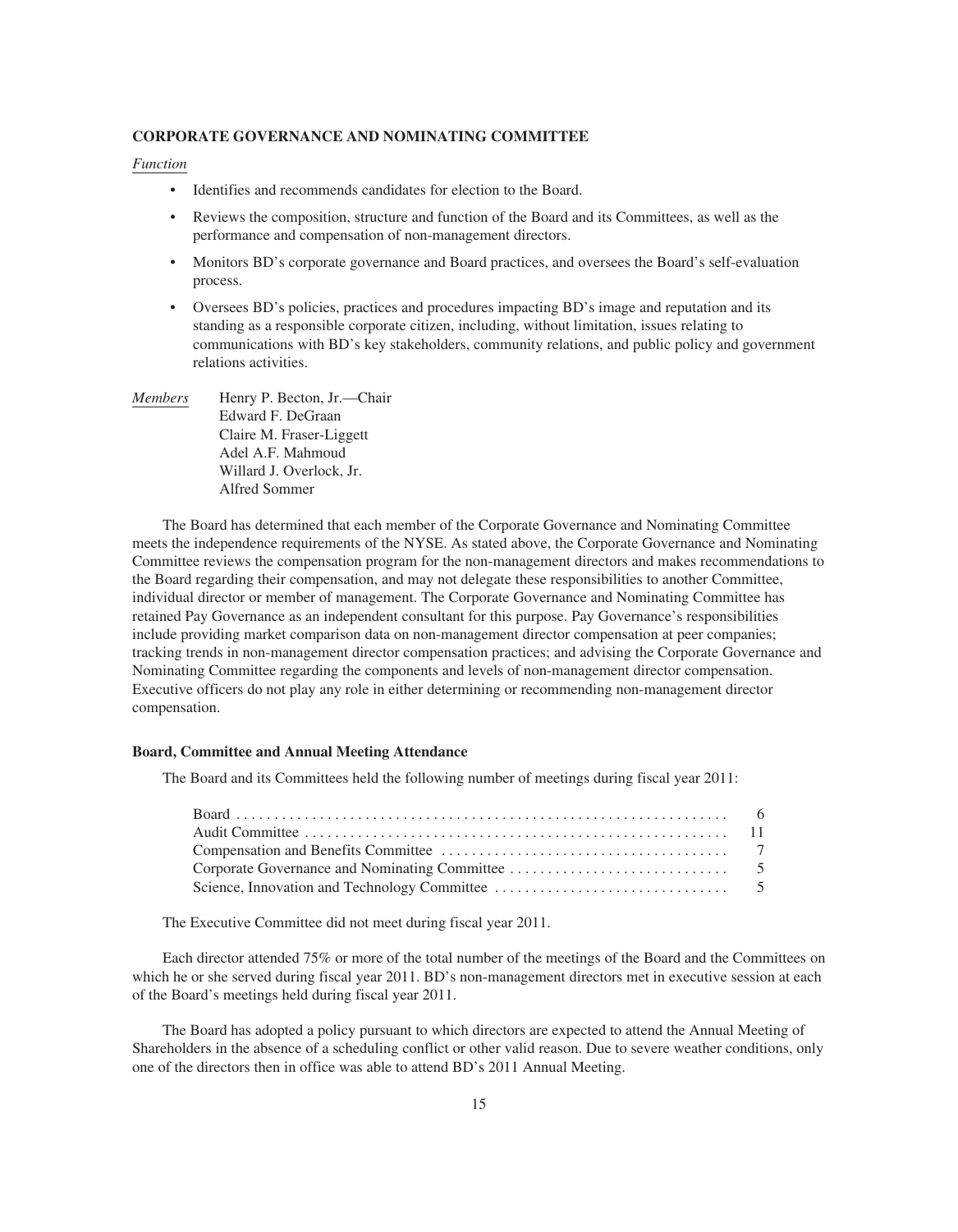#### **Non-Management Directors' Compensation**

The Board believes that providing competitive compensation is necessary to attract and retain qualified non-management directors. The key elements of BD's non-management director compensation are a cash retainer, equity compensation, Committee chair fees and a Lead Director fee. Of the base compensation paid to the non-management directors (not including Committee chair fees), approximately two-thirds currently is equity compensation that directors are required to retain until they complete their service on the Board. See "Corporate Governance—Significant Governance Practices—Equity Ownership by Directors" on page 22. This retention feature serves to better align the interests of the directors and BD shareholders and ensure compliance with the director share ownership guidelines. Messrs. Ludwig and Forlenza do not receive compensation related to their service as directors.

### *Cash Retainer*

Each non-management director currently receives an annual cash retainer of \$75,000 for services as a director. Directors do not receive meeting attendance fees.

### *Equity Compensation*

Each non-management director elected at an Annual Meeting of Shareholders is granted restricted stock units then valued at \$150,000 (using the same methodology used to value awards made to executive officers). Directors newly elected by the Board receive a grant pro-rated from the effective date of their election to the next Annual Meeting. The shares of BD common stock underlying the restricted stock units are not issuable until a director's separation from the Board.

### *Committee Chair/Lead Director Fees*

An annual fee of \$10,000 is paid to each Committee chair, except that the fee for the Audit Committee chair is \$15,000 in recognition of the Audit Committee's responsibilities. No fee is paid to the Chair of the Executive Committee. An annual fee of \$25,000 is paid to the Lead Director.

### *Other Arrangements*

BD reimburses non-management directors for travel and other business expenses incurred in the performance of their services for BD. Directors may travel on BD aircraft in connection with such activities, and, on limited occasions, spouses of directors have joined them on such flights. No compensation is attributed to the director for these flights in the table below, since the aggregate incremental costs of spouse travel are minimal. In the event directors utilize other private aircraft, they are reimbursed for the incremental cost thereof. Directors are also reimbursed for attending director education courses. BD occasionally invites spouses of directors to Board-related business events, for which they are reimbursed their travel expenses.

Directors are eligible, on the same basis as BD associates, to participate in BD's Matching Gift Program, pursuant to which BD matches contributions made to qualifying nonprofit organizations. The aggregate annual limit per participant is \$5,000.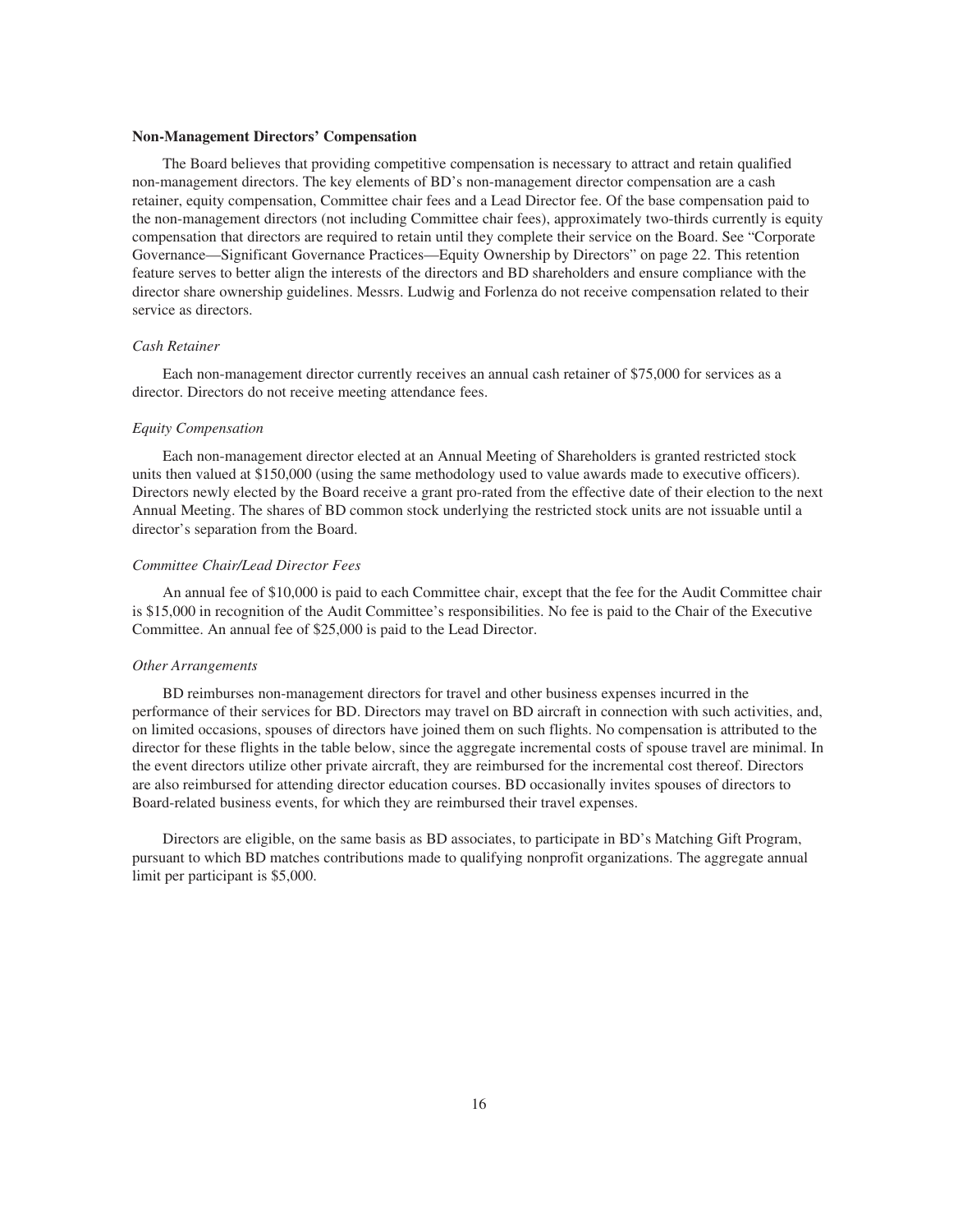The following table sets forth the compensation received by the non-management directors during fiscal year 2011.

| Name                                                              | <b>Fees Earned</b><br>or Paid<br>in Cash | <b>Stock</b><br>Awards(1) | <b>Pension Value</b><br>and<br><b>Nonqualified</b><br><b>Deferred</b><br>Compensation<br>Earnings $(2)$ | <b>All Other</b><br>Compensation(3) | Total     |
|-------------------------------------------------------------------|------------------------------------------|---------------------------|---------------------------------------------------------------------------------------------------------|-------------------------------------|-----------|
| Basil L. Anderson $\dots \dots \dots \dots \dots \dots$           | \$90,000                                 | \$150,708                 |                                                                                                         |                                     | \$240,708 |
|                                                                   | 110,000                                  | 150,708                   | \$32                                                                                                    |                                     | 260,740   |
|                                                                   | 85,000                                   | 150,708                   |                                                                                                         |                                     | 235,708   |
| Claire M. Fraser-Liggett                                          | 75,000                                   | 150,708                   |                                                                                                         |                                     | 225,708   |
| Christopher Jones                                                 | 75,000                                   | 150,708                   |                                                                                                         |                                     | 225,708   |
|                                                                   | 75,000                                   | 150,708                   | 33                                                                                                      |                                     | 225,741   |
| Adel A.F. Mahmoud                                                 | 75,000                                   | 150,708                   |                                                                                                         |                                     | 225,708   |
| Gary A. Mecklenburg                                               | 75,000                                   | 150,708                   |                                                                                                         |                                     | 225,708   |
|                                                                   | 75,000                                   | 150,708                   |                                                                                                         | \$5,000                             | 230,708   |
| James F. Orr $\dots\dots\dots\dots\dots\dots\dots\dots\dots\dots$ | 75,000                                   | 150,708                   |                                                                                                         |                                     | 225,708   |
| Willard J. Overlock, Jr.                                          | 75,000                                   | 150,708                   |                                                                                                         | \$5,000                             | 230,708   |
|                                                                   | 75,000                                   | 150,708                   | 27                                                                                                      |                                     | 225,735   |
| Alfred Sommer                                                     | 85,000                                   | 150,708                   |                                                                                                         | \$2,000                             | 237,708   |
|                                                                   |                                          |                           |                                                                                                         |                                     |           |

#### **Fiscal Year 2011 Non-Management Directors' Compensation**

**Change in**

(1) The amounts shown in the "Stock Awards" column reflect the grant date fair value under FASB ASC Topic 718 of restricted stock units awarded to non-management directors during the fiscal year. The amounts shown are slightly different than the \$150,000 target value, since a moving average of BD's stock price is used to value the units granted rather than the grant date price. For a discussion of the assumptions made by us in arriving at the grant date fair value of these awards, see Note 7 to the consolidated financial statements that are included in our Annual Report on Form 10-K for the fiscal year ended September 30, 2011.

Listed below are the aggregate outstanding restricted stock unit awards and option awards held by each non-management director at the end of fiscal year 2011. Stock options have not been issued to non-management directors since the 2005 Annual Meeting.

| <b>Name</b>                                                                                             | <b>Stock Awards</b><br>Outstanding at<br>September 30,<br>2011 | <b>Option Awards</b><br><b>Outstanding at</b><br>September 30,<br>2011 |
|---------------------------------------------------------------------------------------------------------|----------------------------------------------------------------|------------------------------------------------------------------------|
|                                                                                                         | 12.741                                                         | 2.160                                                                  |
|                                                                                                         | 14,096                                                         | 9,544                                                                  |
|                                                                                                         | 14,096                                                         | 4,436                                                                  |
|                                                                                                         | 9.347                                                          |                                                                        |
|                                                                                                         | 2.996                                                          |                                                                        |
|                                                                                                         | 7.652                                                          |                                                                        |
| Adel A.F. Mahmoud $\ldots \ldots \ldots \ldots \ldots \ldots \ldots \ldots \ldots \ldots \ldots \ldots$ | 9.347                                                          |                                                                        |
| Gary A. Mecklenburg $\dots \dots \dots \dots \dots \dots \dots \dots \dots \dots \dots \dots$           | 12.741                                                         | 2.160                                                                  |
|                                                                                                         | 7.652                                                          | $\theta$                                                               |
|                                                                                                         | 14,096                                                         | 4.436                                                                  |
|                                                                                                         | 14.096                                                         | 9.544                                                                  |
|                                                                                                         | 14.096                                                         | 7.217                                                                  |
|                                                                                                         | 14,096                                                         | 4.436                                                                  |

(2) Represents interest on deferred directors' fees in excess of 120% of the federal long-term rate.

(3) Amounts shown represent matching gifts under BD's Matching Gift Program, which is more fully discussed on the previous page.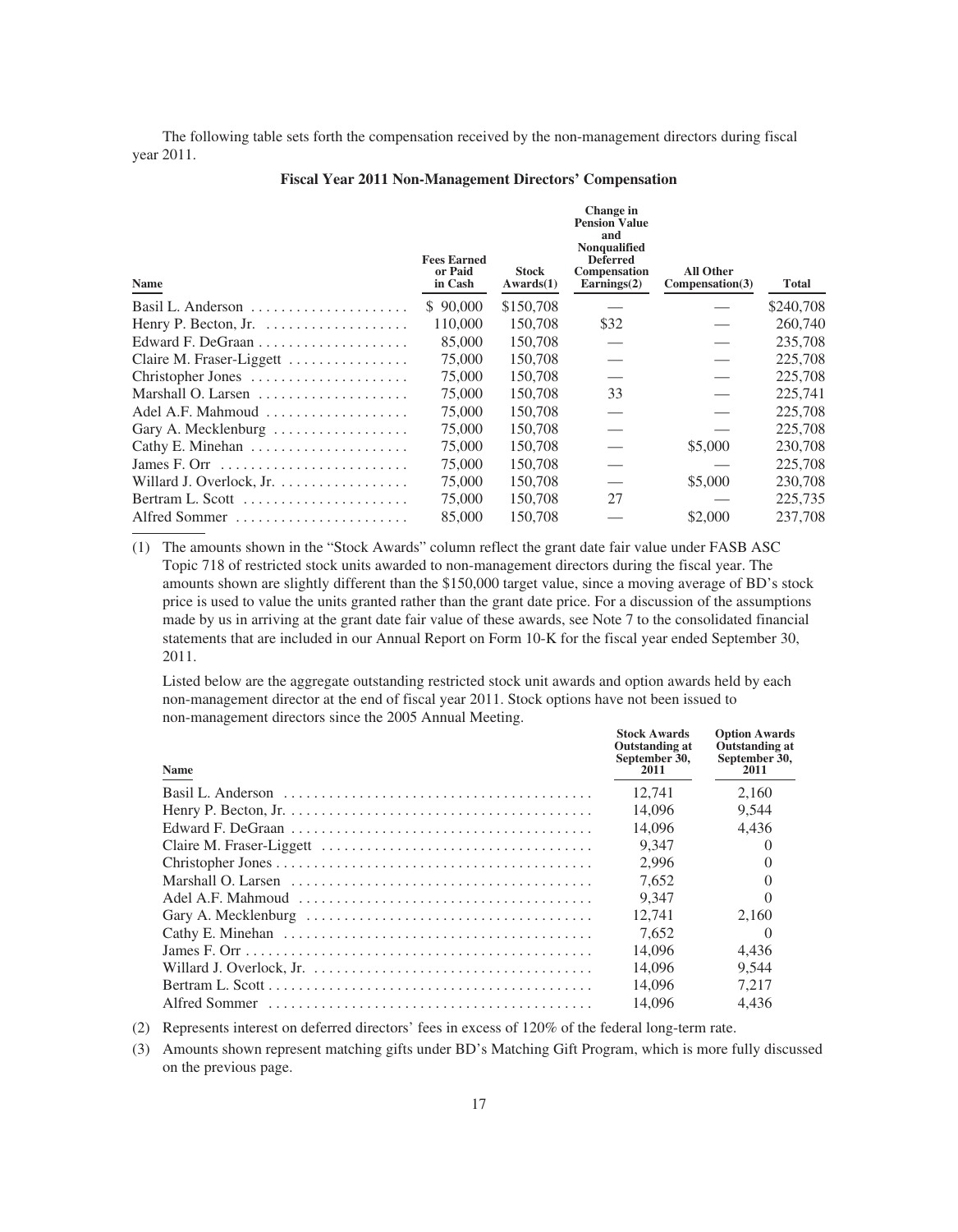#### *Changes to Non-Management Directors' Compensation*

During fiscal year 2011, the Board undertook a review of the compensation of its non-management directors. This review included an analysis of the director compensation practices of certain peer companies, including the forms of equity compensation used, the mix of cash and equity compensation, and total compensation.

The peer group included the following companies: Agilent Technologies, Inc.; Allergan, Inc.; C.R. Bard, Inc.; Baxter International Inc.; Beckman Coulter, Inc.; Boston Scientific Corporation; Covidien plc; Hospira, Inc.; Medtronic, Inc.; PerkinElmer, Inc.; St. Jude Medical, Inc.; Stryker Corporation; Thermo Fisher Scientific Inc.; and Zimmer Holdings, Inc.

As a result of its review, the Board approved the following changes to the compensation of BD's non-management directors, effective at the conclusion of the 2012 Annual Meeting, so as to better align its compensation with the non-management director compensation being paid by the peer group companies.

- The annual cash retainer will be increased by \$6,000 to \$81,000.
- The value of the annual grant of restricted stock units will be increased by \$12,000 to \$162,000.

# *Directors' Deferral Plan*

Directors may defer receipt of all or part of their annual cash retainer and other cash fees pursuant to the provisions of the 1996 Directors' Deferral Plan. Directors may also defer receipt of shares issuable to them under their restricted stock units upon leaving the Board. A general description of the 1996 Directors' Deferral Plan appears on page 6.

### **Communication with Directors**

Shareholders or other interested parties wishing to communicate with the Board, the non-management directors or any individual director (including complaints or concerns regarding accounting, internal accounting controls or audit matters) may do so by contacting the Lead Director either:

- by mail, addressed to BD Lead Director, P.O. Box 264, Franklin Lakes, New Jersey 07417-0264;
- by calling the BD Ethics Help Line, an independent toll-free service, at 1-800-821-5452 (callers from outside North America should use "AT&T Direct" to reach AT&T in the U.S. and then dial the above toll-free number); or
- by email to *ethics\_office@bd.com*.

All communications will be kept confidential and promptly forwarded to the Lead Director, who shall, in turn, forward them promptly to the appropriate director(s). Such items that are unrelated to a director's duties and responsibilities as a Board member may be excluded by our corporate security department, including, without limitation, solicitations and advertisements, junk mail, product-related communications, job referral materials and resumes, surveys, and material that is determined to be illegal or otherwise inappropriate.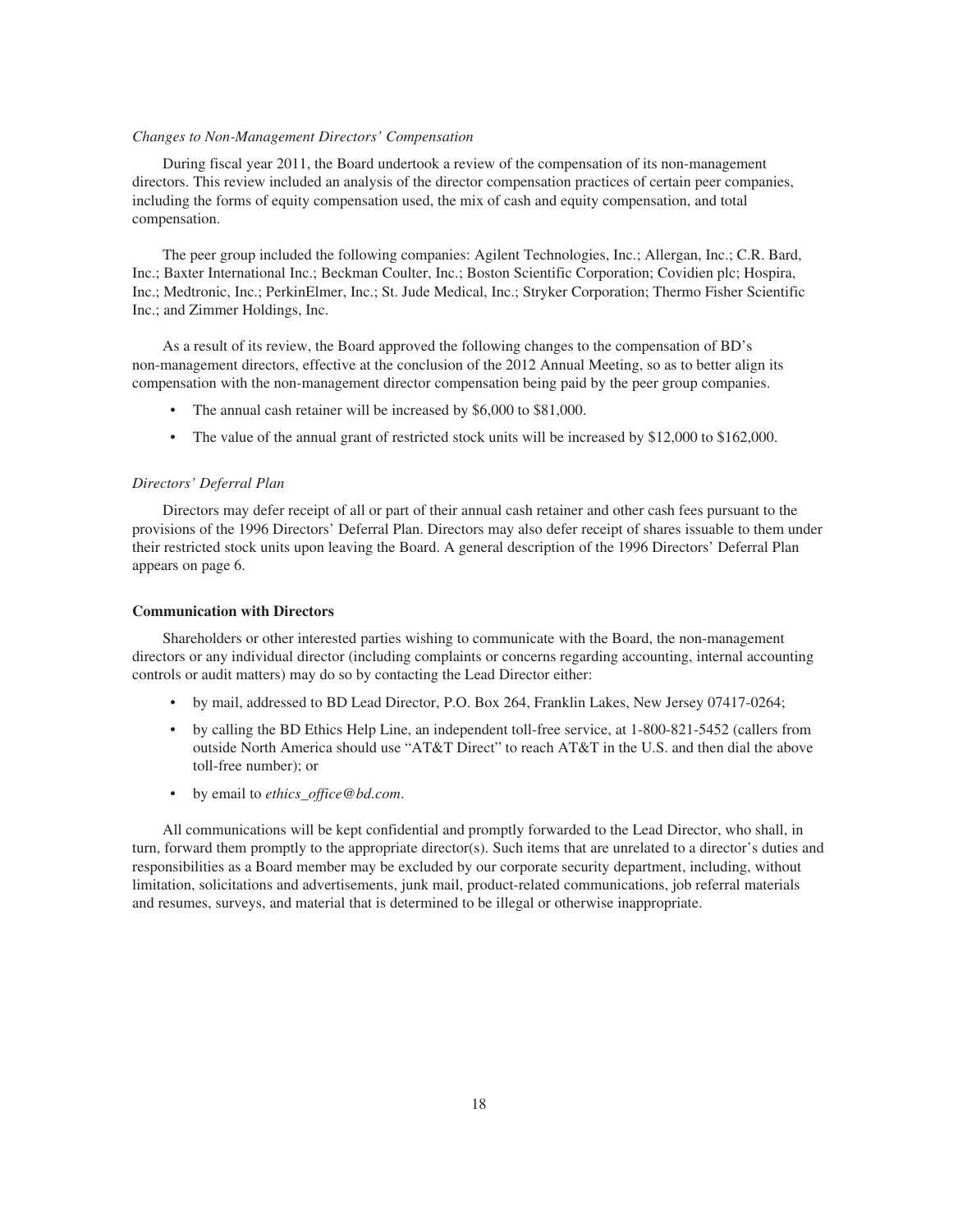## **CORPORATE GOVERNANCE**

### **Corporate Governance Principles**

BD's commitment to good corporate governance is embodied in our Corporate Governance Principles (the "Principles"). The Principles set forth the Board's views and practices regarding a number of governance topics, and the Corporate Governance and Nominating Committee assesses the Principles on an ongoing basis in light of current practices. The Principles cover a wide range of topics, including voting for directors; board leadership structure; the selection of director nominees; director independence; annual self-evaluations of the Board and its Committees; conflicts of interest; and charitable contributions to entities with which BD's executive officers and directors are affiliated, each of which is discussed below, along with other significant governance practices. The Principles are available on BD's website at *www.bd.com/investors/corporate\_governance/.* Printed copies of the Principles may be obtained, without charge, by contacting the Corporate Secretary, BD, 1 Becton Drive, Franklin Lakes, New Jersey 07417-1880, phone 1-201-847-6800.

### **Board Leadership Structure**

The Board's goal is to achieve the best board leadership structure for effective oversight of BD's management. The Board believes that there is no single, generally accepted approach to providing Board leadership, and that each of the possible leadership structures for a board must be considered in the context of the individuals involved and the specific circumstances facing a company. Accordingly, the right board leadership structure may vary as circumstances warrant.

In connection with Vincent A. Forlenza succeeding Edward J. Ludwig as BD's Chief Executive Officer, the Board determined that Mr. Ludwig should continue to serve as the Chairman of the Board during the transition of the CEO role to Mr. Forlenza. The Board believes that this structure is the best for BD at this time, since it allows Mr. Forlenza, as a new CEO, to dedicate himself to operational matters during this transition phase, while allowing Mr. Ludwig to focus on Board-related matters. In addition, the role of Lead Director, currently being served by Henry P. Becton, Jr., allows the non-management directors to provide independent Board leadership and oversight of management.

The Principles provide for the appointment of a Lead Director from among the independent directors whenever the Chairman is not independent. The responsibilities of the Lead Director include:

- Presiding over executive sessions of the non-management directors and over Board meetings in the absence of the Chairman;
- Consulting on and approving Board agendas and meeting schedules;
- Ensuring the adequacy of the flow of information to the non-management directors;
- Together with the Chair of the Compensation and Benefits Committee, coordinating the evaluation of the Chief Executive Officer by the non-management directors;
- Acting as a liaison between the non-management directors and the Chief Executive Officer; and
- Serving as a contact person to facilitate communications between BD's associates, shareholders and other constituents and the non-management directors.

# **Board's Oversight of Risk**

BD's management engages in a process referred to as enterprise risk management ("ERM") to identify, assess, manage and mitigate a broad range of risks across BD's businesses, regions and functions and to ensure alignment of our risk assessment and mitigation efforts with BD's corporate strategy. The Audit Committee, through the authority delegated to it by the Board of Directors, is primarily responsible for overseeing BD's ERM activities to determine whether the process is functioning effectively and is consistent with BD's business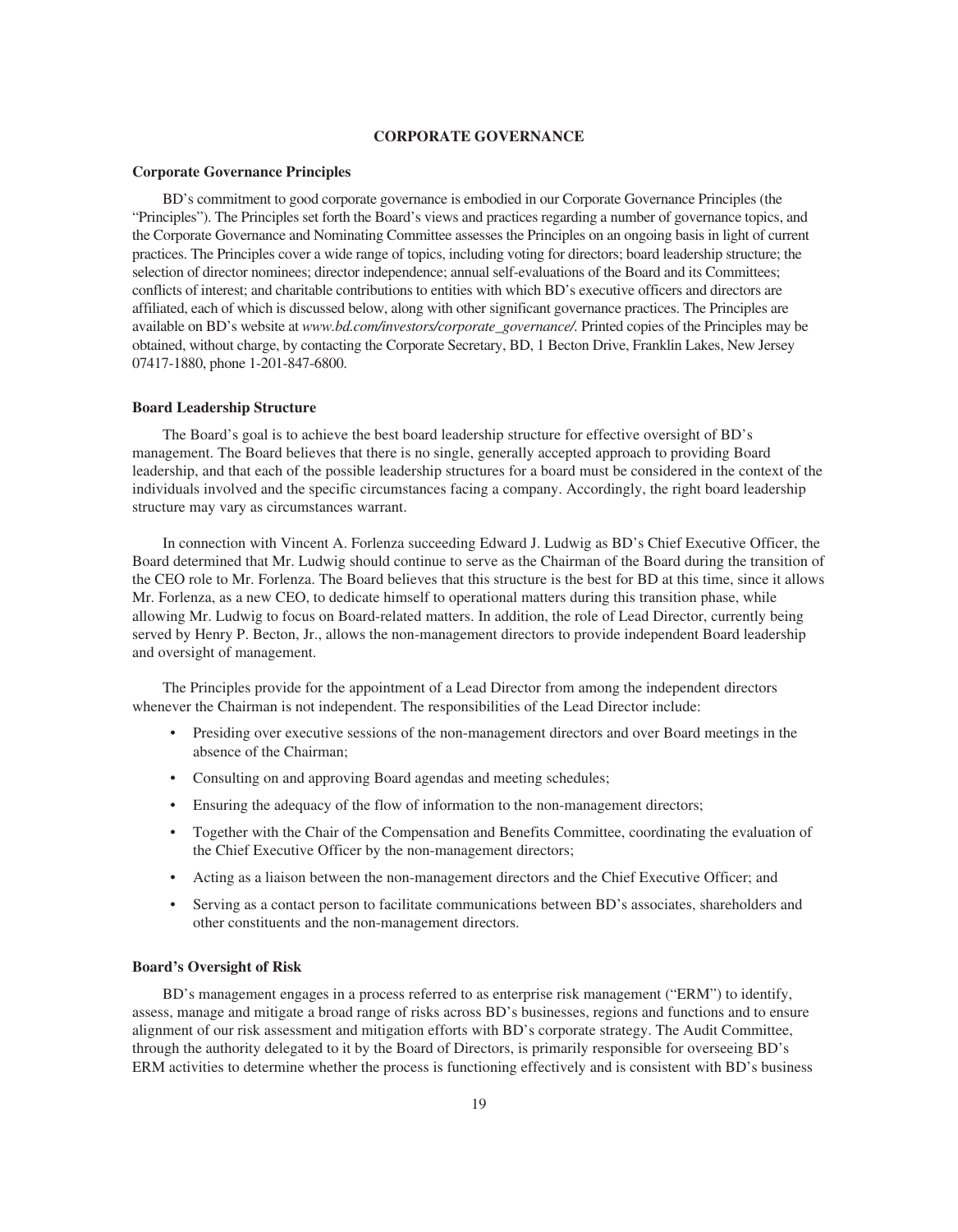strategy. At least twice a year, senior management reviews the results of its ERM activities with the Audit Committee, including the process used within the organization to identify risks, management's assessment of the significant categories of risk faced by BD (including any changes in such assessment since the last review), and management's plans to mitigate the potential exposures. On at least an annual basis, the significant risks identified through BD's ERM activities and the related mitigation plans are reviewed with the full Board. Often, particular risks are reviewed in-depth with the Audit Committee or the full Board at subsequent meetings.

In addition, the full Board reviews the risks associated with BD's strategic plan and discusses the appropriate levels of risk in light of BD's objectives. This is done through an annual strategic planning process, periodically throughout the year as part of its ongoing review of corporate strategy, and otherwise as necessary. The full Board also regularly oversees other areas of potential risk, including BD's capital structure, acquisitions and divestitures, and succession planning for BD's Chief Executive Officer and other members of senior management.

The various Committees of BD's Board are also responsible for monitoring and reporting on risks associated with their respective areas of oversight. The Audit Committee oversees BD's accounting and financial reporting processes and the integrity of BD's financial statements, BD's processes to ensure compliance with laws, its hedging activities and insurance coverages. The Compensation and Benefits Committee oversees risks associated with BD's compensation practices and programs, and the Corporate Governance and Nominating Committee oversees risks relating to BD's corporate governance practices, including director independence, related person transactions and conflicts of interest. In connection with its oversight responsibilities, each Committee often meets with members of management who are primarily responsible for the management of risk in their respective areas, including BD's Chief Financial Officer, Senior Vice President–Human Resources, General Counsel, Senior Vice President–Regulatory Affairs, Chief Ethics and Compliance Officer and other members of senior management.

### *Risk Assessment of Compensation Programs*

With respect to our compensation policies and practices, BD's management reviewed our policies and practices to determine whether they create risks that are reasonably likely to have a material adverse effect on BD. In connection with this risk assessment, we reviewed the design of BD's compensation and benefits programs (in particular our performance-based compensation programs) and related policies, potential risks that could be created by the programs, and features of our programs and corporate governance generally that help to mitigate risk. Among the factors we considered were the mix of cash and equity compensation, and of fixed and variable compensation, paid to our associates, the balance between short- and long-term objectives of our incentive compensation, the performance metrics, performance targets, vesting periods, threshold performance requirements and funding formulas related to our incentive compensation, the degree to which programs are formulaic or provide discretion to determine payout amounts, caps on payouts, our clawback and share ownership policies, and our general governance structure. Management reviewed and discussed the results of this assessment with the Compensation and Benefits Committee. Based on this review, we believe that our compensation policies and practices do not create risks that are reasonably likely to have a material adverse effect on the BD.

### **Director Nomination Process**

The Corporate Governance and Nominating Committee reviews potential director candidates and recommends nominees for director to the full Board for approval. In making its recommendations, the Committee assesses the overall composition of the Board, including diversity, age, skills, international background, and experience and prominence in areas of importance to BD. The Board seeks to achieve among directors a diversity of viewpoint, experience, knowledge, ethnicity and gender that fits the needs of the Board at that particular time.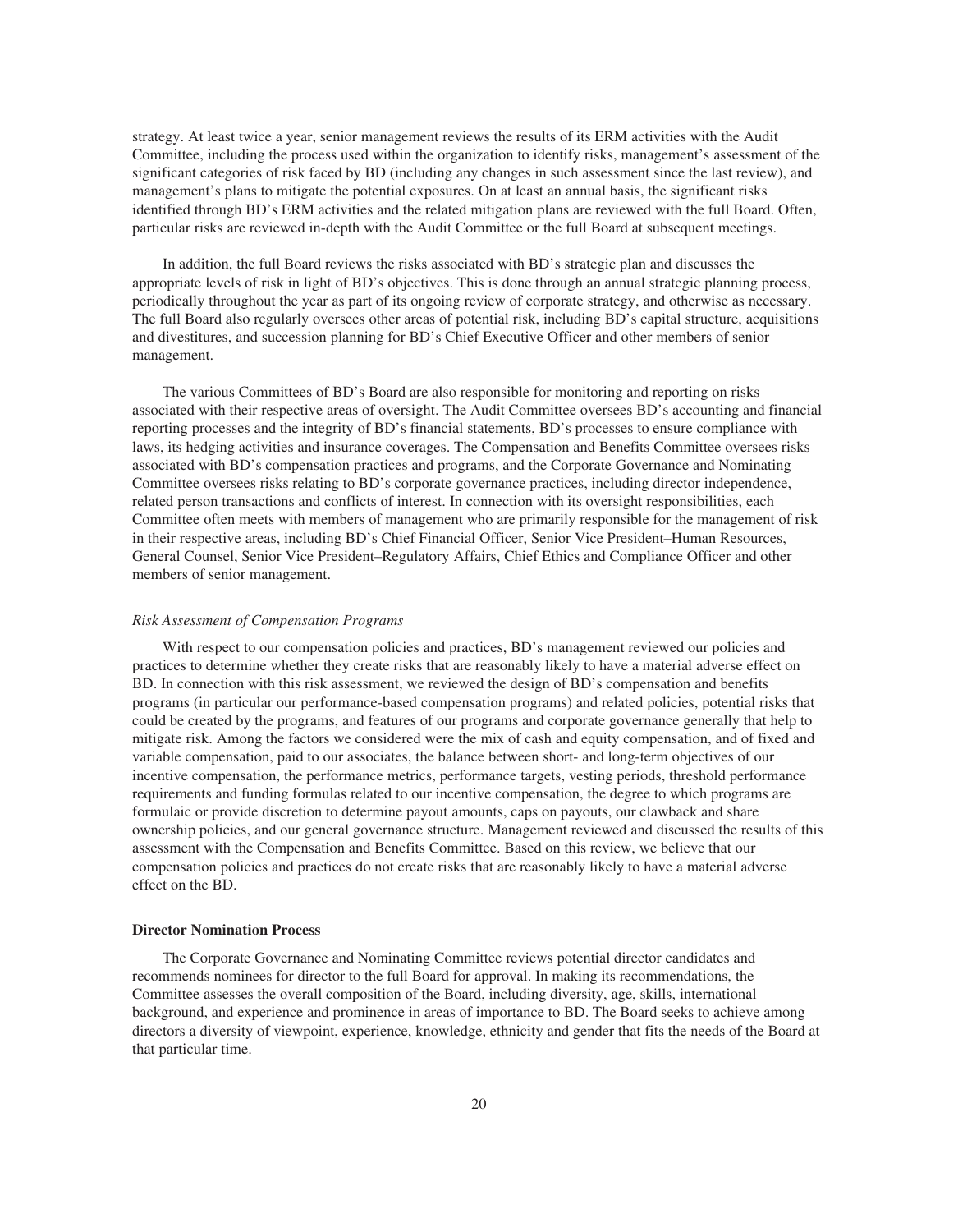When considering individual director candidates, the Corporate Governance and Nominating Committee will seek individuals with backgrounds and qualities that, when combined with those of BD's other directors, provide a blend of skills and experience that will further enhance the Board's effectiveness. From time-to-time, the Corporate Governance and Nominating Committee has retained an executive search firm to assist it in its efforts to identify and evaluate potential director candidates.

The Corporate Governance and Nominating Committee believes that any nominee for director must meet the following minimum qualifications:

- Candidates should be persons of high integrity who possess independence, forthrightness, inquisitiveness, good judgment and strong analytical skills.
- Candidates should demonstrate a commitment to devote the time required for Board duties, including, but not limited to, attendance at meetings.
- Candidates should be team-oriented and be committed to the interests of all shareholders as opposed to those of any particular constituency.

The Corporate Governance and Nominating Committee assesses the characteristics and performance of incumbent director nominees against the above criteria as well, and, to the extent applicable, considers the impact of any change in the principal occupations of such directors during the last year. Upon completion of the individual director evaluation process, the Corporate Governance and Nominating Committee reports its conclusions and recommendations for nominations to the full Board.

It is the Corporate Governance and Nominating Committee's policy to consider referrals of prospective nominees for the Board from other Board members and management, as well as shareholders and other external sources, such as retained executive search firms. The Corporate Governance and Nominating Committee utilizes the same criteria for evaluating candidates irrespective of their source.

To recommend a candidate for consideration, a shareholder should submit a written statement of the qualifications of the proposed nominee, including full name and address, to the Corporate Secretary, BD, 1 Becton Drive, Franklin Lakes, New Jersey 07417-1880.

### **Significant Governance Practices**

Described below are some of the significant corporate governance practices that have been instituted by the BD Board.

### *Annual Election of Directors*

In 2009, in response to changing shareholder views and evolving corporate governance practices, BD's Restated Certificate of Incorporation was amended to provide for the annual election of directors. The Board believes that annual elections of directors reflect a corporate governance best practice, as it provides shareholders the opportunity to express their views on the performance of the entire Board each year.

#### *Voting for Directors*

Under our By-Laws, in uncontested elections (where the number of nominees does not exceed the number of directors to be elected), nominees for director must receive the affirmative vote of a majority of the votes cast in order to be elected to the Board of Directors. Any incumbent director who fails to receive the requisite affirmative vote is required to offer to submit his or her resignation to the Board following the shareholder vote. The Corporate Governance and Nominating Committee will consider and recommend to the Board whether to accept the resignation offer. The Board will act on such recommendation and publicly disclose its decision within 90 days following the shareholder vote. This structure allows the Board the opportunity to identify and assess the reasons for the vote, including whether the vote is attributable to dissatisfaction with a director's overall performance or is the result of shareholder views on a particular issue, and enables it to avoid undesirable and disruptive governance consequences.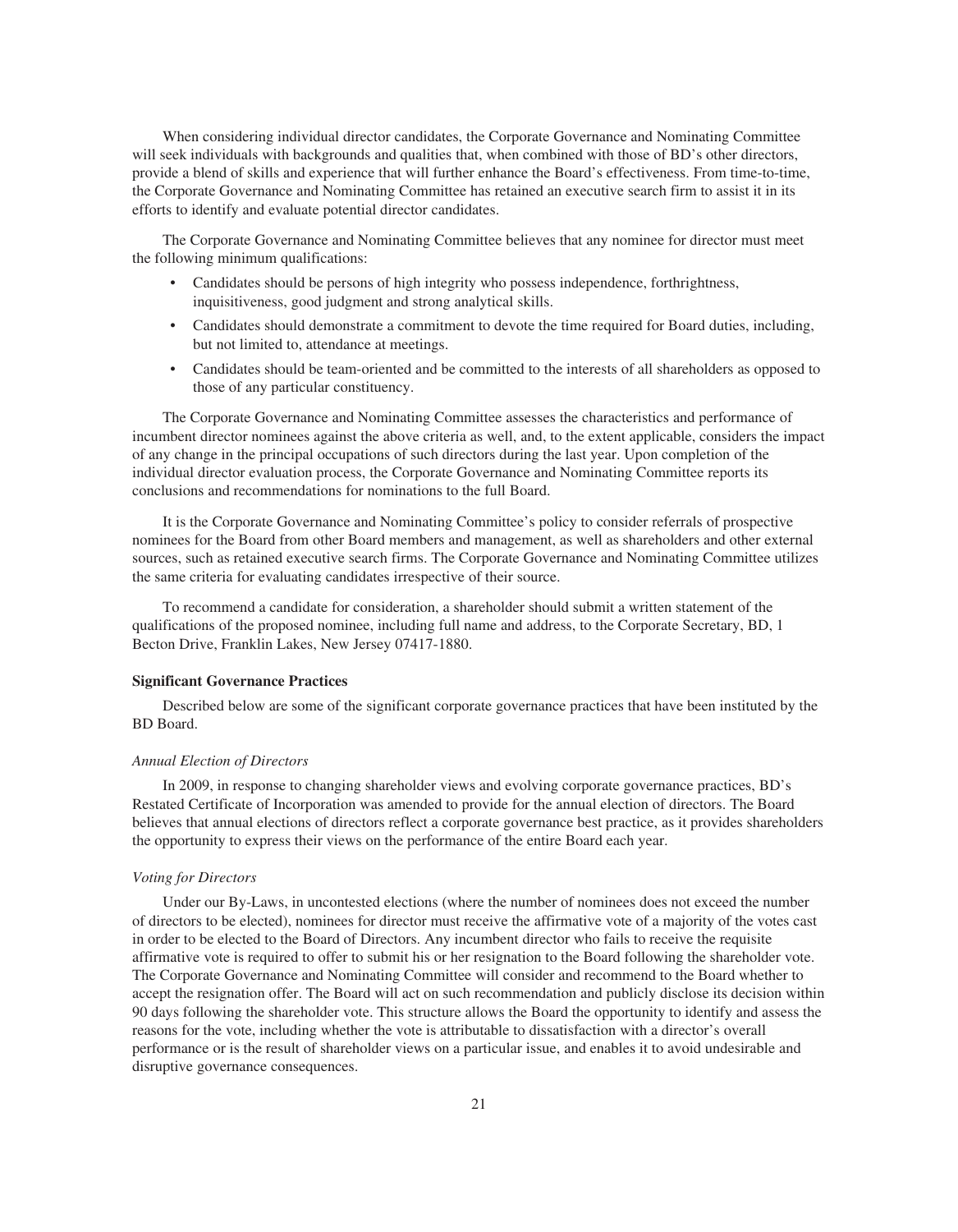#### *Board Self-Evaluation*

Each year the Board conducts a self-evaluation of its performance and effectiveness. As part of this process, each director completes an evaluation form on specific aspects of the Board's role, organization and meetings. The collective comments are then presented by the Chair of the Corporate Governance and Nominating Committee to the full Board. As part of the evaluation, the Board assesses the progress in the areas targeted for improvement a year earlier, and develops actions to be taken to enhance the Board's effectiveness over the next year. The Board's evaluation covers many areas (a complete list is available on BD's website at *www.bd.com/investors/corporate\_governance)*. Additionally, each Board Committee conducts an annual selfevaluation of its performance through a similar process.

## *Equity Ownership by Directors*

The Board believes that directors should hold meaningful equity ownership positions in BD. To that end, a significant portion of non-management director compensation is in the form of restricted stock units that are not distributable until a director completes his or her service on the Board. The Board believes these equity interests help to better align the interests of the non-management directors with shareholders. Under the Board's share ownership guidelines, each non-management director is required to own shares of common stock (which includes restricted stock units) valued at 50% of the amount obtained by multiplying the annual cash retainer by the number of years the director has served. Each non-management director currently owns sufficient shares to comply with these guidelines. Effective following the 2012 Annual Meeting, the ownership guidelines will be amended to require each non-management director to own stock equal in value to five times the annual retainer.

## *Annual Report of Charitable Contributions*

In furtherance of BD's commitment to good governance and disclosure practices, the Principles require that BD's charitable contributions or pledges in an aggregate amount of \$50,000 or more (not including contributions under BD's Matching Gift Program) to entities with which BD's directors and executive officers, and their families, are affiliated must be approved by the Corporate Governance and Nominating Committee. In addition, BD is required by the Principles to post on its website, at *www.bd.com/investors/corporate\_governance/*, an Annual Report of Charitable Contributions (the "Contributions Report") listing all such contributions and pledges made by BD during the preceding fiscal year in an amount of \$10,000 or more. The Contributions Report, which BD has voluntarily issued since 2002, includes a discussion of BD's contributions philosophy and the alignment of BD's philanthropic activities with its philosophy, together with additional information about each contribution or pledge.

### *Enterprise Compliance*

Under the oversight of the Audit Committee, BD's enterprise compliance function is aimed at ensuring that BD has policies and procedures designed to prevent and detect violations of the many laws, regulations and policies affecting its business, and that BD continuously encourages lawful and ethical conduct. Launched in 2005, BD's enterprise compliance function supplements the various compliance and ethics functions that were already in place at BD, and seeks to ensure better coordination and effectiveness through program design, prevention, and promotion of an organizational culture of compliance. A Compliance Committee comprised of members of senior management oversees the activities of the Chief Ethics and Compliance Officer. Another key element of this program is training. Courses offered include a global on-line compliance training program focused on BD's Code of Conduct, as well as other courses covering various compliance topics such as antitrust, anti-bribery, conflicts of interest, financial integrity, industry marketing codes and information security.

### **Director Independence; Policy Regarding Related Person Transactions**

Under the NYSE rules and our Principles, a director is deemed not to be independent if the director has a direct or indirect material relationship with BD (other than his or her relationship as a director). The Corporate Governance and Nominating Committee annually reviews the independence of all directors and reports its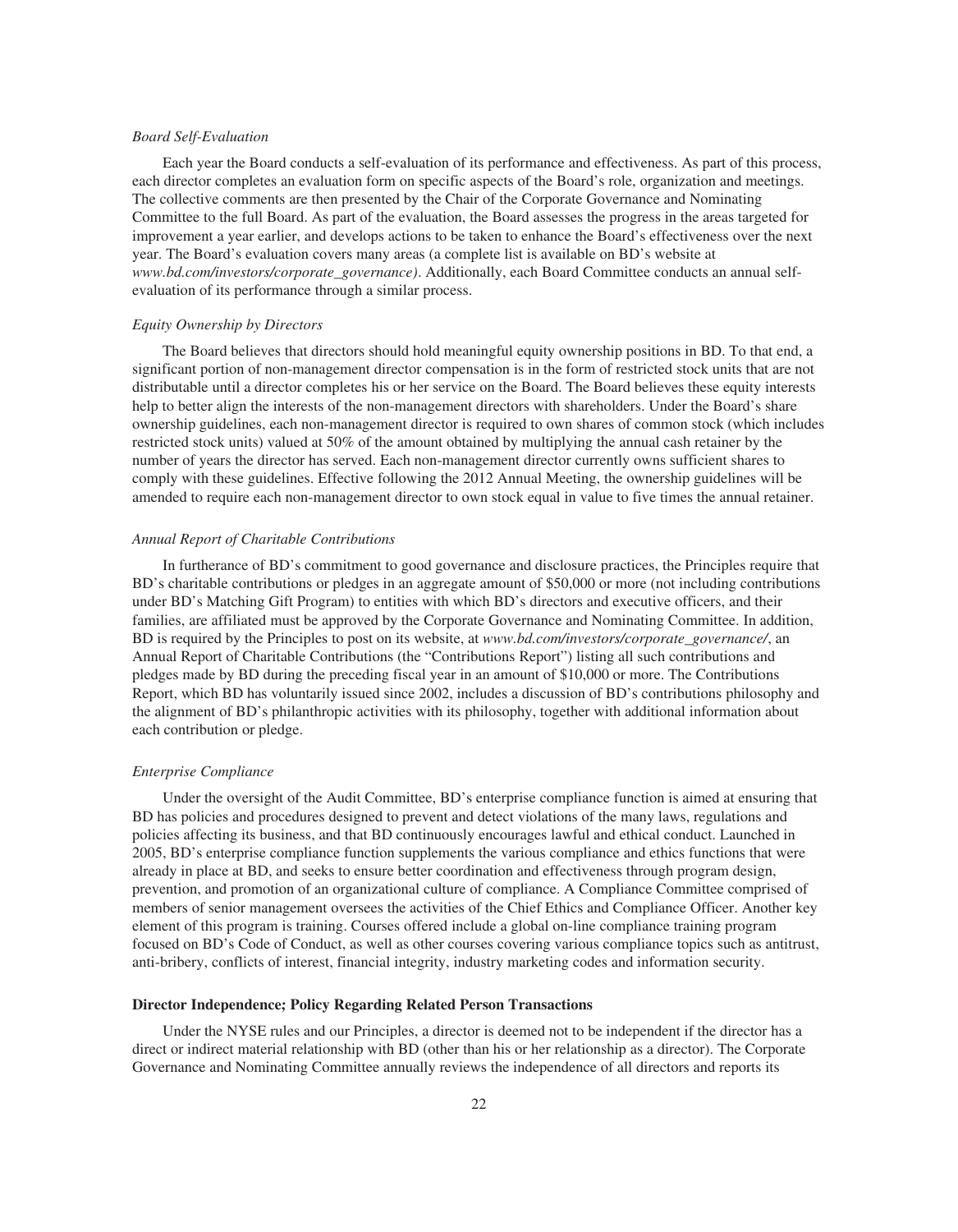findings to the full Board. To assist in this review, the Board has adopted director independence guidelines ("Independence Guidelines") that are contained in the Principles. The Independence Guidelines set forth certain categories of relationships (and related dollar thresholds) between BD and directors and their immediate family members, or entities with which they are affiliated, that the Board, in its judgment, has deemed to be either material or immaterial for purposes of assessing a director's independence. In the event a director has any relationship with BD that is not addressed in the Independence Guidelines, the independent members of the Board review the facts and circumstances to determine whether such relationship is material.

The Board has determined that the following directors are independent under the Independence Guidelines: Basil L. Anderson, Henry P. Becton, Jr., Edward F. DeGraan, Claire M. Fraser-Liggett, Christopher Jones, Marshall O. Larsen, Adel A.F. Mahmoud, Gary A. Mecklenburg, Cathy E. Minehan, James F. Orr, Willard J. Overlock, Jr., Bertram L. Scott and Alfred Sommer. Edward J. Ludwig and Vincent A. Forlenza are employees of BD and, therefore, are not independent under the NYSE rules and the Principles.

In determining that each of the non-management directors is independent, the Board reviewed BD's transactions or other dealings with organizations with which a director may be affiliated. Such affiliations included service by the director or an immediate family member as an officer, employee, or member of a governing or advisory board. In conducting its review, the Board determined that, in each instance, the nature of the relationship, the degree of the director's involvement with the organization and the amount involved would not impair the director's independence under the Independence Guidelines. In addition, in most instances, the director played no active role in the organization's relationship with BD, and, in some instances, the relationship involved a unit of such organization other than the one with which the director is involved. Accordingly, the Board determined that none of these relationships was material or conflicted with BD's interests, or impaired the relevant director's independence or judgment.

The types of transactions with director-affiliated organizations considered by the Board consisted of payments related to the purchase or sale of products and/or services (in the cases of Anderson, Becton, Fraser-Liggett, Jones, Larsen, Mecklenburg, Minehan, Orr, Overlock, Scott, and Sommer), the licensing of intellectual property rights (in the cases of Fraser-Liggett, Mahmoud and Sommer) and charitable contributions (in the cases of Jones, Overlock and Sommer). With respect to Mr. Scott, these included transactions between BD and CIGNA Corporation, pursuant to a relationship that pre-dated Mr. Scott becoming an executive officer of CIGNA. CIGNA is one of BD's medical claims administrators under BD's self-insured medical plan, which involves the administration and processing of medical claims for BD associates. BD pays CIGNA an administrative fee for the use of CIGNA's networks, claims processing and customer service inquiries. CIGNA also acts as the insurer for BD's Basic and Voluntary Accident Programs and Business Travel Accident insurance program for BD associates, for which BD pays to CIGNA the premiums for BD associates' basic insurance coverage. BD paid approximately \$381,000 for these services in fiscal year 2011. With respect to Ms. Minehan, the Board reviewed transactions with Goldman Sachs, of which Ms. Minehan's husband is a Managing Director. Goldman Sachs provided investment banking and certain financial services to BD during the year, for which BD paid approximately \$5 million. In both cases, the amounts paid were well below the dollar thresholds set under the Principles to determine that a business relationship is material. Accordingly, the Board concluded that these were not material relationships that would impede the exercise of independent judgment by Ms. Minehan or Mr. Scott.

The Board has also established a written policy (the "Policy") requiring Board approval or ratification of transactions involving more than \$120,000 per year in which a director, executive officer or shareholder owning more than 5% of BD's stock (excluding certain passive investors) or their immediate family members has, or will have, a material interest. The Policy is available on BD's website at *www.bd.com/investors/ corporate\_governance/*. The Policy excludes certain specified transactions, including certain charitable contributions, transactions available to associates generally, and indemnification and advancement of certain expenses. The Corporate Governance and Nominating Committee is responsible for the review and approval or ratification of transactions subject to the Policy. The Corporate Governance and Nominating Committee will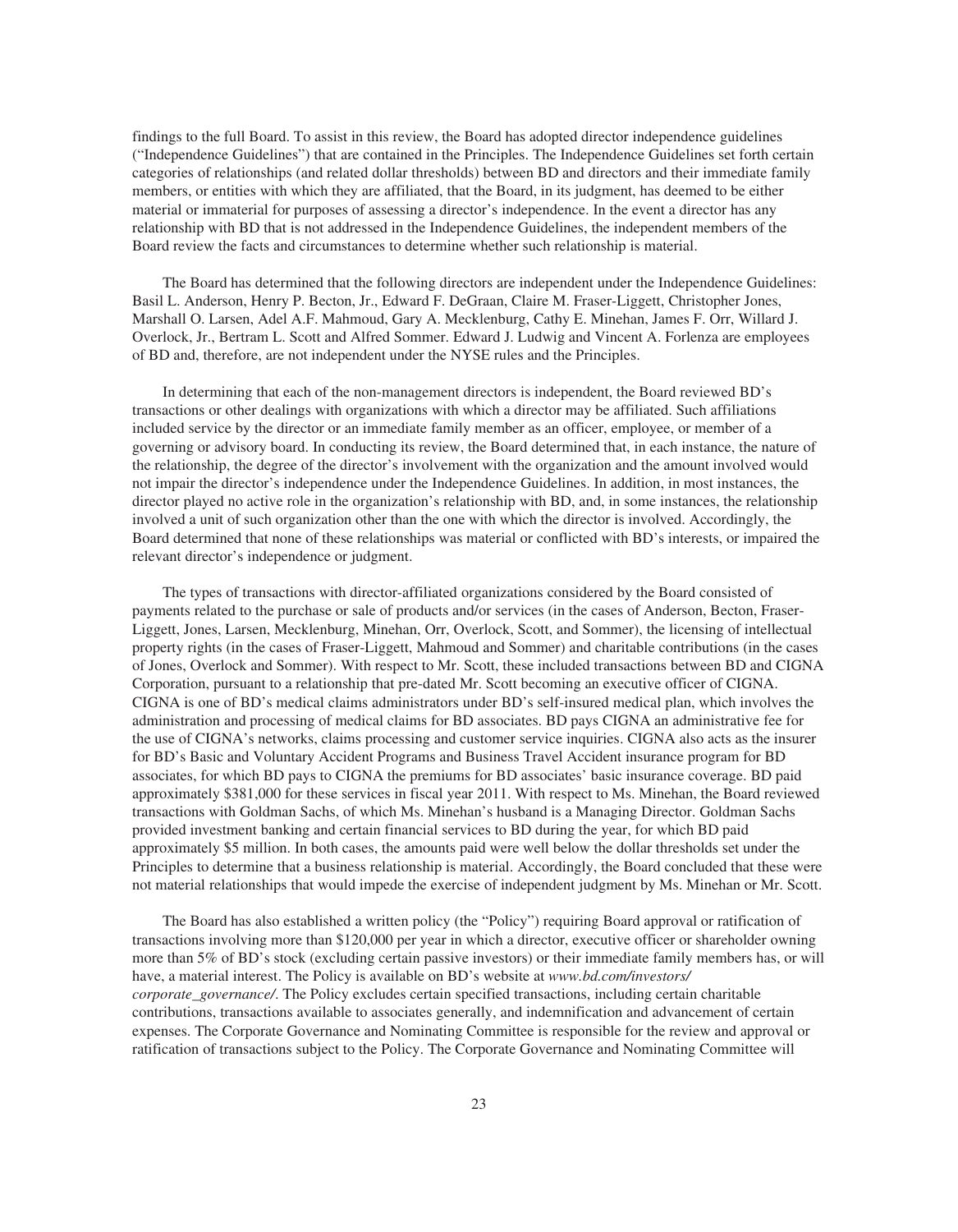approve or ratify only those transactions that it determines in its business judgment are fair and reasonable to BD and in (or not inconsistent with) the best interests of BD and its stockholders, and that do not impact the director's independence.

During fiscal year 2011, BD paid State Street Bank and Trust Company ("State Street") (and its affiliated operating units), a holder of more than 5% of BD common stock, \$763,500 for banking services and investment management of various 401(k) funds. These transactions are not required to be approved under the Policy, since State Street is considered a passive investor in BD.

### *Code of Conduct*

BD maintains a Code of Conduct (the "Code") that is applicable to all directors, officers and associates of BD, including its Chief Executive Officer and its Chief Financial Officer, principal accounting officer and other senior financial officers. It sets forth BD's policies and expectations on a number of topics, including conflicts of interest, confidentiality, compliance with laws (including insider trading laws), preservation and use of BD's assets, and business ethics. The Code also sets forth procedures for the communicating and handling of any potential conflict of interest (or the appearance of any conflict of interest) involving directors or executive officers, and for the confidential communication and handling of issues regarding accounting, internal controls and auditing matters.

BD also maintains an Ethics Help Line telephone number (the "Help Line") for BD associates as a means of raising concerns or seeking advice. The Help Line is serviced by an independent contractor and is available to all associates worldwide. Associates using the Help Line may choose to remain anonymous and all inquiries are kept confidential to the extent practicable in connection with investigation of an inquiry. All Help Line inquiries are forwarded to BD's Chief Ethics and Compliance Officer for investigation. The Audit Committee is informed of any matters reported to the Chief Ethics and Compliance Officer, whether through the Help Line or otherwise, involving accounting, internal control or audit matters, or any fraud involving management or persons who have a significant role in BD's internal controls.

The Chief Ethics and Compliance Officer leads the BD Ethics Office, which administers BD's ethics program. In addition to the Help Line, the ethics program provides for broad communication of BD's Core Values, associate education regarding the Code and its requirements, and ethics training sessions.

Any waivers from any provisions of the Code for executive officers and directors will be promptly disclosed to shareholders. In addition, certain amendments to the Code, as well as any waivers from certain provisions of the Code relating to BD's Chief Executive Officer, Chief Financial Officer or principal accounting officer, will be posted at the website address set forth below.

The Code is available on BD's website at *www.bd.com/investors/corporate\_governance/*. Printed copies of the Code may be obtained, without charge, by contacting the Corporate Secretary, BD, 1 Becton Drive, Franklin Lakes, New Jersey 07417-1880, phone 1-201-847-6800.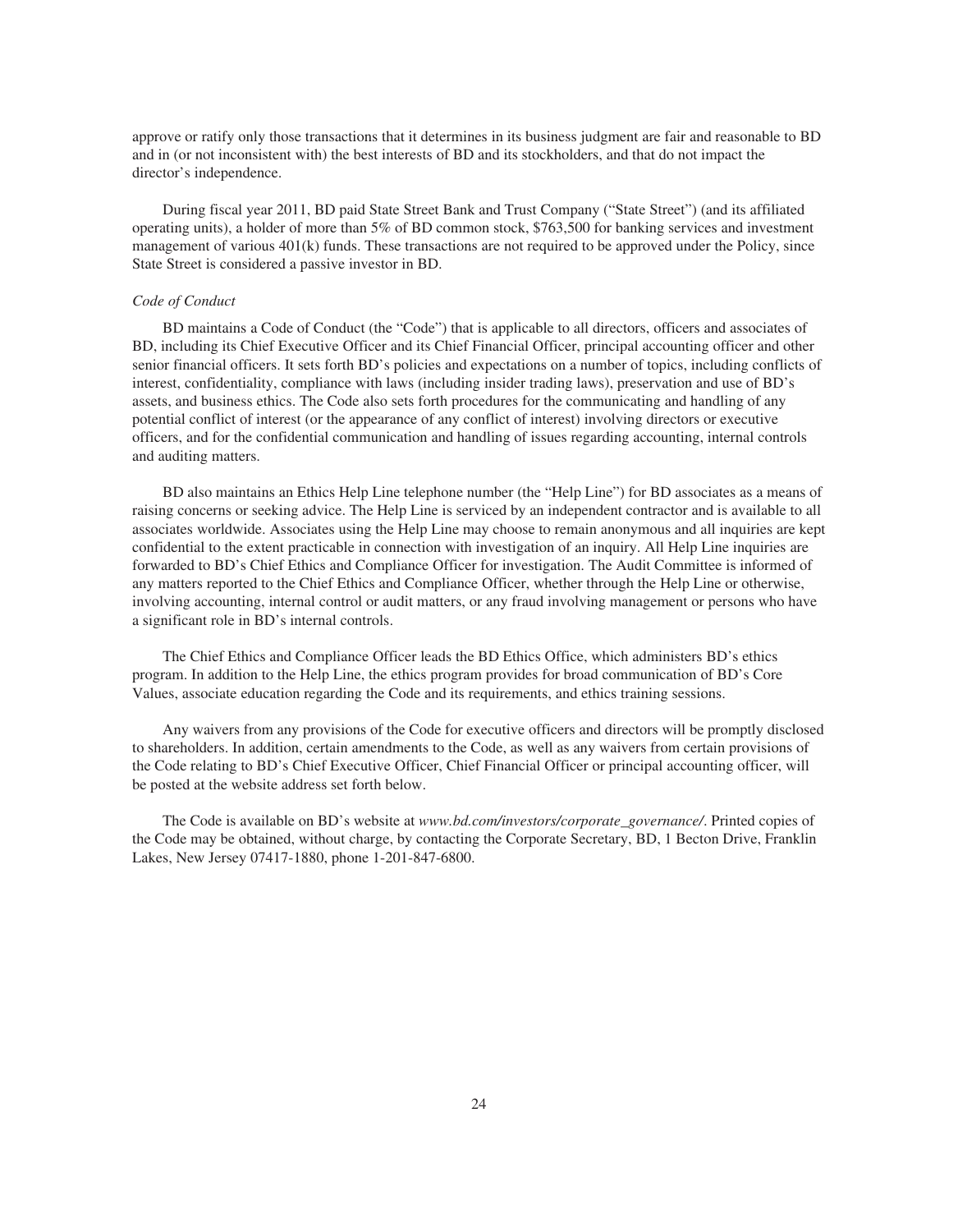## **REPORT OF THE COMPENSATION AND BENEFITS COMMITTEE**

The primary objective of the BD compensation program is to fully support the strategic business goal of delivering superior long-term shareholder returns through sustained revenue growth, EPS growth and return on capital. As such, we intend to ensure a high degree of alignment between pay and the long-term value and financial soundness of BD. The Compensation and Benefits Committee of the Board of Directors (the "Committee") has established the following compensation principles to meet this objective:

# **• Aligning the interests of executives and shareholders**

• Through equity compensation and equity ownership guidelines for executives, we seek to align the interests of executives with those of the company's shareholders. This represents the largest portion of our compensation structure.

### **• Linking rewards to performance**

• We maintain a pay-for-performance philosophy based on actual performance as against clear, measurable company performance targets, particularly those metrics which support the creation of long-term shareholder value.

# **• Delivering superior business and financial results**

• Performance targets are set to reward executives for achieving outstanding short- and long-term results in line with our objective of enhancing long-term shareholder value. In setting short-term goals and in rewarding performance, we will take care to ensure that we do not create incentives to take inappropriate risks.

### **• Offering a competitive compensation structure**

• We have established and intend to maintain a competitive structure that supports the recruitment and retention of high-performance executives essential to driving the business results required to execute our strategy and create long-term value for shareholders. This structure is determined by evaluating peer group data which is provided and analyzed by the Committee's independent consultant, Pay Governance LLC.

### **• Maintaining a transparent compensation structure**

• The Committee strives to provide absolute transparency to executives, employees and shareholders of all aspects of BD's compensation and benefits structure. This includes disclosure of performance targets, payout formulas and details of other earned benefits.

## **• Maintaining Committee independence**

• The Committee is made up exclusively of independent directors and utilizes an independent compensation consultant, Pay Governance LLC, which, by Committee policy, is prohibited from performing any services for BD or its management without the Committee's prior approval.

# **• Retaining prerogative to adjust programs**

• The Committee retains the prerogative to change or modify compensation and benefit programs to reflect prevailing economic, market or company financial conditions.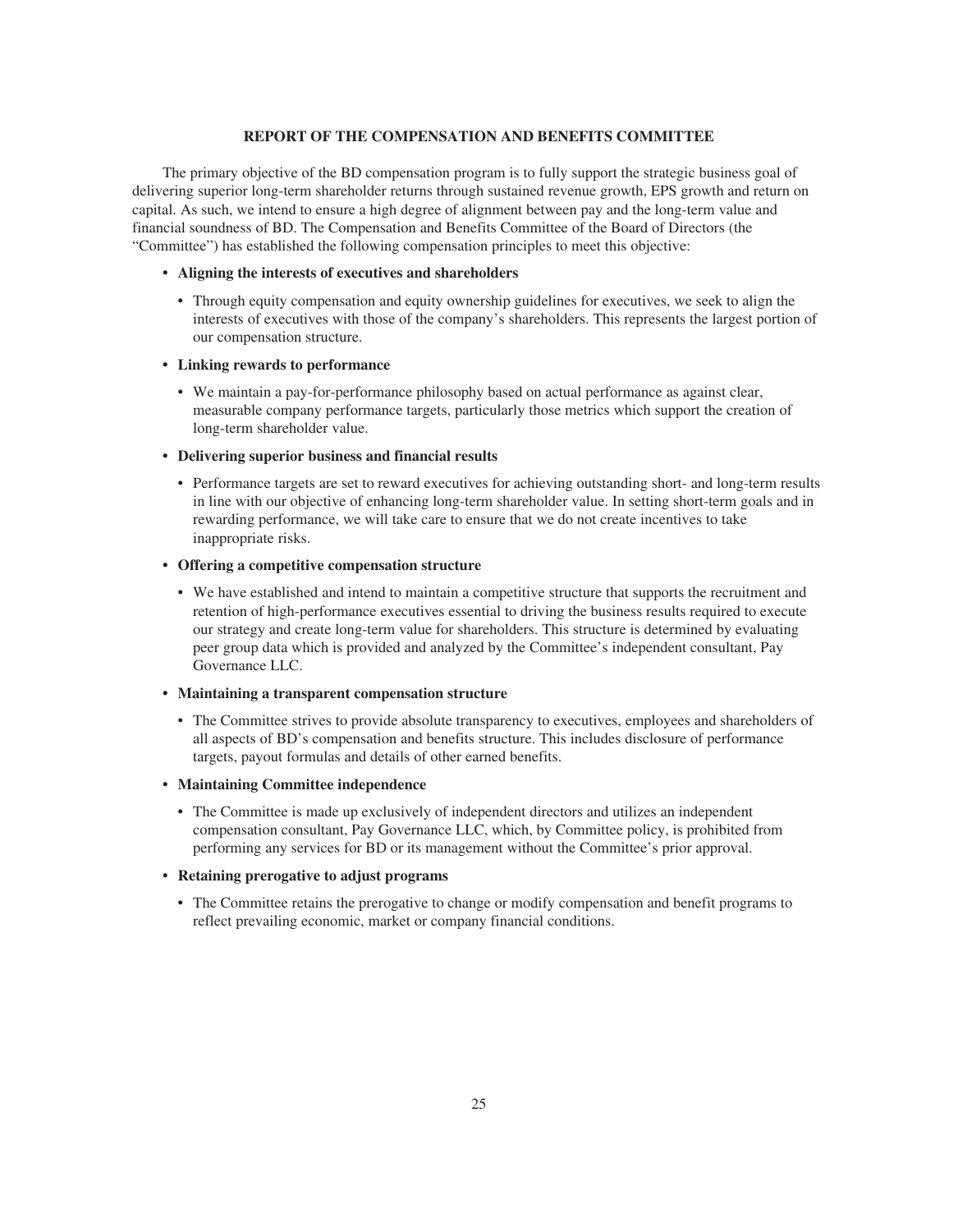The Committee has reviewed and discussed the Compensation Discussion and Analysis with management, and, based on such review and discussions, has recommended to the Board of Directors that the Compensation Discussion and Analysis be included in BD's Annual Report on Form 10-K for the year ended September 30, 2011 and in this proxy statement.

# **COMPENSATION AND BENEFITS COMMITTEE**

**Edward F. DeGraan—Chair Basil L. Anderson Marshall O. Larsen James F. Orr Willard J. Overlock, Jr. Bertram L. Scott**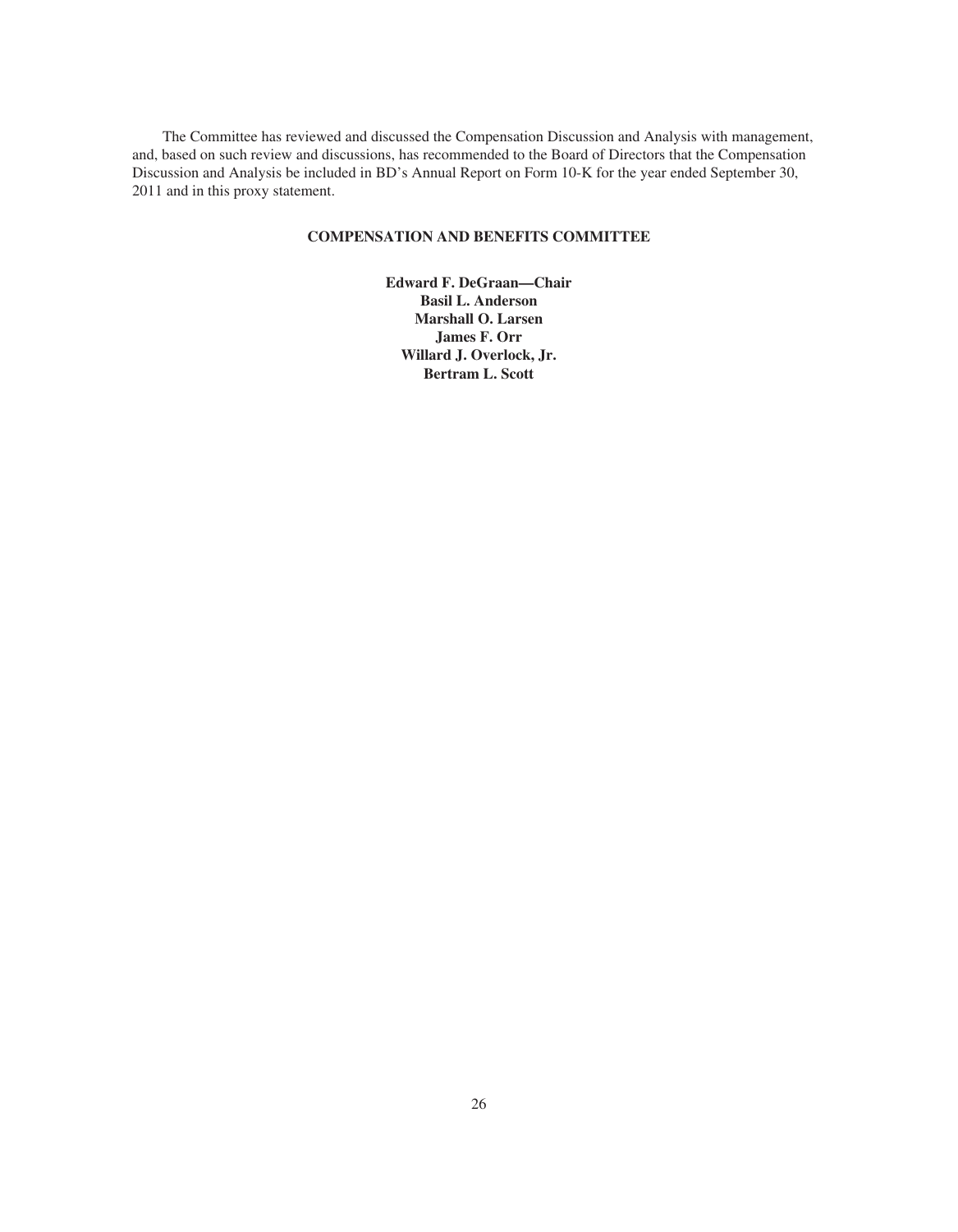### **COMPENSATION DISCUSSION AND ANALYSIS**

This section discusses our executive compensation program and the compensation actions taken with respect to the executive officers named in the Summary Compensation Table on page 41. We sometimes refer to these individuals as the "named executive officers" or "NEOs." All references in this section to years are references to our fiscal year, which ends on September 30, unless otherwise noted.

*This section includes a discussion of performance targets in the limited context of our executive compensation program. These targets are not statements of management's expectations of our future results or other guidance. Investors should not use or evaluate these targets in any other context or for any other purpose.*

### **Executive Summary**

### **Overview of our compensation program**

Our goal is to provide an executive compensation program that best serves the long-term interests of our shareholders. We believe that attracting and retaining superior talent is a key to delivering superior shareholder returns, and that a competitive compensation plan is critical to that end. Therefore, we intend to provide a competitive compensation package to our executives, tie a significant portion of pay to performance and utilize components that best align the interests of our executives with those of BD's shareholders.

The following is a summary of important aspects of our executive compensation program discussed later in this section.

- The key elements of our program are salary, annual cash incentives under our Performance Incentive Plan ("PIP") and long-term equity compensation consisting of stock-settled stock appreciation rights ("SARs") and Performance Units.
- We emphasize pay-for-performance to align executive compensation with our business strategy and the creation of long-term shareholder value.
- While we emphasize "at risk" pay tied to performance, we believe our program does not encourage excessive risk taking by management.
- Our executives are subject to share ownership guidelines and are prohibited from hedging against the economic risk of such ownership.
- We offer our executives very limited perquisites, and none of them have employment agreements.
- We have a compensation recovery policy that gives the Board discretion to recover incentive compensation paid to senior management in the event of a restatement of our financial statements due to misconduct.
- We have "double-trigger" change of control agreements with our executives to provide continuity of management in the event of a change of control of BD.
- The independent consultant to the Compensation and Benefits Committee (the "Compensation Committee") did not provide any other services to BD in 2011.

### **Overview of 2011 operating performance and executive compensation**

BD delivered solid results in 2011, with all three segments contributing to our growth. During the year, BD experienced strong growth in safety sales and in emerging markets. Similar to recent years, however, BD and the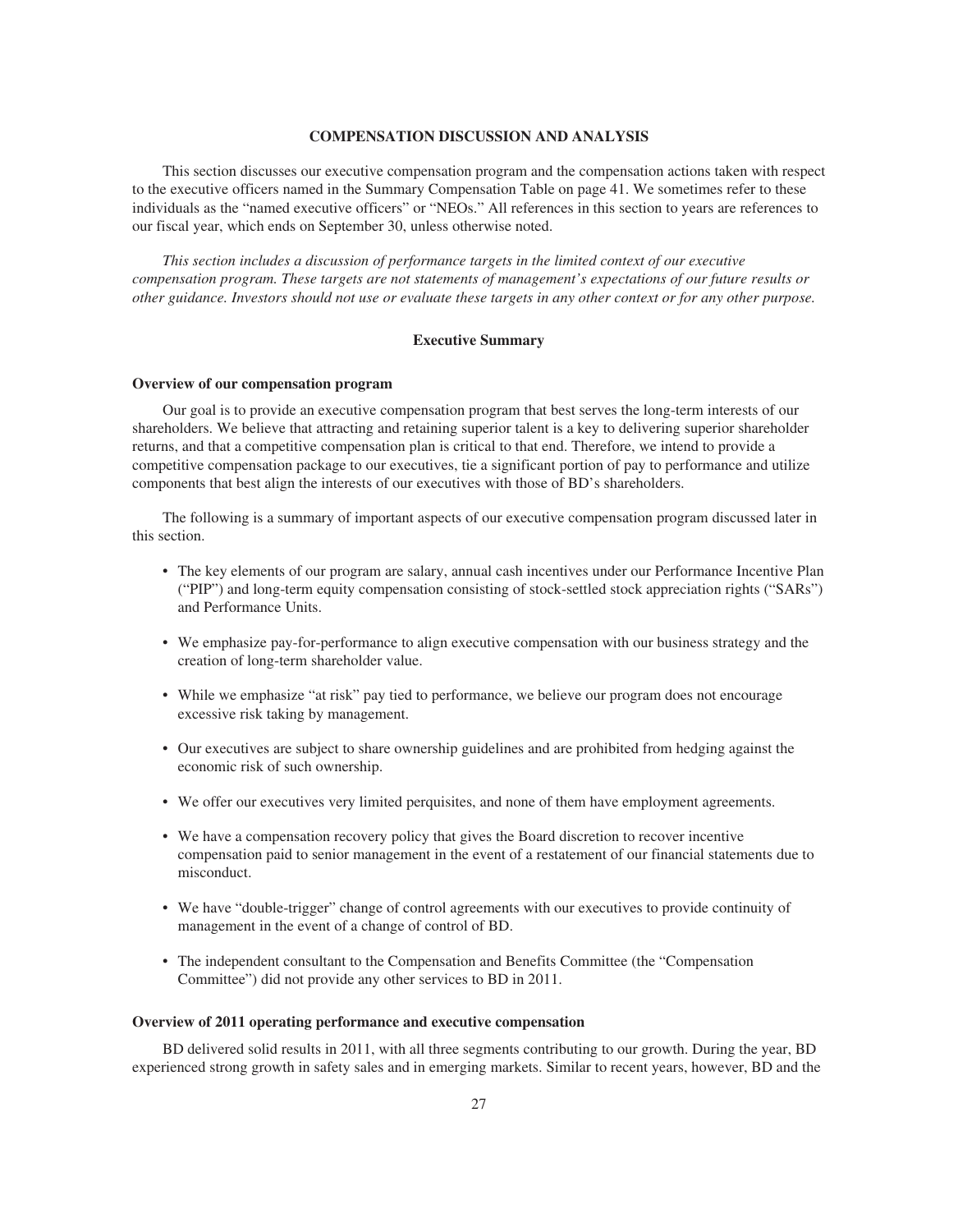medical device industry continued to face a challenging business environment. Various macroeconomic conditions adversely affected our underlying growth and profitability during the year. We continued to see downward pressure on healthcare utilization in Western Europe and in the U.S., which led to weakened overall customer demand and increased pricing pressure for certain products in our Medical segment. In addition, BD faced rising raw material costs, in particular resins, throughout the year.

Despite these ongoing challenges, BD's management delivered solid results for the year. Highlights of our performance include:

- Reported revenues grew about 6%, which included an approximate 3% benefit from currency translation. Our revenue growth rate was negatively affected by about 2% due to certain sales relating to pandemic flu and governmental stimulus and supplemental spending in 2010 that did not repeat in 2011.
- Reported earnings per share from continuing operations grew approximately 14% (including an approximate 6% benefit from currency translation).
- BD used its strong financial condition to take steps to position BD for long-term growth, including increased investments in high-growth areas in emerging markets, and increased research and development spending.
- Significant progress was made on BD's growth and operating efficiency initiatives.
- BD successfully completed the acquisitions of Accuri Cytometers and Carmel Pharma.
- BD returned more than \$1.8 billion to shareholders through dividends and share repurchases. BD has now increased its dividend for 39 consecutive years.

BD's performance for the year resulted in available funding for annual awards under the PIP at 110% of target. As discussed below, the Compensation Committee, upon management's recommendation, used its discretion to reduce the available funding for awards to target levels, and, as a result, awards to our named executive officers were generally in-line with their award targets. The year-over-year increase in PIP awards to BD's Chief Executive Officer and other named executive officers reflects the decision by the Compensation Committee to significantly reduce 2010 PIP awards as part of BD's cost-cutting measures. In addition, the relatively lower revenue growth BD experienced in 2011 compared to Performance Unit targets contributed to a payout of 20% of target for the Performance Units covering the 2009-2011 performance cycle, continuing a trend over the last three performance cycles of below-target payouts for these awards. Consistent with our past practice, performance-based equity compensation represented a significant component of compensation in 2011. Equity compensation award values for our executives increased compared to 2010, based on performance and adjustments made to align award values with those of peer companies.

## **Objectives of Our Executive Compensation Program**

The objectives of our executive compensation program include:

**Offering competitive compensation.** We seek to offer a competitive compensation package that helps us attract and retain our executives.

**Linking compensation to performance.** We seek to implement a pay-for-performance philosophy by tying a significant portion of pay to financial and other goals that support long-term shareholder value.

**Aligning executives with our shareholders.** We seek to align the interests of our executives with those of our shareholders through equity compensation and share ownership guidelines.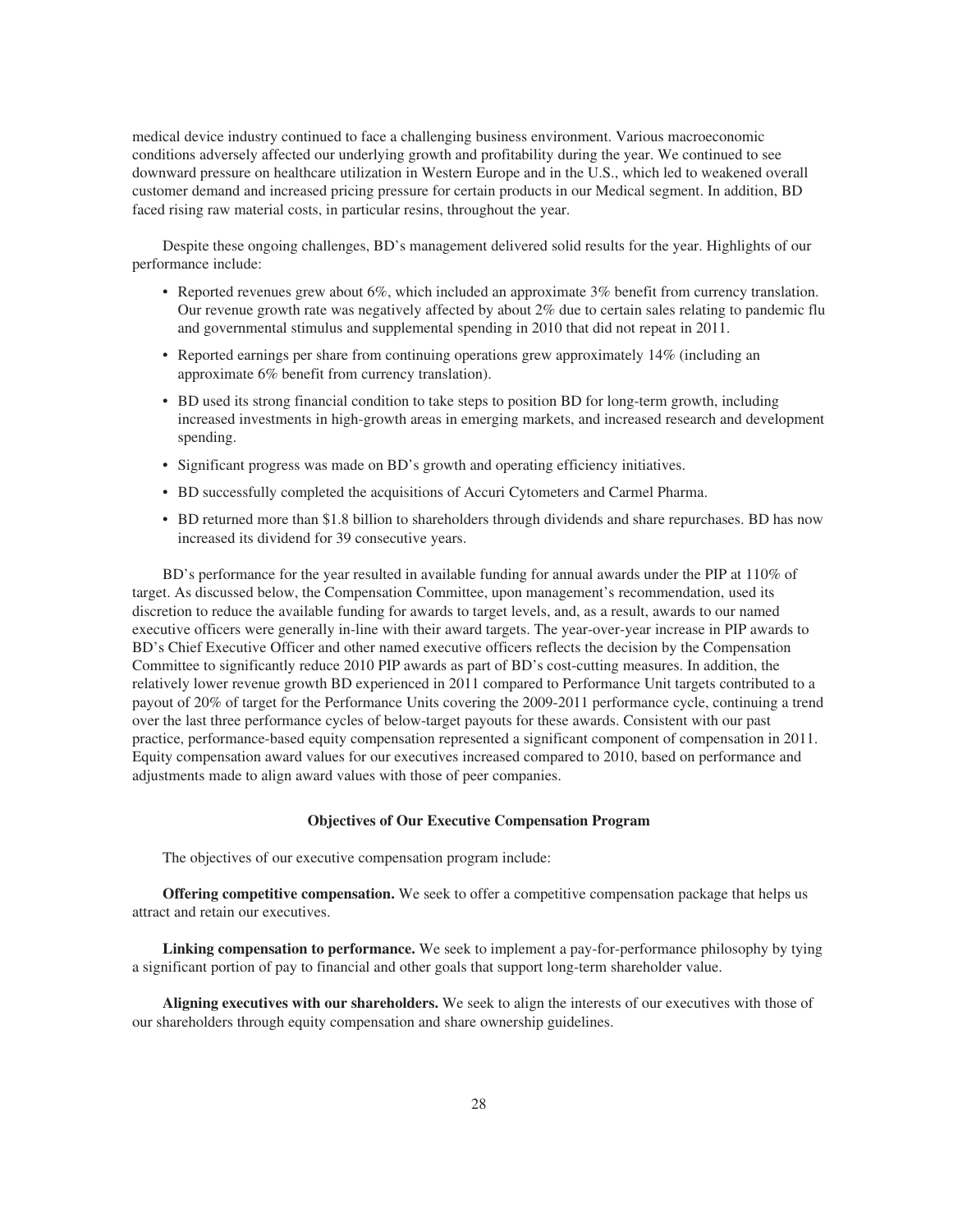#### **The Process for Setting Executive Compensation**

#### **The role of the Compensation Committee, its consultant and management**

The Compensation Committee oversees the compensation program for the named executive officers and our other executive officers. The Compensation Committee is assisted in fulfilling its responsibilities by its independent consultant, Pay Governance LLC ("Pay Governance"), and BD's senior management. Additional information about our process for setting executive compensation, including the role of Pay Governance and management, may be found on pages 13-14. In order to maintain the independence of its outside consultant, the Compensation Committee has established a policy that prohibits its consultant from performing any services for BD's management without the Compensation Committee's prior approval. In accordance with this policy, BD did not engage Pay Governance to perform services in 2011.

At last year's Annual Meeting of Shareholders, approximately 96% of the shares voted were cast in support of BD's executive compensation and related disclosures for 2010 in connection with the shareholder advisory vote on executive compensation. The Compensation Committee viewed the results of this vote as general broad shareholder support for our executive compensation program. Accordingly, no changes were made to our program as a result of the vote.

### **The use of market comparison data**

The Compensation Committee considers a number of factors in structuring our program and making compensation decisions. This includes the compensation practices of select peer companies in the healthcare industry, which we refer to as the "Comparison Group." These companies were chosen by the Compensation Committee after considering the recommendations of Pay Governance and management, and were selected because they have significant lines of business that are similar to BD's. The Compensation Committee believes that reference to the Comparison Group is appropriate when reviewing BD's compensation program because it believes we compete with these companies for executive talent. The Compensation Committee reviews the composition of the Comparison Group at least annually. The companies in the Comparison Group for 2011 were:

| <b>Abbott Laboratories</b>           | Hospira, Inc.                 |
|--------------------------------------|-------------------------------|
| Agilent Technologies, Inc.           | Johnson & Johnson             |
| Alcon, Inc.                          | Medtronic, Inc.               |
| Allergan, Inc.                       | PerkinElmer, Inc.             |
| C.R. Bard, Inc.                      | Roche Diagnostics             |
| Baxter International Inc.            | St. Jude Medical, Inc.        |
| Beckman Coulter, Inc.                | <b>Stryker Corporation</b>    |
| <b>Boston Scientific Corporation</b> | Thermo Fisher Scientific Inc. |
| Covidien plc                         | Zimmer Holdings, Inc.         |
|                                      |                               |

Abbott Laboratories, Johnson & Johnson and Roche Diagnostics are included in the Comparison Group in order to increase the number of comparable positions for which compensation data is gathered when reviewing the compensation of Messrs. Forlenza, Kozy and Cohen. Compensation data from these three companies was not considered by the Compensation Committee when reviewing the compensation of Messrs. Ludwig and Elkins.

The Compensation Committee attempts to set the compensation of our executive officers at levels that are competitive with the companies listed above, and uses market comparison data regarding these companies as a guide. The Compensation Committee estimates the median salary, annual cash incentive and long-term equity compensation, and the combined total of these elements, of persons holding the same or similar positions at the companies listed above, based on the most recent market data available. The Compensation Committee then generally seeks to set the compensation of our executive officers for each of these elements within a competitive range of the median, assuming payout of performance-based compensation at target. An executive's actual compensation may vary from the target amount set by the Compensation Committee based on the individual's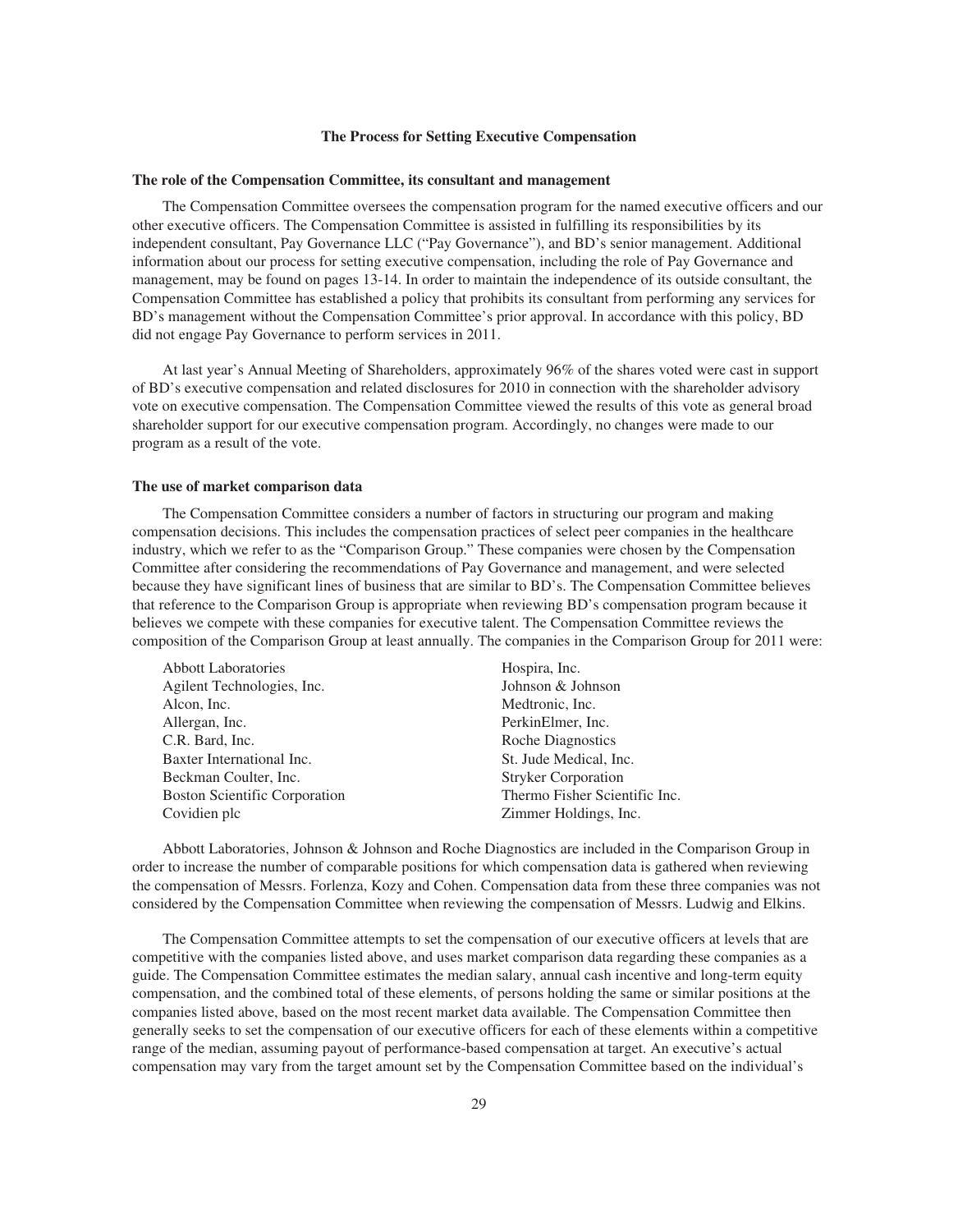and BD's performance and changes in our stock price. The use of market comparison data, however, is just one of the tools the Compensation Committee uses to determine executive compensation, and the Compensation Committee retains the flexibility to set target compensation at levels it deems appropriate for an individual or for a specific element of compensation. The Compensation Committee believes that the target compensation paid to the named executive officers in 2011 was competitive with median levels, except that Mr. Forlenza's salary and equity compensation was higher in recognition of the duties he had as Chief Operating Officer during the year in addition to his duties as President.

Because the Compensation Committee reviews each compensation element individually, compensation decisions made with respect to one element of compensation generally do not affect decisions made with respect to other elements. It is also for this reason that no specific formula is used to determine the allocation between cash and equity compensation, although it is the Compensation Committee's intent that equity compensation represent the largest percentage of total target compensation. In addition, because an executive's compensation target is set by reference to persons with similar duties at the Comparison Group companies, the Compensation Committee does not establish any fixed relationship between the compensation of our Chief Executive Officer (sometimes referred to as the "CEO") and that of the other named executive officers.

### **The use of tally sheets**

The Compensation Committee is annually provided a "tally sheet" report prepared by management for each named executive officer. The tally sheet includes, among other things, total annual compensation, the value of unexercised or unvested equity compensation awards, and amounts payable upon termination of employment under various circumstances, including retirement or following a change of control. The Compensation Committee uses tally sheets to provide perspective on the wealth the executives have accumulated from prior equity awards and plan accruals and their retentive value, consider any changes to our program that may be appropriate (including the mix of compensation elements), and provide additional context for their compensation decisions.

### **Our emphasis on pay-for-performance**

#### *Performance-based compensation*

While we do not use a specific formula to determine the mix of performance-based and fixed compensation, PIP awards and long-term incentive compensation represent a significant portion of the compensation paid to our named executive officers. In 2011, 88% of Mr. Ludwig's target compensation and an average 80% of the target compensation of the other named executive officers was performance-based and not guaranteed. We view PIP awards and long-term incentive compensation (Performance Units and SARs) as performance-based pay for this purpose.



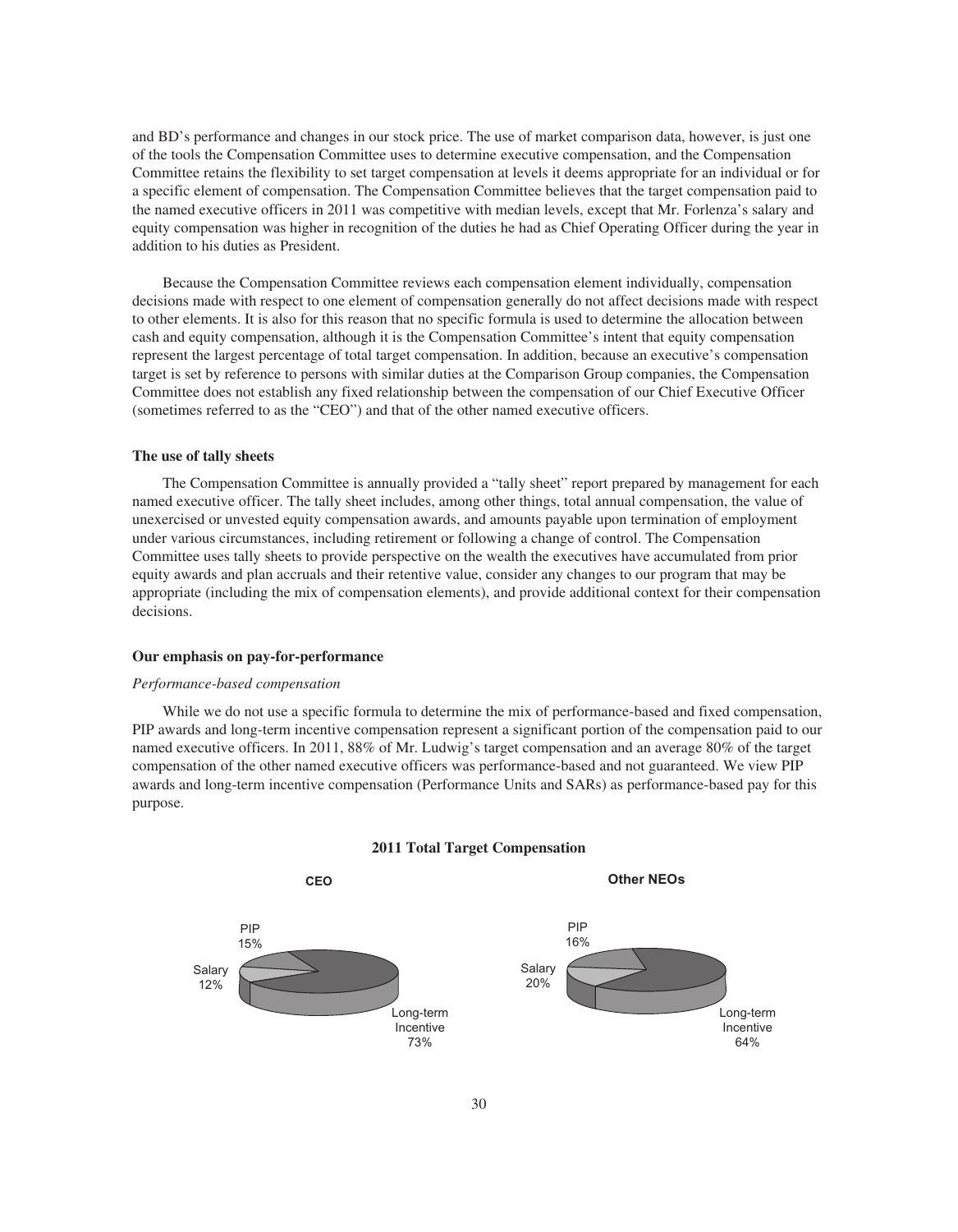The above charts are based on the target values of performance-based compensation. Actual amounts received (and the percentage of total compensation coming from performance-based compensation) may differ based on performance and BD's stock price.

#### *How BD measures performance*

The goal of our compensation program is to provide incentives for management to deliver superior nearterm and long-term performance. The vehicle for rewarding near-term performance is the PIP. The Compensation Committee evaluates near-term performance under this plan based primarily on BD's diluted earnings per share from continuing operations ("EPS") for the year. The Compensation Committee uses EPS because it is the primary basis on which BD sets performance expectations for the year and it is a widely used measure of overall company performance. However, because the Compensation Committee believes sustained revenue growth is necessary to create long-term shareholder value, it also sets a revenue target for the year, although not weighted as heavily as EPS.

The vehicle for rewarding long-term performance is equity compensation, consisting of SARs and Performance Units. The Compensation Committee evaluates long-term performance based on how well BD is executing on its strategy for profitable growth. The Compensation Committee measures this through long-term revenue growth and return on invested capital (which measures profitability and how effectively company assets are being used). These are the two performance metrics BD uses for its Performance Units. These two metrics require the named executive officers to effectively manage a number of different aspects of the business, including new product introductions, productivity improvements, and expansion into geographic markets.

The other way equity compensation is tied to our long-term performance is its linkage to the BD stock price. We believe that sustained performance with respect to revenue growth and return on invested capital should, over time, result in the creation of long-term shareholder value and be reflected in our stock price. If the named executive officers are not successful in creating this shareholder value, this will reduce the value they realize from their equity compensation.

When setting performance targets for the PIP and Performance Units, the Compensation Committee considers the environment in which BD is operating. As discussed before, the global economy generally, and the healthcare industry specifically, is facing very challenging conditions. The Compensation Committee seeks to reward what it deems to be superior performance by management in light of the then current market conditions and growth trends in the market segments BD serves, and what it believes are reasonably achievable performance targets for BD at the time of grant. The Compensation Committee also structures these plans so that payouts are aligned with BD's performance against these targets. For instance, as discussed further below, a 1% shortfall in performance against a PIP performance measure would result in a 2.5% decrease in funding with respect to that measure. Likewise, a 1% shortfall in performance against the revenue growth target set under the Performance Units we issued in 2011 would reduce the payout of the awards by 12%.

### **Our risk analysis of performance-based compensation**

While a significant portion of executive compensation is performance-based, we do not believe that our program encourages excessive or unnecessary risk-taking. While risk-taking is a necessary part of operating and growing a business, the Compensation Committee focuses on aligning BD's compensation policies with our long-term strategy and attempts to avoid short-term rewards for management decisions that could pose long-term risks to BD. This includes:

• *Limits on PIP awards.* We do not overweight short-term incentives as a proportion of total pay. PIP awards are also capped at 200% of an executive's target award to protect against disproportionately large shortterm incentives, and the Compensation Committee has discretion to lower PIP awards based on such factors it deems appropriate, including whether management has taken unnecessary or excessive risk.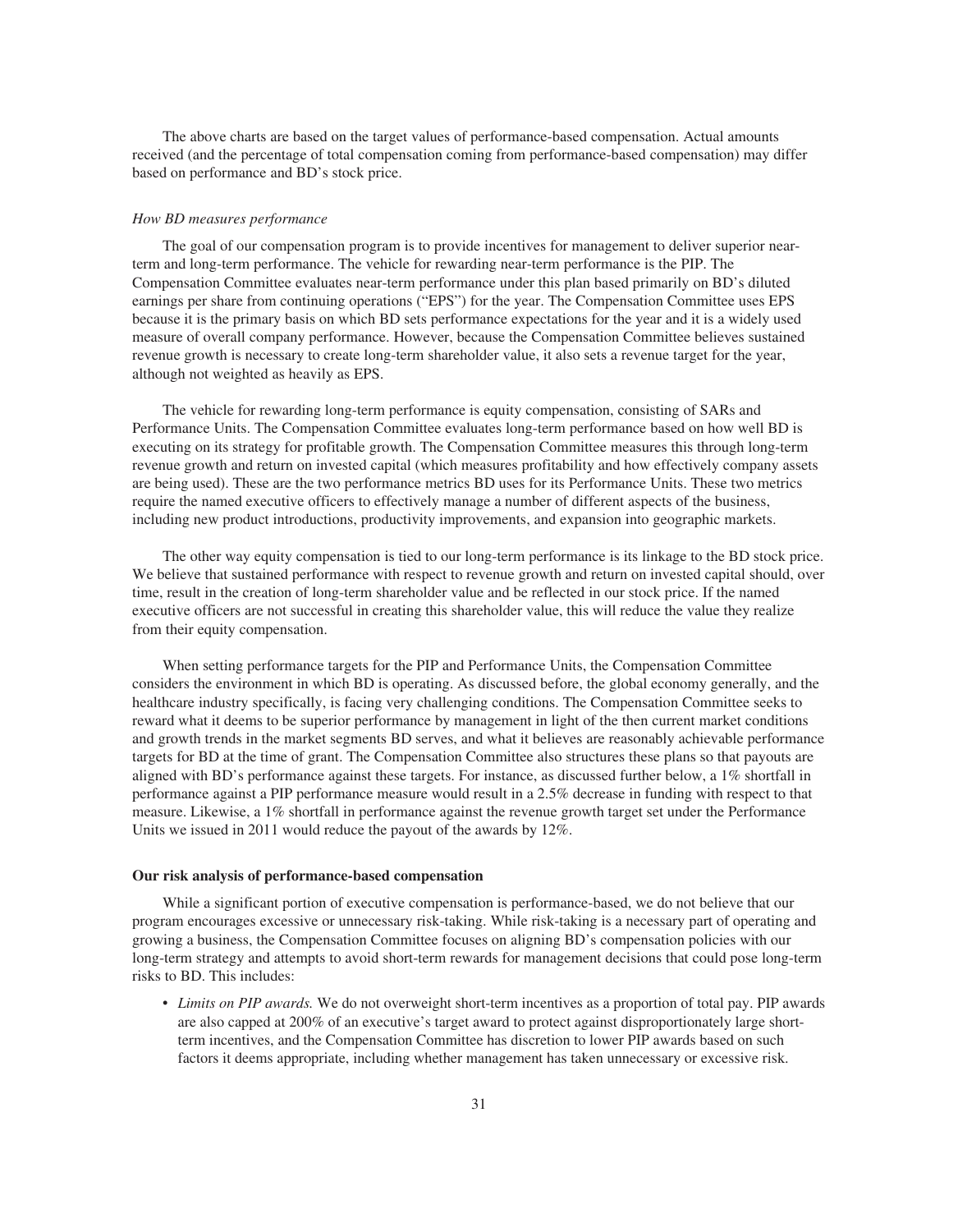- *Share Ownership Guidelines.* Our share ownership guidelines ensure that our executives have a significant amount of their personal wealth tied to long-term holdings in BD stock.
- *Use of Long-Term Equity Compensation.* The largest portion of total target compensation is long-term equity compensation that vests over a period of years, which encourages our executives to focus on sustaining BD's long-term performance.
- *Use of Performance Units.* About half of each executive's equity compensation consists of Performance Units that have a three-year performance cycle, which focuses management on sustaining BD's long-term performance. We also cap the payout of these awards at 200% of target.
- *Retention requirement for SARs.* The value of SARs is based on BD's stock price over time. While this could encourage executives to take risks intended to result in short-term increases in our stock price, we mitigate this risk by requiring that all executive officers hold 75% of the net, after-tax shares received upon exercise for one year (even if they are already in compliance with our share ownership guidelines). This risk is further mitigated by including Performance Units as a part of equity compensation and by our share ownership requirements.
- *Performance Metrics*. We use a variety of performance metrics (earnings per share, revenue growth and return on invested capital) that we believe correlate to long-term shareholder value and that are affected by management decisions.

# **The Key Elements of Our Compensation Program**

The key elements of our executive compensation program are summarized in the table below.

| Component                                 | <b>Description</b>                                                                                                                   | <b>Purpose</b>                                                                                                                                                                               |
|-------------------------------------------|--------------------------------------------------------------------------------------------------------------------------------------|----------------------------------------------------------------------------------------------------------------------------------------------------------------------------------------------|
| Base salary                               | Fixed cash compensation that is<br>based on performance, scope of<br>responsibilities, experience, and<br>competitive pay practices. | Provide a fixed, baseline level of<br>compensation.                                                                                                                                          |
| Performance Incentive Plan                | Cash payment tied to performance<br>during the fiscal year.                                                                          | Reward BD's performance<br>against annual performance<br>objectives and individual<br>contributions to BD's<br>performance.                                                                  |
| Long-term equity compensation:            |                                                                                                                                      |                                                                                                                                                                                              |
| • Stock appreciation rights $\dots \dots$ | Right to receive shares equal in<br>value to the difference between<br>exercise price and current BD<br>stock price.                 | Increase executive ownership,<br>promote executive retention, align<br>compensation with the<br>achievement of long-term<br>performance objectives and<br>reward the creation of shareholder |
| • Performance Units                       | Performance-based restricted<br>stock units tied to BD's<br>performance over three-year<br>performance period.                       | value.                                                                                                                                                                                       |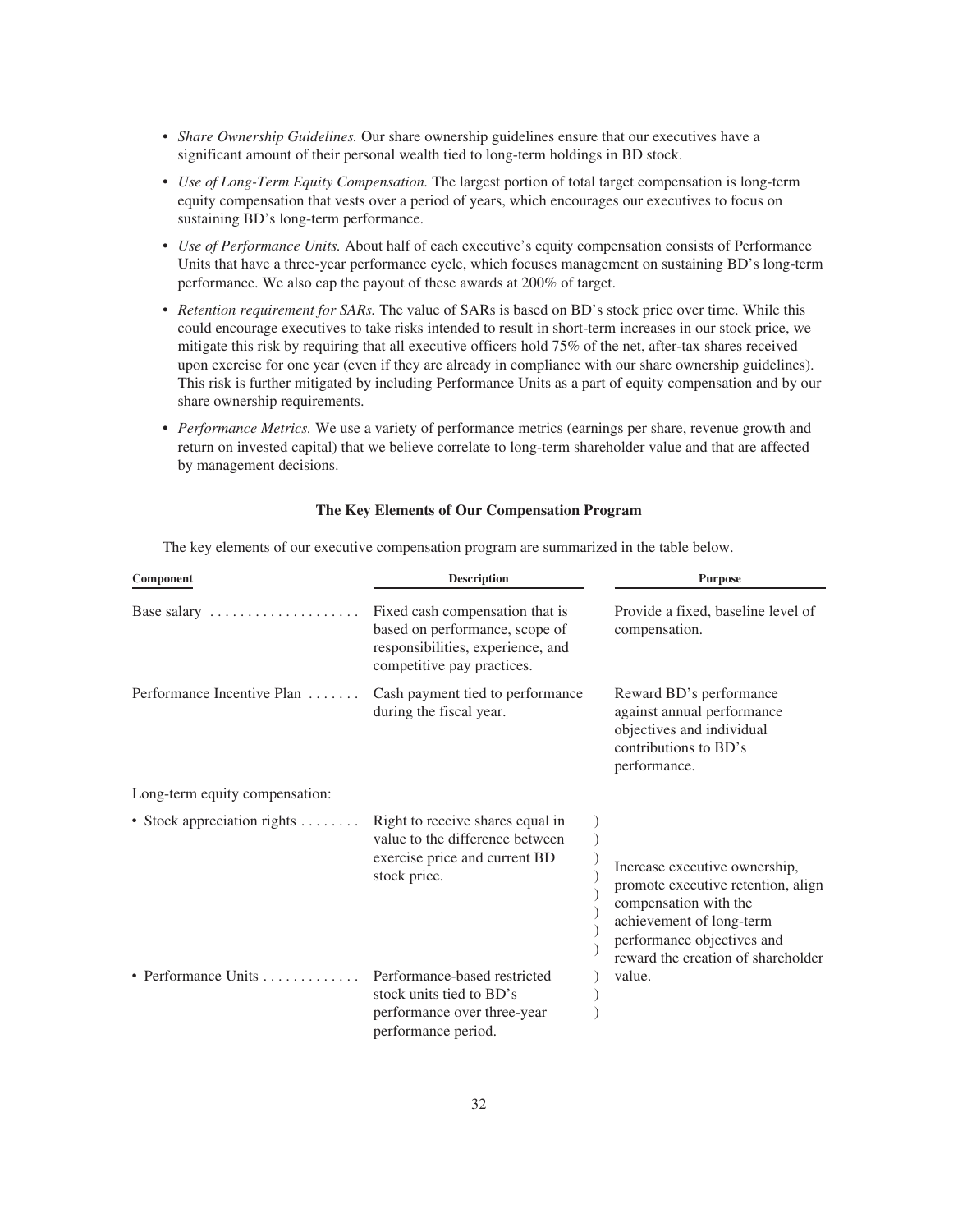The Compensation Committee believes this combination of cash and equity compensation furthers the objectives of our executive compensation program. Based on prevailing market practices, the Compensation Committee provides a mix of salary, annual cash incentive and equity compensation awards to offer a competitive compensation package. This structure also promotes our pay-for-performance philosophy by linking pay levels to both our near-term performance (through PIP awards) and long-term performance (through equity compensation). A significant portion of compensation is also provided through equity compensation awards, which align the interests of the executives with our shareholders, promote executive retention and reward the creation of shareholder value.

#### **How PIP and Equity Compensation Are Awarded**

## **PIP**

The PIP provides our executives an opportunity to receive a cash award for BD's performance for the fiscal year and their contribution to that performance, as part of our pay-for-performance philosophy.

**Target awards.** Target PIP awards for the named executive officers are expressed as a percentage of base salary earned during the year. The "Grants of Plan-Based Awards in Fiscal Year 2011" table on page 44 shows the range of possible awards under the PIP.

The factors the Compensation Committee considers when setting PIP awards include BD's overall performance for the year and the level of available funding (discussed below), as well as the executive's target award and performance. CEO performance is measured against the performance goals for the year established by the Board. For the other named executive officers, the CEO provides an assessment to the Compensation Committee of how those executive officers performed against the performance objectives set for the businesses or functions they oversee. In each case, the performance objectives for a named executive officer involve a combination of quantitative and qualitative goals. However, no specific formula or weighting of individual performance objectives is used to determine a named executive officer's PIP award, nor is the achievement of any particular individual performance objective a condition to receiving an award. Instead, the Compensation Committee uses its business judgment to determine the appropriate PIP award to recognize BD's performance and the executive's contribution.

**Performance Targets.** Available funding for PIP awards is determined by a formula tied to how BD performs during the year against the performance targets set by the Compensation Committee. For 2011, these included EPS and revenue targets, with EPS performance weighted 75% and revenue performance weighted 25%. The EPS and revenue targets were based on BD's business plan for the fiscal year. Revenues for the year are measured after eliminating the estimated effects of foreign currency translation so that only BD's underlying performance is considered.

As previously discussed, we use EPS as a performance target because it is the primary basis on which we set our performance expectations for the year and EPS is a widely used measure of overall company performance. For this reason, EPS is more heavily weighted than revenue growth. The revenue target was added to increase management's focus on achieving strong "top-line" growth, consistent with our business strategy. We believe that consistent EPS and revenue growth will result in the creation of long-term shareholder value. We also use these targets because they are clear, measurable and easy for our associates to understand.

Funding for PIP awards is determined by a formula. For both EPS and revenues, the Compensation Committee measures how BD performed against the target goal. For every 1% of performance above target, funding is increased 5%, and for every 1% below target, funding is decreased 2.5%. Performance below 90% of target results in no funding for that particular performance measure. The performance factors for both measures are then weighted, as described above, to arrive at a final funding amount. In the Compensation Committee's discretion, actual awards, as a percentage of a named executive officer's target, may be more or less than the overall performance factor.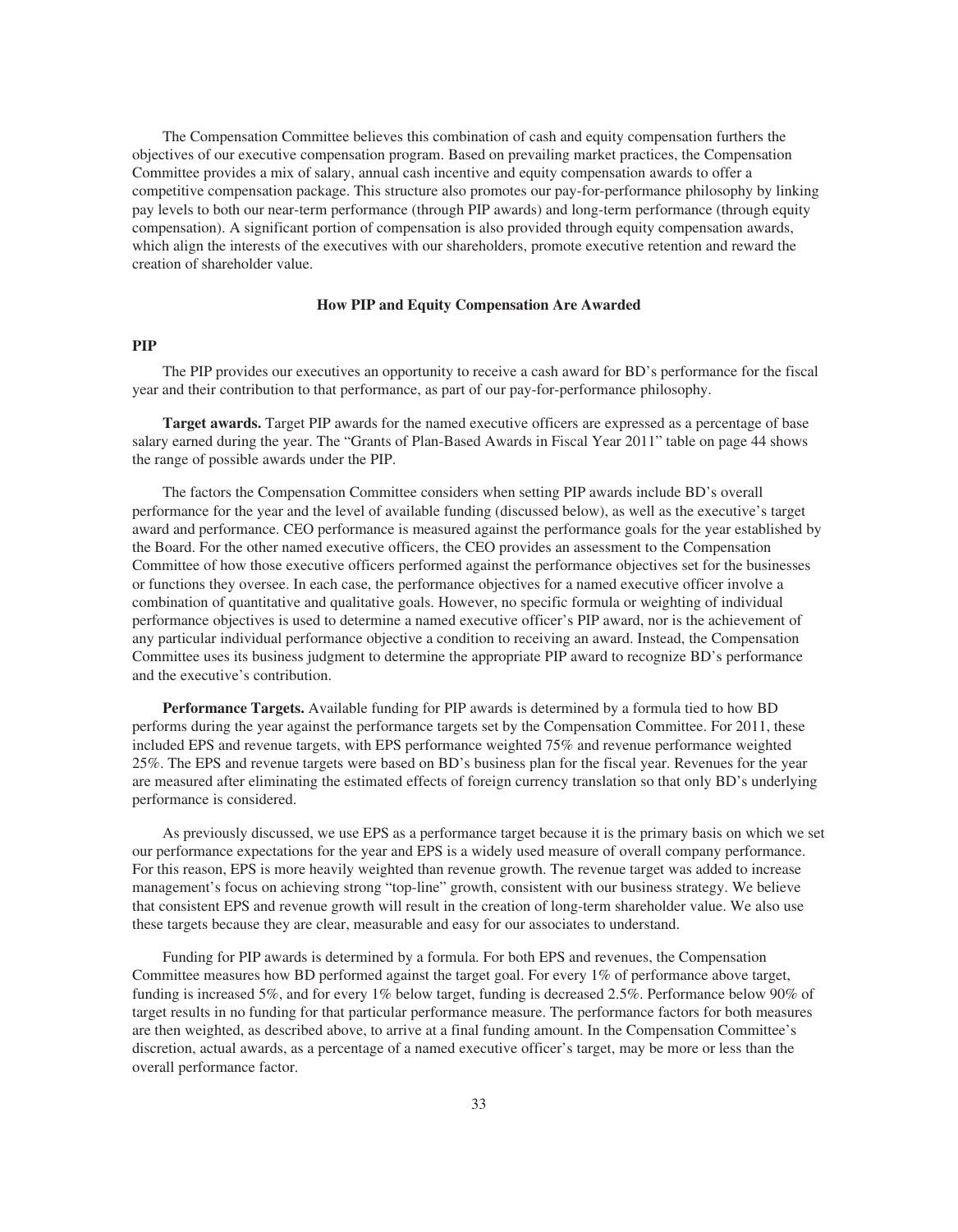When comparing BD's operating results against the performance targets, the Compensation Committee has the discretion to adjust BD's results to account for acquisitions and divestitures, and items that are not considered part of our ordinary operations. This ensures that management makes decisions based on the best interests of BD, rather than the possible effects on compensation. This discretion is also used to make sure our executives are not unfairly penalized or benefitted by these types of events.

### **Long-Term Equity Compensation**

The equity compensation awards made to the named executive officers in 2011 consisted of SARs and Performance Units. A description of each type of award is on page 45. The Compensation Committee uses this mix of equity vehicles to promote the objectives of our program. SARs are intended to reward the executives for the creation of shareholder value over the term of the award, while Performance Units are intended to reward the named executive officers for sustained long-term performance of the Company, regardless of movements in our stock price.

**How equity awards are determined.** The Compensation Committee determines the grant date dollar value of the award to be made to each named executive officer, based on market compensation comparison data and individual performance, and awards approximately half of such value in Performance Units and the other half in SARs. Performance Units are valued at grant based on a 20-day moving average stock price, while SARs are valued using an option valuation model that uses certain assumptions, such as stock volatility, dividend yield and the expected life of the SARs. The values given to equity compensation awards by the Compensation Committee are only estimates and are not intended to be predictive of the actual value that will be realized from the awards.

**Performance Unit targets.** The performance measures used for the Performance Units are average annual revenue growth and average annual return on invested capital ("ROIC"). For the awards made in 2011, revenue growth is weighted 60% and ROIC is weighted 40%. In setting revenue growth and ROIC targets, the Compensation Committee considers BD's business plan at the time of the grant and what the Compensation Committee believes is a reasonable range of performance over the performance period, as well as economic trends in the segments in which we operate. The Compensation Committee's goal is to set challenging but achievable targets. As we discussed earlier, we use revenue growth and ROIC as performance metrics because they are directly tied to our long-term growth strategy. As with the PIP, revenue growth is measured after eliminating the estimated effect of foreign currency translation so that only underlying performance is counted. The Compensation Committee believes that sustained performance in revenue growth and ROIC will lead to increased long-term value for our shareholders.

Performance Unit awards are given a share target. The actual number of shares issued is determined by a grid, and can range anywhere from zero (if BD fails to meet the minimum performance threshold for both revenue growth and ROIC) to 200% of the share target (if BD meets or exceeds the maximum performance threshold for both revenue growth and ROIC). In determining payouts, the Compensation Committee has the discretion to adjust BD's operating results to account for events that occur during the performance period, similar to its discretion under the PIP.

#### **Compensation Actions**

Below is a discussion of compensation actions taken with respect to the named executive officers.

#### **Salary adjustments**

The base salaries of the named executive officers are reviewed each November, and any adjustments go into effect on January 1 of the following calendar year. The increases in salary for Mr. Elkins and Mr. Forlenza in calendar year 2011 were made to recognize their 2010 performance and make market adjustments based on the compensation paid at the Comparison Group companies.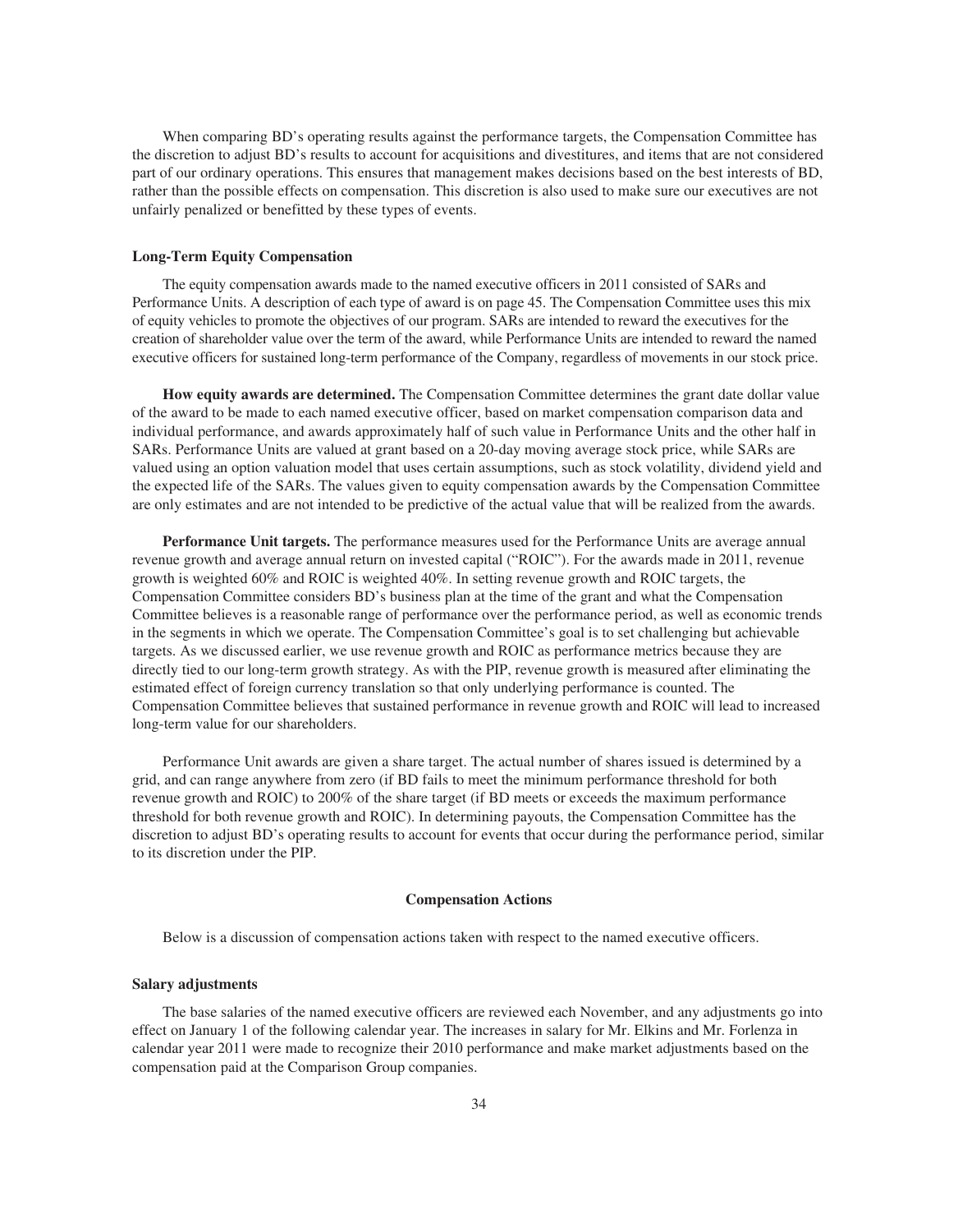### **PIP awards**

Our performance for 2011 (adjusted as described below) compared to the performance targets was as follows:

|                                                                | Target | Performance | Percentage<br>Achieved |
|----------------------------------------------------------------|--------|-------------|------------------------|
|                                                                |        |             | $103\%$                |
| Currency-neutral revenues $(25\% \text{ weighting})^*$ \$7,682 |        | \$7,570     | $99\%$                 |

*\* Amounts in millions.*

The revenue target represented 4.2% growth over 2010, while the EPS target represented 12% growth (11% if 2010 EPS is adjusted for a one-time charge). In reviewing BD's performance against the performance targets, the Compensation Committee used its discretion to eliminate the effects of our Acurri Cytometers and Carmel Pharma acquisitions during the year. No adjustment was made for the non-cash charge BD reported taking during the year relating to the termination of a research program in our Diagnostics Systems unit.

Under the PIP funding formula, this performance resulted in funding for awards at 110% of target. However, based on management's recommendation and after considering a number of factors, the Compensation Committee used its discretion to only fund PIP awards at target levels. This is the second year in a row the Compensation Committee set actual funding lower than was available under the PIP formula, which we believe demonstrates BD's commitment to pay-for-performance and aligning executive compensation with the interests of our shareholders.

The following table shows the PIP awards granted for 2011. These awards are also set forth in the Summary Compensation Table on page 41 under the heading "Non-Equity Incentive Plan Compensation."

| Name<br>$\sim$                                                                          | Target Incentive Actual Incentive<br>Award Award |             |
|-----------------------------------------------------------------------------------------|--------------------------------------------------|-------------|
|                                                                                         | \$1,311,000                                      | \$1,310,308 |
|                                                                                         | 725,000                                          | 723,077     |
| David V. Elkins $\ldots \ldots \ldots \ldots \ldots \ldots \ldots \ldots \ldots \ldots$ | 460,000                                          | 550,000     |
|                                                                                         | 470,800                                          | 500,000     |
|                                                                                         | 466,800                                          | 470,000     |

The awards to the named executive officers were generally in-line with the target funding approved by the Compensation Committee, and reflect what the Compensation Committee believes was superior performance during the year by BD's management team. While economic conditions adversely impacted BD's revenue growth, BD still achieved its earnings goal for the year. Significant progress was also made during the year on BD's growth initiatives, including launching several new products, achieving milestones for a number of new products in development, and further developing BD's innovation strategy, including improvements in BD's portfolio assessment capabilities. In addition, BD continued its successful expansion in emerging markets and continued to deliver strong performance in these markets. Management also met its objectives on BD's most significant efficiency initiatives, including meeting 2011 milestones for BD's enterprise resource planning upgrade and achieving targeted savings from our ReLoCo program, which is aimed at reducing production costs.

The PIP award granted to Mr. Ludwig reflects a significant increase over his 2010 bonus of \$850,000. This is attributable to the fact that the Compensation Committee purposely reduced the 2010 PIP awards to our named executive officers as part of cost-cutting efforts at BD. As a result, Mr. Ludwig received an award equal to only 66% of his target award for 2010, despite the fact that BD exceeded target performance for the year and the PIP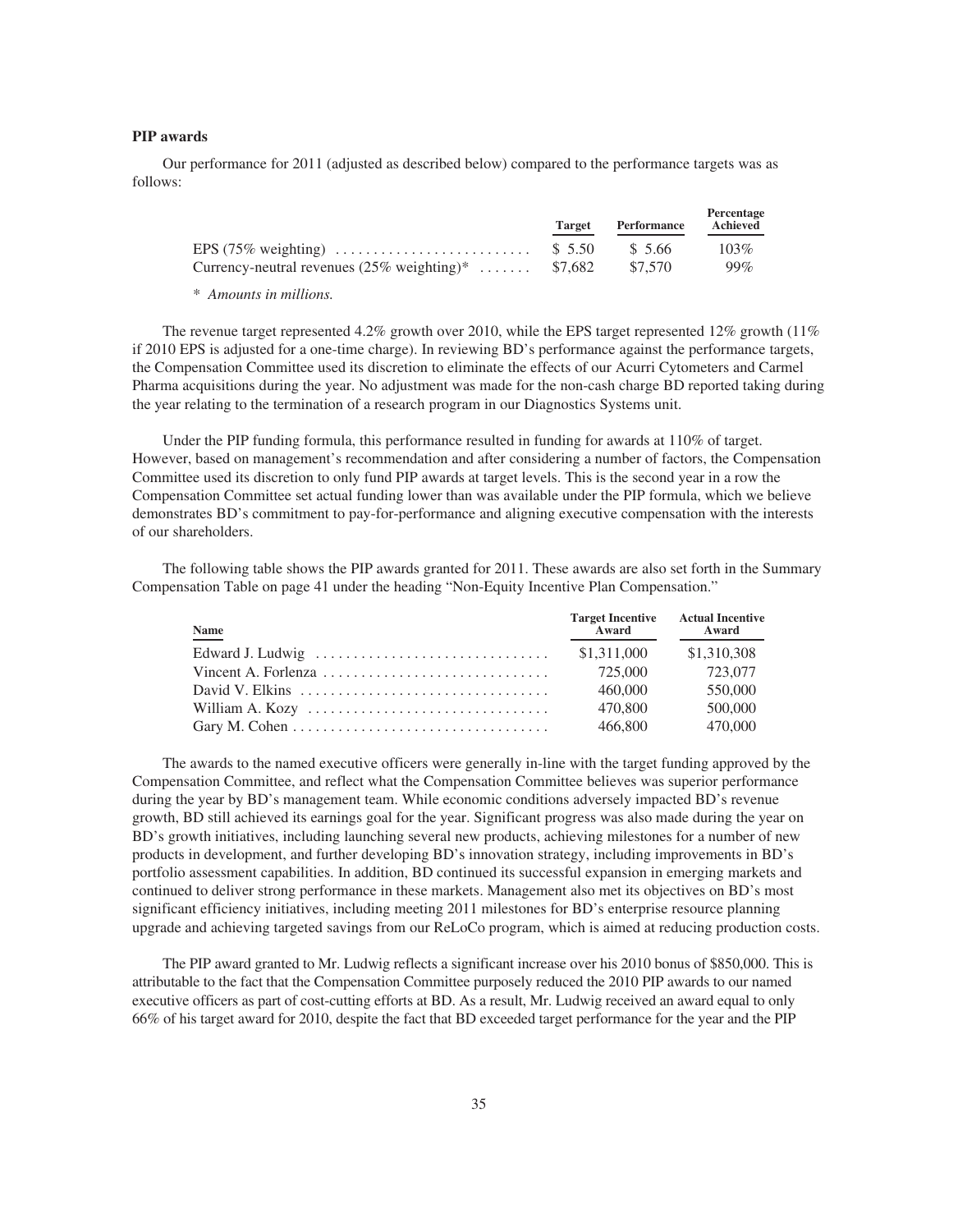performance factor was 110% of target. Mr. Ludwig's target award for 2010 was \$1,284,000, and had Mr. Ludwig received a 2010 award at 110% of target, his award would have been \$1,412,400, as shown below.

### **Comparison of CEO PIP Awards**

**2010 Award**

| 2011 Award  | <b>Actual 2010</b><br>Award | 2010 Target<br>Award | 2010 Award<br>at $110\%$ of<br><b>Target</b> |
|-------------|-----------------------------|----------------------|----------------------------------------------|
| \$1,310,308 | \$850,000                   | \$1,284,000          | \$1,412,400                                  |

#### **Equity compensation awards**

The Compensation Committee made the SAR and Performance Unit awards to the named executive officers shown on page 44. The increases in value from the prior year's awards represent adjustments made in target award values after considering individual performance and compensation data relating to the Comparison Group. In particular, the Compensation Committee had set Mr. Elkins' prior year's award below what the Compensation Committee would consider a competitive level, since he was new to his role when the grant was made. The increase in the 2011 award to Mr. Elkins represents an adjustment to bring his target award into a competitive range for chief financial officers.

The Performance Units included in these awards cover the 2011-2013 performance period. The minimum and maximum performance thresholds are 1% and 11%, respectively, for revenue growth, and 26% and 34%, respectively, for ROIC. Target performance for each measure is set at the mid-point of the range. The revenue growth target for these awards is higher than the revenue growth target set for 2011 under the PIP because the Performance Units measure a three-year performance period rather than a one-year period. The Compensation Committee believes the revenue growth target for these awards represents a challenging goal for management given the current economic climate and its expected effect on BD's near-term results.

### **Payout of prior Performance Unit awards**

### **2008-2010 performance period**

In November 2010, Performance Units covering the 2008-2010 performance period vested. These awards had performance targets of 8.5% currency-neutral revenue growth and 31% ROIC. Our adjusted revenue growth and ROIC over the performance period were 5.8% and 30.8%, respectively. This resulted in a payout of these awards at 44% of the share target. In determining the payout, the Compensation Committee used its discretion to eliminate the effects of acquisitions and divestitures, and a charge relating to the pending settlement of certain antitrust cases, since this settlement did not relate to BD's underlying performance. These adjustments reduced the payout from 45% to 44%.

### **2009-2011 performance period**

In November 2011, Performance Units covering the 2009-2011 performance period vested. These awards also had performance targets of 8.5% currency-neutral revenue growth and 31% ROIC. Our revenue growth and ROIC over the performance period were 4.5% and 29%, respectively, resulting in a payout of 20% of the share target. In determining the payout, the Committee used its discretion to eliminate the effects of acquisitions during the performance period and the litigation charge discussed above. These adjustments increased the payout from 15% to 20%.

### **Three-year Performance Unit payout trend**

As was stated earlier, BD has been operating in a challenging economic environment the last few years. The impact of the global economic conditions on BD's revenue growth and ROIC has also been reflected in Performance Unit payouts over this period, with the last three payouts being 77%, 44% and 20% of target,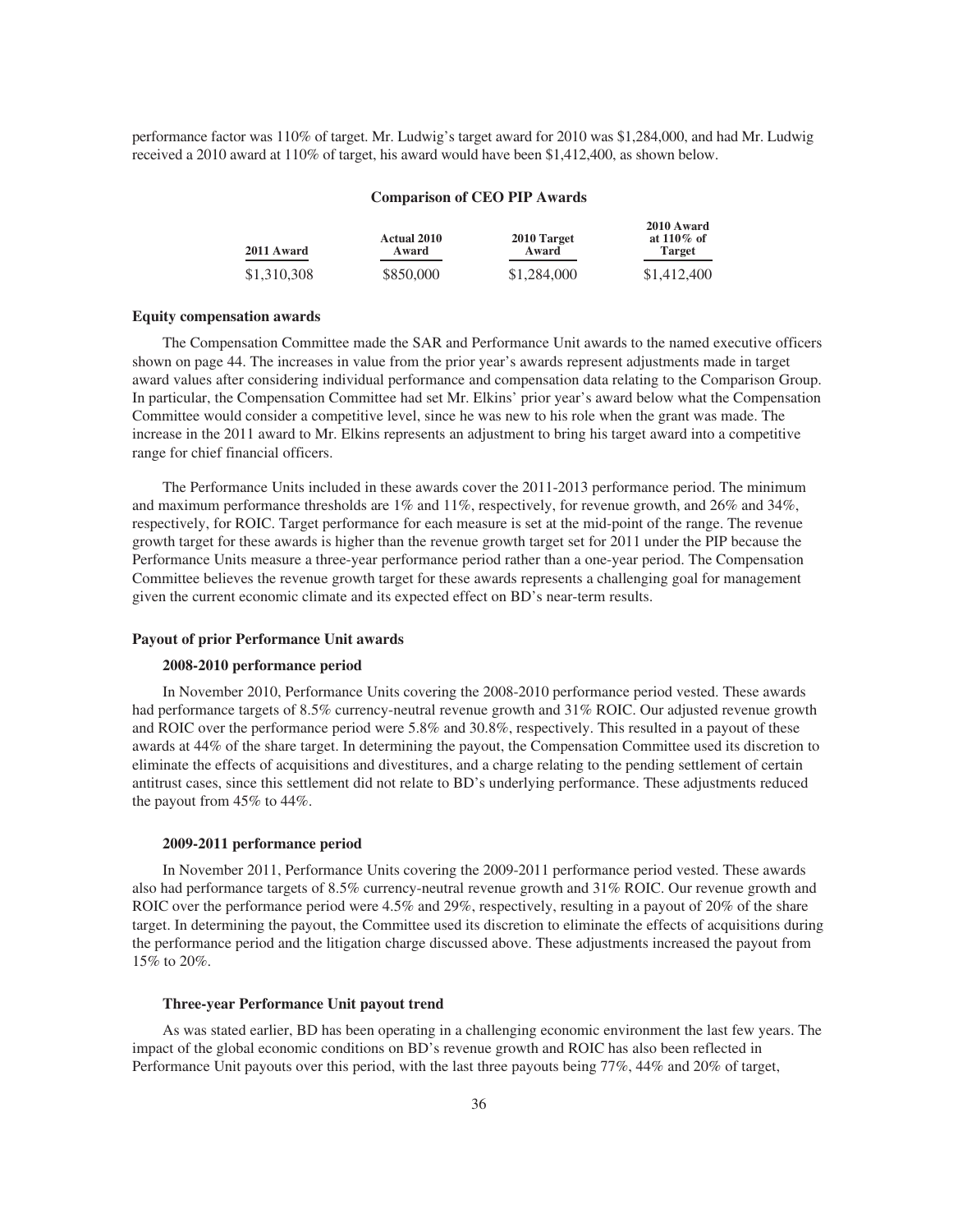respectively. We believe BD's revenue growth over this time reflects slower growth in the medical technology industry generally as a result of these macroeconomic conditions, rather than weaker growth of BD relative to industry trends. However, we believe these payouts demonstrate a high degree of alignment between pay and BD's performance against the preset targets, as shown in the table below.

| <b>Performance Period</b> | Revenue<br>Growth |            | <b>Performance</b><br><b>ROIC</b> Unit Payout |
|---------------------------|-------------------|------------|-----------------------------------------------|
|                           |                   |            | $61\%$ 31.7% 77%                              |
| 2008-2010                 |                   | 5.8% 30.8% | 44%                                           |
|                           |                   |            | $4.5\%$ 29.0\% 20\%                           |

These reduced Performance Unit payouts have resulted in significant differences between the original grant date value of these awards and the amounts actually realized by the named executive officers, as shown below.

|                                                                            |                            | 2007-2009 Grant          | 2008-2010 Grant            |                          | 2009-2011 Grant            |                          |  |
|----------------------------------------------------------------------------|----------------------------|--------------------------|----------------------------|--------------------------|----------------------------|--------------------------|--|
| Name                                                                       | <b>Grant Date</b><br>Value | <b>Realized</b><br>Value | <b>Grant Date</b><br>Value | <b>Realized</b><br>Value | <b>Grant Date</b><br>Value | <b>Realized</b><br>Value |  |
| Edward J. Ludwig \$1,748,462 \$1,447,837 \$1,951,396 \$835,223 \$1,952,125 |                            |                          |                            |                          |                            | \$471.317                |  |
| Vincent A. Forlenza $\ldots \ldots \ldots$                                 | 402.134                    | 333,050                  | 472,248                    | 202,150                  | 679,000                    | 163,980                  |  |
| William A. Kozy                                                            | 402.134                    | 333,050                  | 472,248                    | 202,150                  | 470.188                    | 113,563                  |  |
| Gary M. Cohen $\dots \dots \dots \dots$                                    | 402,134                    | 333,050                  | 472,248                    | 202,150                  | 470.188                    | 113.563                  |  |

*Note: Realized values are determined based on the closing BD stock price on the vesting date and include dividend reinvestment shares. Mr. Elkins is not included in this table since his first Performance Unit award was in 2010.*

By contrast, while the named executive officers are not compensated based on relative shareholder returns, during the 2007-2011 period covered by these awards, BD provided an annualized total shareholder return of approximately 2.5% compared to a median return of approximately 1.2% for the Comparison Group.

## **Compensation arrangements following CEO succession**

Mr. Forlenza was elected as BD's Chief Executive Officer, effective October 1, 2011, the start of our 2012 fiscal year, succeeding Mr. Ludwig in that role. Mr. Ludwig will continue to serve as BD's Chairman of the Board and an executive officer of BD through June 2012, at which time he plans to retire and also leave the Board. In connection with Mr. Forlenza's election as Chief Executive Officer, his salary was increased from \$750,000 to \$900,000, effective October 1, 2011, and his target award under the PIP for fiscal year 2012 was increased to 120%. Mr. Ludwig will continue to receive his current salary for his service as executive Chairman. Mr. Ludwig's PIP target for 2012 will remain at 120%, but he will receive a pro-rated award based on the portion of the year he is with BD. Mr. Ludwig will not receive any long-term incentive compensation in fiscal year 2012.

### **Other Benefits Under Our Executive Compensation Program**

#### **Company transportation**

The Compensation Committee encourages Mr. Ludwig to use BD aircraft for his personal and business travel, in order to make more efficient use of his travel time, for personal security and to reduce business continuity risk. BD and Mr. Ludwig have entered into a time-sharing arrangement under which Mr. Ludwig makes payments to BD for his personal use of BD aircraft. For 2011, Mr. Ludwig's time-share payments covered all but \$3,314 of the incremental costs relating to Mr. Ludwig's personal flights. Additional information on the time-sharing arrangement is set forth in the notes to the Summary Compensation Table on page 42.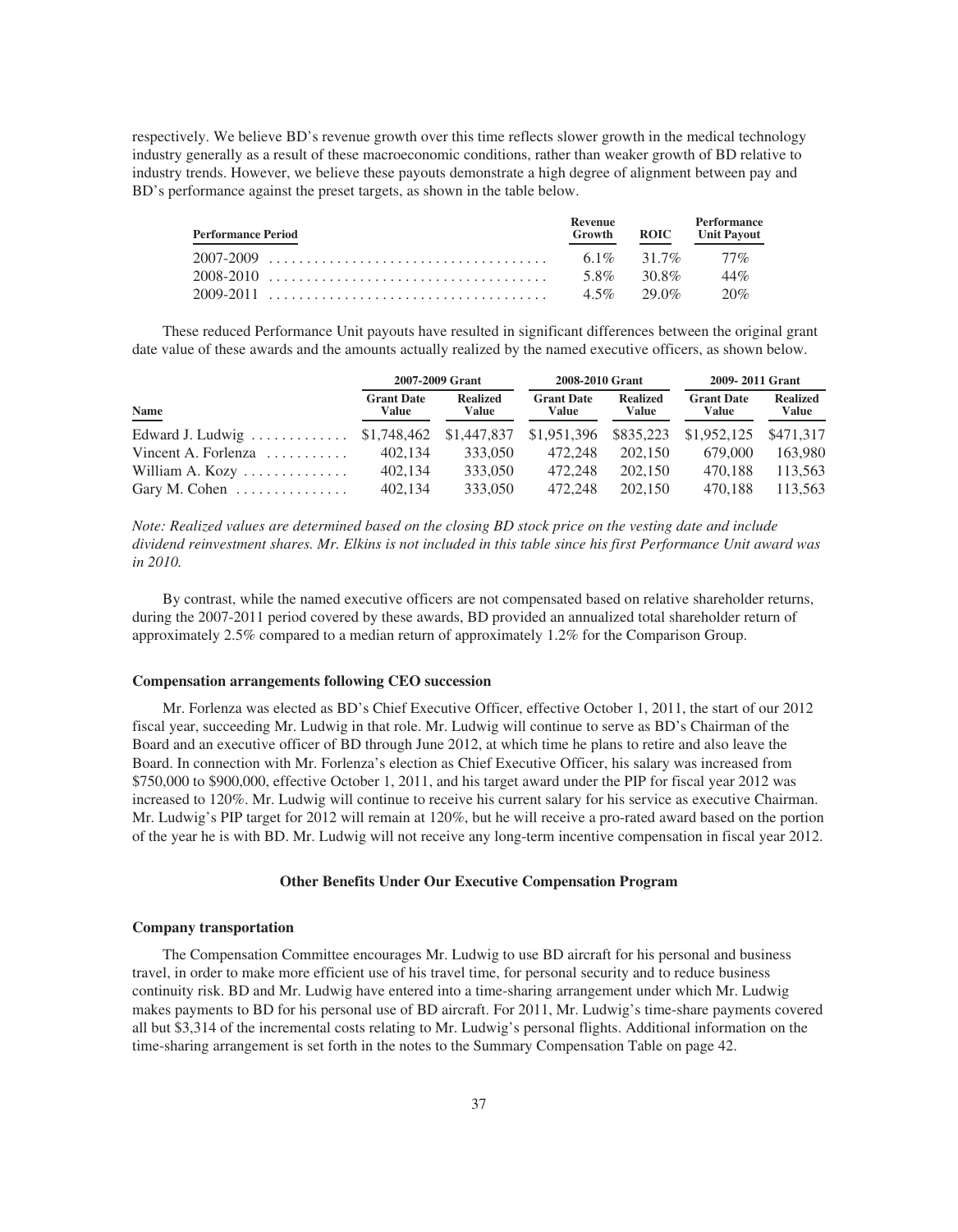### **Deferred compensation**

Our Deferred Compensation and Retirement Benefit Restoration Plan is an unfunded, nonqualified plan that, among other things, allows eligible associates to defer receipt of cash compensation and shares issuable under certain equity compensation awards. The plan is offered to our eligible associates as part of a competitive compensation program. It gives eligible associates the opportunity to defer compensation on a pre-tax basis in addition to what is allowed under our tax-qualified 401(k) plan. We do not provide any guaranteed earnings on amounts deferred by the named executive officers. Earnings on these accounts are based on their individual investment elections. BD provides matching contributions on cash amounts deferred under the plan, subject to certain limits. A more complete description of the deferred compensation provisions of the plan begins on page 50.

### **Pension benefits**

We offer retirement benefits for all of our U.S. associates. Because the Internal Revenue Code limits the maximum annual benefit that may be paid to an individual under our qualified Retirement Plan, we provide additional retirement benefits through our nonqualified Deferred Compensation and Retirement Benefit Restoration Plan. Together, these plans are designed to provide a market-competitive level of income replacement for our retirement-eligible associates, reduce associate turnover and contribute towards providing a competitive compensation package. The named executive officers participate in these plans on the same basis as all eligible associates. We do not include the value of equity compensation in calculating pension benefits. A more complete description of our pension benefits begins on page 48.

### **Change of control agreements**

We have an agreement with each named executive officer relating to his employment following a change of control. This agreement provides the executive with continued employment for a period of two years following a change of control of BD, and provides certain benefits to the executive in the event his employment is terminated, or he leaves his employment for "good reason" (also known as a constructive termination), during this period. Generally, these benefits include a severance payment equal to a multiple of the executive's salary and PIP award, and certain other benefits. A more complete description of the terms and potential payouts of our change of control agreements begins on page 53.

**General purpose.** Our change of control agreements are intended to retain the executives and provide continuity of management in the event of an actual or threatened change of control of BD. These change of control benefits are reviewed from time-to-time by the Compensation Committee to ensure that they are consistent with our compensation objectives and market practices. Based on information provided by Pay Governance, change of control arrangements are used by a substantial majority of the companies in the Comparison Group, and the terms of our agreements, including the severance multiple, are consistent with the prevailing practices at those companies. The Compensation Committee believes the benefits provided under these agreements are appropriate and are consistent with our objective of attracting and retaining highly qualified executives.

In setting the potential payments under these agreements, the Compensation Committee does not consider the wealth accumulated by the named executive officers under prior compensation awards or our benefit plans, because the Compensation Committee believes these agreements are important in protecting shareholder interests in the event of an actual or threatened change of control. In addition, while salary and PIP decisions affect the potential payouts under these agreements, this did not affect the Compensation Committee's decision making. The Compensation Committee does not believe it is appropriate to base salary and PIP decisions on the potential effect they may have under change of control agreements that may never be triggered.

**Triggering events.** Our agreements contain a "double trigger"—that is, there must be a change of control of BD *and* a termination of the executive's employment in order for any payments to be made. We opted for a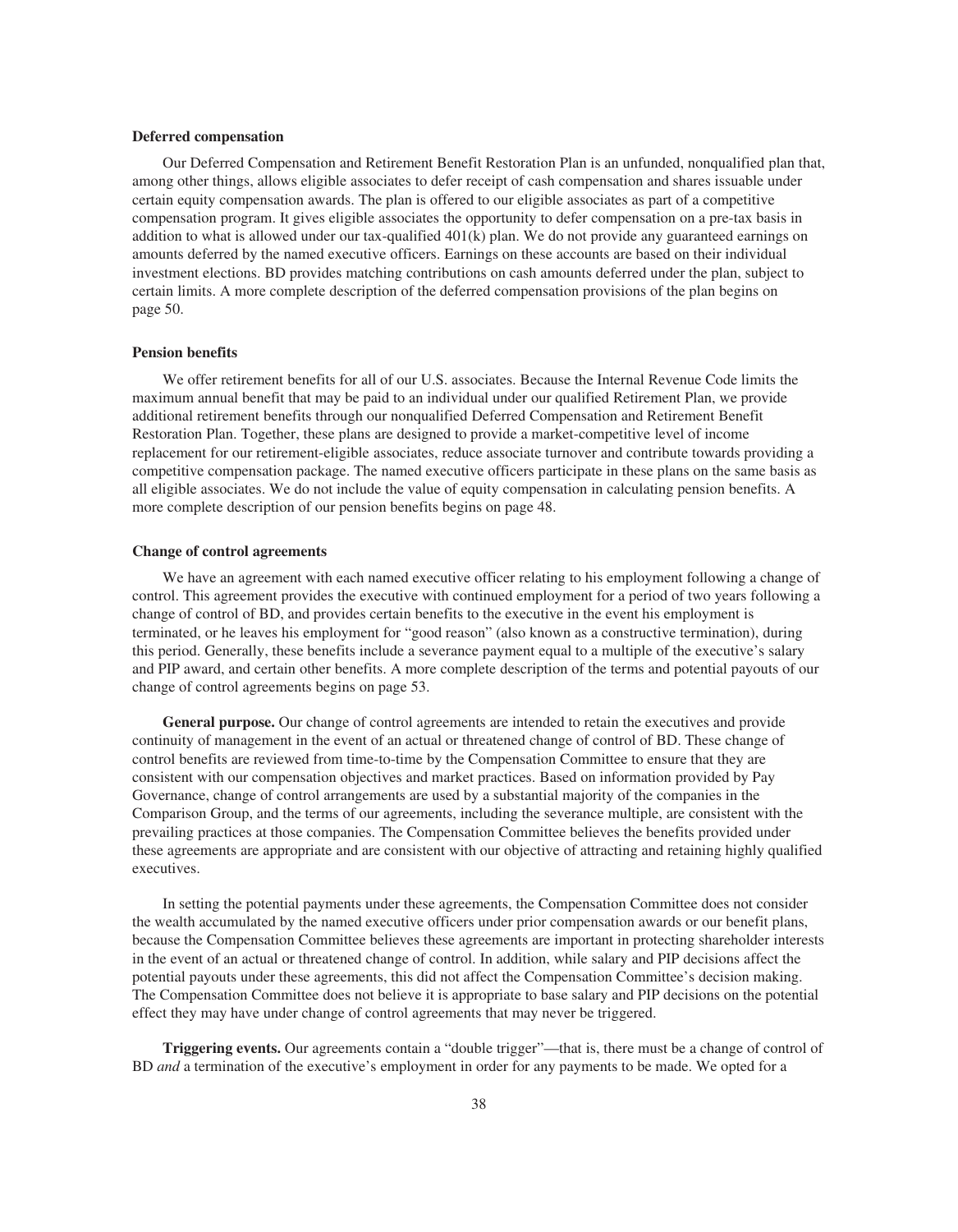double-trigger, rather than a "single trigger" that provides for severance payments solely on the basis of a change of control, since a double trigger is consistent with the purpose of encouraging the continued employment of the executive following a change of control.

**Tax reimbursement payments.** In certain instances, payments made to a named executive officer on account of his termination may be subject to a 20% excise tax. To offset the effect of the excise tax, we will reimburse the named executive officer for the excise tax. We provide for these payments because they allow an executive to recognize the full intended economic benefit of his agreement and eliminate unintended disparities between executives that the excise tax can arbitrarily impose, owing to the particular structure of this tax provision. However, while we believe these tax reimbursement provisions serve a valid purpose, in light of trends in executive compensation practices, any new change of control agreements that we enter into with our executive officers will not contain these provisions.

### **Other change of control provisions**

Upon a change of control, all outstanding equity compensation awards granted to our associates, including the named executive officers, immediately vest. Unlike the "double trigger" discussed above, no termination of employment is required for the accelerated vesting of the awards. This "single-trigger" vesting provides our associates with the same opportunity as our shareholders to realize the value created by the transaction.

### **Significant Policies and Additional Information Regarding Executive Compensation**

### **Recovery of prior compensation**

The Board of Directors has adopted a policy that gives the Board the discretion to require a member of the BD Leadership Team to reimburse BD for any PIP award or Performance Unit payout that was based on financial results that were subsequently restated as a result of such member's misconduct. The Board also has the discretion to cancel any equity compensation awards (or recover payouts under such awards) that were granted to such person with respect to the restated period, and require the person to reimburse BD for any profits realized on any sale of BD stock occurring after the public issuance of the financial statements that were subsequently restated. The BD Leadership Team consists of 50 members of senior management, and includes the named executive officers.

The policy also gives the Board the authority to require those members of the BD Leadership Team who were not involved in the misconduct to reimburse BD for the amount by which their PIP award or Performance Unit payouts exceeded the amount they would have received based on the restated results.

#### **Share retention and ownership guidelines**

In order to increase executive share ownership and promote a long-term perspective when managing our business, our share retention and ownership guidelines require the named executive officers and other members of the BD Leadership Team to retain in BD stock 75% of the net after-tax proceeds from any equity compensation awards until the person achieves the required ownership level. The required ownership levels are as follows: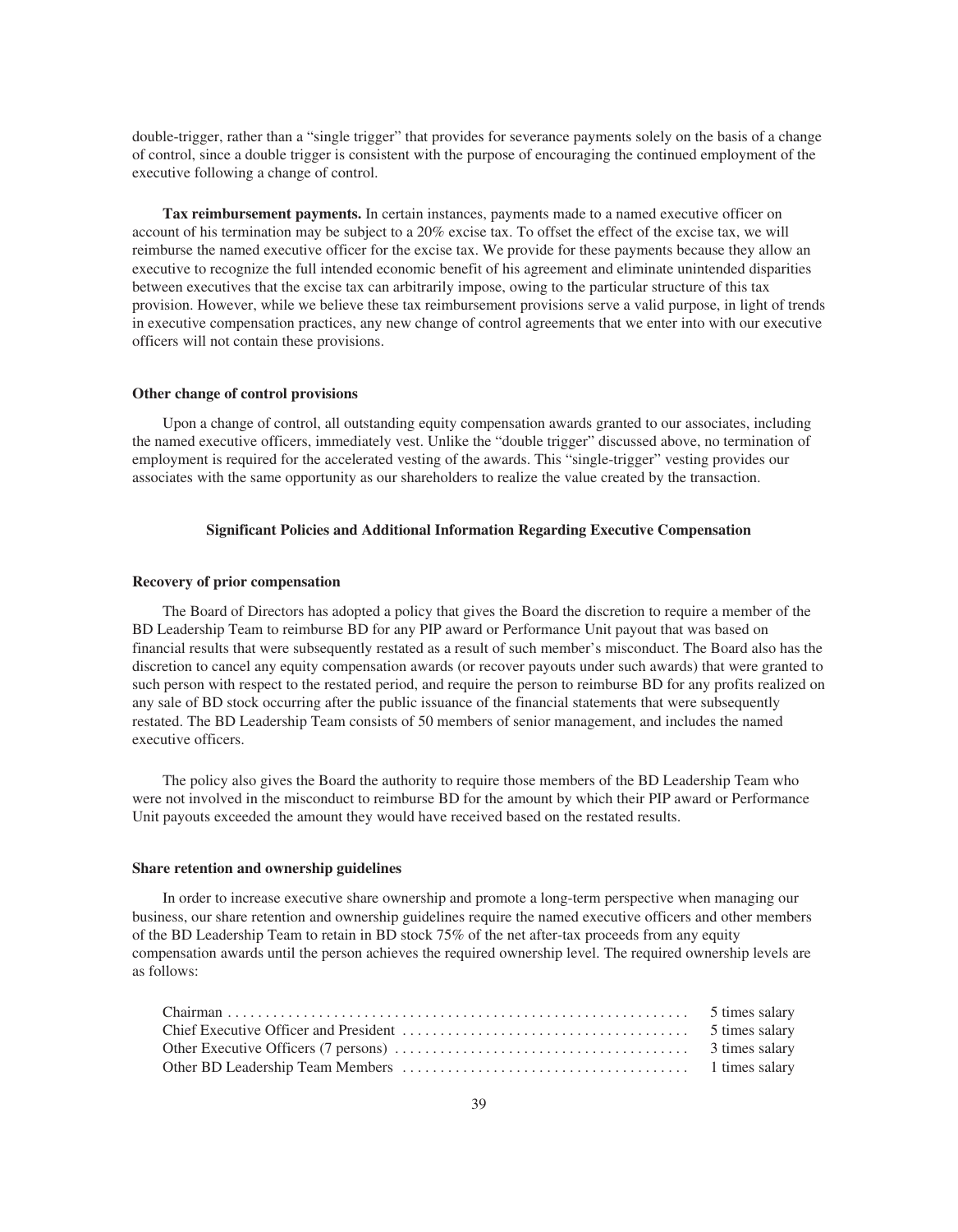Shares held directly, shares held indirectly through our 401(k) plan and deferred compensation plan, and time-vested restricted stock units are included in determining a person's share ownership. Each of the named executive officers has holdings in excess of his ownership requirement, other than Mr. Elkins, who joined BD in December 2008. We have a policy that prohibits our associates from engaging in options, puts, calls or other transactions that are intended to hedge against the economic risk of owning BD shares.

### **Timing of equity awards**

The Compensation Committee has adopted a policy that prohibits the backdating of any equity grant and requires our annual equity compensation awards and any "off-cycle" awards approved by our CEO to be made on fixed dates. The policy also prohibits manipulating the timing of either the public release of information or the grant of an award in order to increase the value of the award. Under the policy, the exercise price of any stock option or SAR award will be the closing price of BD stock on the grant date.

### **Tax considerations**

Section 162(m) of the Internal Revenue Code precludes BD from taking a federal income tax deduction for compensation paid in excess of \$1 million to a named executive officer. This limitation does not apply, however, to "performance-based" compensation, which includes SARs, stock options, Performance Units and PIP awards. Salary does not constitute "performance-based" compensation and is subject to the limitations of Section 162(m). While the Compensation Committee generally attempts to preserve the deductibility of compensation paid to the named executive officers, the Compensation Committee believes the primary purpose of our compensation program is to support BD's business strategy and the long-term interests of our shareholders. Therefore, the Compensation Committee maintains the flexibility to award compensation that may be subject to the limits of Section  $162(m)$  if doing so furthers the objectives of our executive compensation program.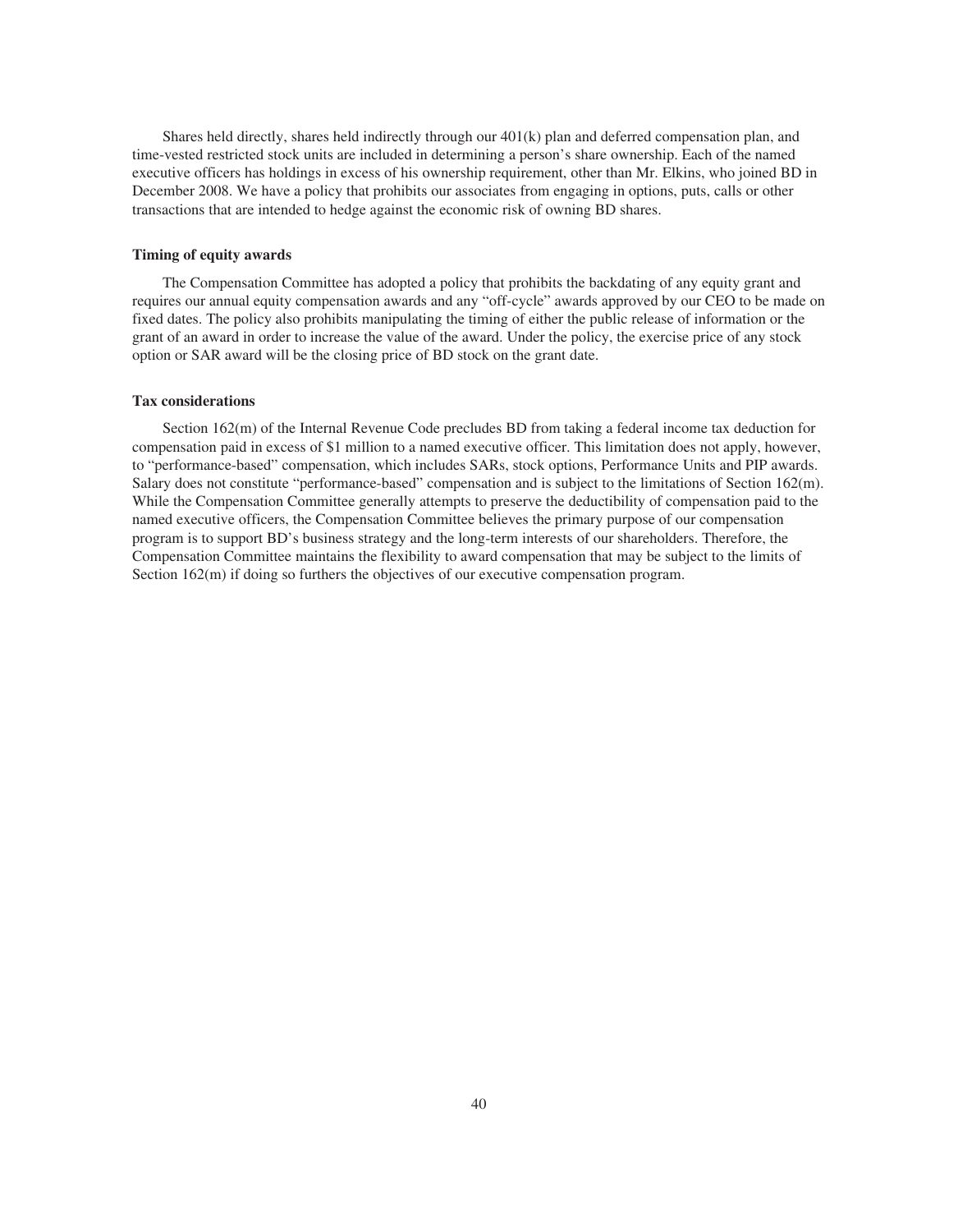### **COMPENSATION OF NAMED EXECUTIVE OFFICERS**

The following table shows the compensation provided by BD to each of the named executive officers.

# **2011 SUMMARY COMPENSATION TABLE**

**Change in**

| Name and<br><b>Principal Position</b>           |      | Year Salary $(1)$ | <b>Bonus</b>         | <b>Stock</b> | Option                  | <b>Non-Equity</b><br><b>Incentive Plan</b><br>Awards(2) Awards(2) Compensation(3) | <b>Pension Value</b><br>and<br><b>Nonqualified</b><br><b>Deferred</b><br>Compensation<br>Earnings $(4)$ | All<br>Other<br>Comparison(5) | <b>Total</b> |
|-------------------------------------------------|------|-------------------|----------------------|--------------|-------------------------|-----------------------------------------------------------------------------------|---------------------------------------------------------------------------------------------------------|-------------------------------|--------------|
| Edward J. Ludwig                                |      | 2011 \$1,092,500  | $\overline{0}$       |              | \$3,135,649 \$3,227,045 | \$1,310,308                                                                       | \$1,287,970                                                                                             | \$37,801                      | \$10,091,273 |
| Chairman and Chief                              | 2010 | 1,070,000         | $\overline{0}$       |              | 2,926,049 2,965,638     | 850,000                                                                           | 2,158,930                                                                                               | 34,405                        | 10,005,022   |
| <b>Executive Officer</b>                        | 2009 | 1,070,000         | $\overline{0}$       | 2,928,188    | 1,599,932               | 1,500,000                                                                         | 2,918,894                                                                                               | 33,055                        | 10,050,069   |
| Vincent A. Forlenza                             | 2011 | 725,000           | $\overline{0}$       | 1,393,622    | 1,434,250               | 723,077                                                                           | 709,038                                                                                                 | 33,867                        | 5,018,854    |
| President and Chief                             | 2010 | 650,000           | $\overline{0}$       | 1.064.038    | 1,078,417               | 510,000                                                                           | 1,019,476                                                                                               | 36,352                        | 4,358,283    |
| <b>Operating Officer</b>                        | 2009 | 622,538           | $\overline{0}$       | 1,018,500    | 556,504                 | 625,000                                                                           | 1,108,180                                                                                               | 36,202                        | 3,966,924    |
| David V. Elkins                                 | 2011 | 575,000           | $\overline{0}$       | 846,106      | 870,794                 | 550,000                                                                           | 42,863                                                                                                  | 70,693                        | 2,955,456    |
| <b>Executive Vice</b>                           | 2010 |                   | 500,000 \$250,000(6) | 638,393      | 647,047                 | 325,000                                                                           | 36,394                                                                                                  | 52,145                        | 2,448,979    |
| President and Chief<br><b>Financial Officer</b> | 2009 |                   | 413,462 220,000(7)   | 327,829      | $\mathbf{0}$            | 350,000                                                                           | 13,697                                                                                                  | 78,381                        | 1,403,369    |
| William A. Kozy                                 | 2011 | 588,500           | $\overline{0}$       | 846,106      | 870,794                 | 500,000                                                                           | 575,624                                                                                                 | 33,701                        | 3,414,725    |
| <b>Executive Vice</b>                           | 2010 | 575,000           | $\overline{0}$       | 782,014      | 792,630                 | 372,000                                                                           | 993,335                                                                                                 | 41,657                        | 3,556,636    |
| President                                       | 2009 | 567,154           | $\mathbf{0}$         | 705,313      | 385,383                 | 470,000                                                                           | 1,213,906                                                                                               | 35,446                        | 3,377,202    |
| Gary M. Cohen                                   | 2011 | 583,500           | $\overline{0}$       | 846,106      | 870,794                 | 470,000                                                                           | 356,996                                                                                                 | 33,696                        | 3,161,092    |
| <b>Executive Vice</b>                           | 2010 | 570,000           | $\Omega$             | 782,014      | 792,630                 | 319,000                                                                           | 586,216                                                                                                 | 34,022                        | 3,083,882    |
| President                                       | 2009 | 564,769           | $\overline{0}$       | 705,313      | 385,383                 | 450,000                                                                           | 734,407                                                                                                 | 31,982                        | 2,871,854    |

(1) *Salary.* BD's fiscal year ends September 30. The amounts shown in the "Salary" column reflect three months of salary at one calendar year rate and nine months at the following calendar year rate.

(2) *Stock Awards and Option Awards.* The amounts shown in the "Stock Awards" column (which includes performance-based and time-vested restricted stock units) and "Option Awards" column (which includes stock appreciation rights) reflect the grant date fair value of the awards under FASB ASC Topic 718 (disregarding estimated forfeitures). For a description of the methodology and assumptions used to determine the amounts reflected in these columns, see the notes to the consolidated financial statements contained in our Annual Reports on Form 10-K for the fiscal years ended September 30, 2011, 2010 and 2009, respectively.

Amounts included in the "Stock Awards" column for 2011 represent awards of Performance Units, which are performance-based restricted stock units. The amounts shown represent the grant date fair value of these awards at target payout. Below are the grant date fair values of these awards, assuming maximum payout  $(200\% \text{ of target})$ :

| <b>Name</b> | Value at maximum payout |
|-------------|-------------------------|
|             | \$6,271,298             |
|             | 2,787,244               |
|             | 1.692.212               |
|             | 1.692.212               |
|             | 1.692.212               |

(3) *Non-Equity Incentive Plan Compensation.* Includes amounts earned under BD's Performance Incentive Plan. These amounts are paid in January following the fiscal year in which they are earned, unless deferred at the election of the named executive officer.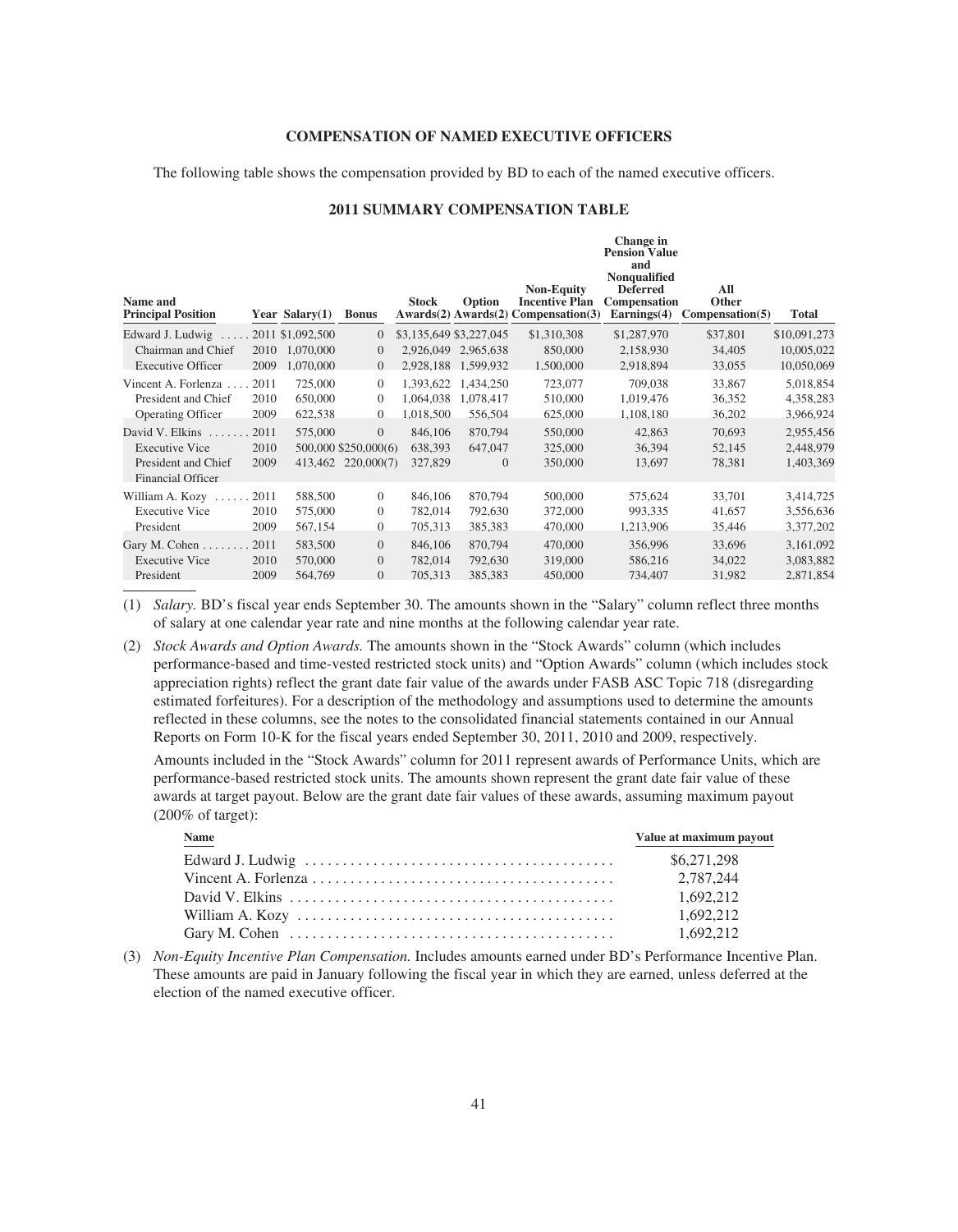#### (4) *Change in Pension Value and Nonqualified Deferred Compensation Earnings.*

*Pension*—Amounts shown are the aggregate changes in the actuarial present value of accumulated benefits under our defined benefit pension plans (including our restoration plan). These amounts represent the difference between the present value of accumulated pension benefits at normal retirement age at the beginning and end of the fiscal year. Information regarding our pension plans begins on page 48. BD's plans allow for early retirement without any reduction in benefits if a participant's combined age and years of service reach a certain amount. The aggregate changes in the actuarial present value of accumulated pension benefits for the named executive officers in 2011 using the earliest date they can retire without any reduction in pension benefits rather than the normal retirement date are follows (Messrs. Ludwig, Forlenza and Kozy are currently eligible to retire without any reduction in benefits): Edward J. Ludwig — \$20,946; Vincent A. Forlenza — \$313,210; David V. Elkins — \$42,863; William A. Kozy — \$31,566; and Gary M. Cohen — \$372,625.

*Deferred Compensation*—Earnings on nonqualified deferred compensation are not included in this column, since no named executive officer earned above-market or preferential earnings on nonqualified deferred compensation during the fiscal years shown. Information on the named executive officers' nonqualified deferred compensation accounts is on page 51.

|                           |          | Edward J. Ludwig Vincent A. Forlenza David V. Elkins William A. Kozy Gary M. Cohen |          |          |          |
|---------------------------|----------|------------------------------------------------------------------------------------|----------|----------|----------|
| Matching contributions    |          |                                                                                    |          |          |          |
| under plans $\dots \dots$ | \$33,075 | \$33,075                                                                           | \$33,075 | \$33,075 | \$33,075 |
| Use of corporate          |          |                                                                                    |          |          |          |
| transportation            | 3,564    |                                                                                    |          |          |          |
| Relocation benefits       |          |                                                                                    | 37,618   |          |          |
| Term life insurance       | 1,162    | 792                                                                                |          | 626      | 621      |
|                           | \$37,801 | \$33,867                                                                           | \$70,693 | \$33,701 | \$33,696 |

(5) *All Other Compensation.* Amounts shown for fiscal year 2011 include the following:

The following is a description of these benefits:

- *Matching Contributions Under Plans—*The amounts shown reflect matching contributions made by BD pursuant to our 401(k) plan and deferred compensation plan.
- *Use of Corporate Transportation—*Pursuant to a policy adopted by the Board of Directors, Mr. Ludwig is encouraged to use BD aircraft for his personal and business travel. The value of Mr. Ludwig's personal use of BD aircraft is measured by the incremental variable costs incurred by BD in connection with these personal flights that are not reimbursed by Mr. Ludwig. These variable costs include fuel, trip-related maintenance, crew travel expenses, on-board catering, and landing and parking fees. If the aircraft flies empty before or after picking up or dropping off Mr. Ludwig at a destination, the costs of the empty flight are included in the incremental cost. Since BD aircraft are used predominantly for business purposes, we do not include fixed costs that do not change in amount based on usage, such as depreciation and pilot salaries.

BD and Mr. Ludwig have entered into a time-sharing arrangement under which Mr. Ludwig makes time-share payments to BD for his personal use of BD aircraft. The payments are for the maximum amount permitted by Federal Aviation Administration regulations without subjecting BD to regulation as a charter carrier. Mr. Ludwig's payments under this arrangement for personal flights taken in fiscal year 2011 covered all but \$3,314 of the variable costs incurred by BD in connection with these flights.

BD also makes available a driver and BD-leased car to Mr. Ludwig on occasion for commuting to and from work. The incremental costs incurred by BD in connection with this transportation are fuel charges and any other variable costs related to such use. Since BD-leased cars are used predominantly for business purposes, we have not included fixed costs, such as driver salaries, which do not change based on usage.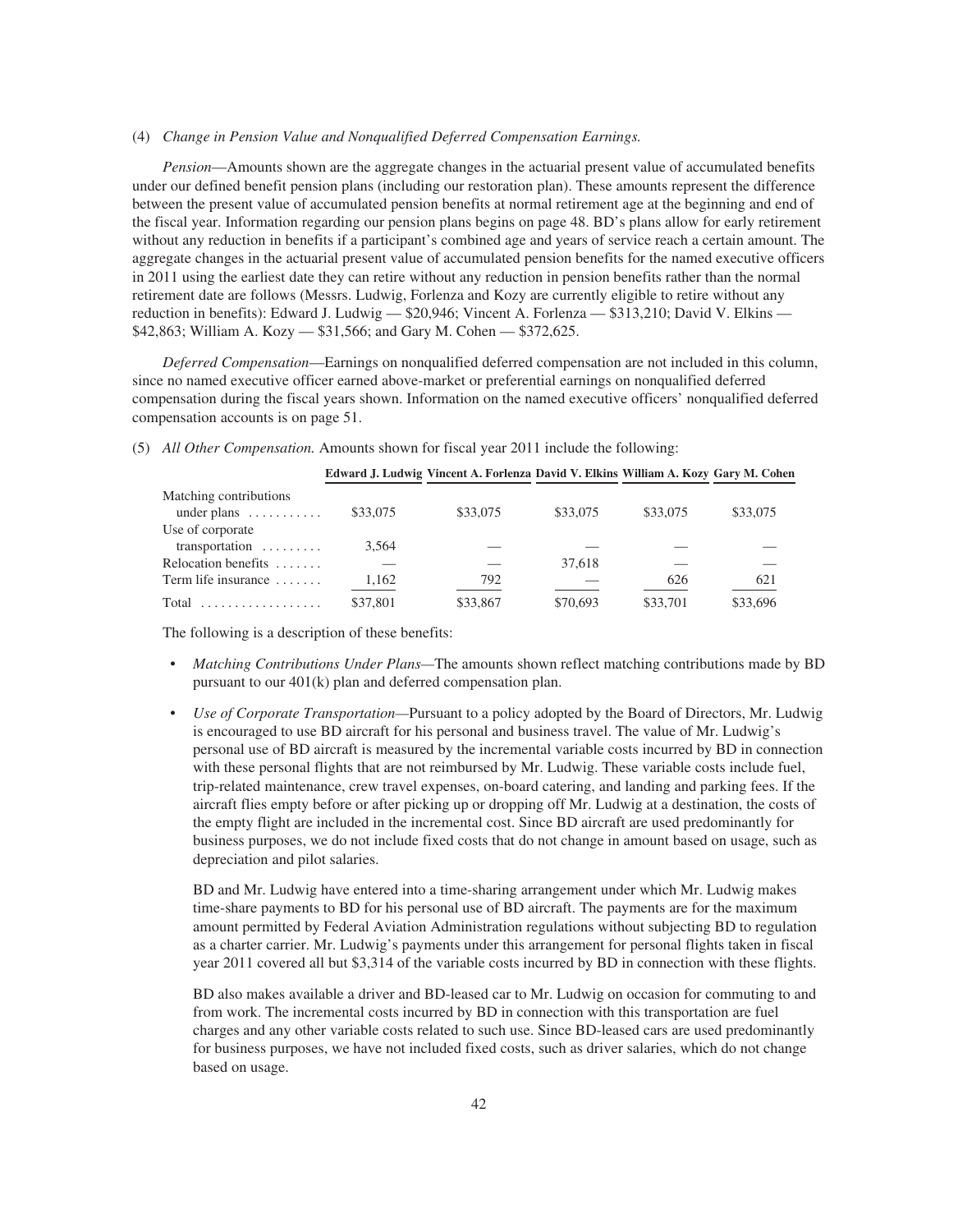Mr. Ludwig is responsible for the payment of any tax on any income imputed to him as a result of his personal use of corporate transportation.

- *Relocation Benefits—*In connection with his joining BD, we extended certain relocation benefits to Mr. Elkins. These include a monthly housing allowance and reimbursement for travel and other costs. BD also pays any related taxes that may be payable by Mr. Elkins on his relocation benefits. For fiscal year 2011, tax reimbursements paid to Mr. Elkins in connection with these relocation benefits were \$16,168. These relocation benefits ended during fiscal year 2011.
- *Term Life Insurance—*BD provides incremental term life insurance benefits to certain named executive officers beyond those provided to BD associates generally. The amounts shown reflect the dollar value of the insurance premiums paid by BD for this incremental insurance.
- (6) Represents amount paid pursuant to Mr. Elkins' sign-on agreement to compensate him for the forfeiture of equity awards he had received from his former employer.
- (7) Represents amount paid as a sign-on bonus at the commencement of Mr. Elkins' employment in December 2008.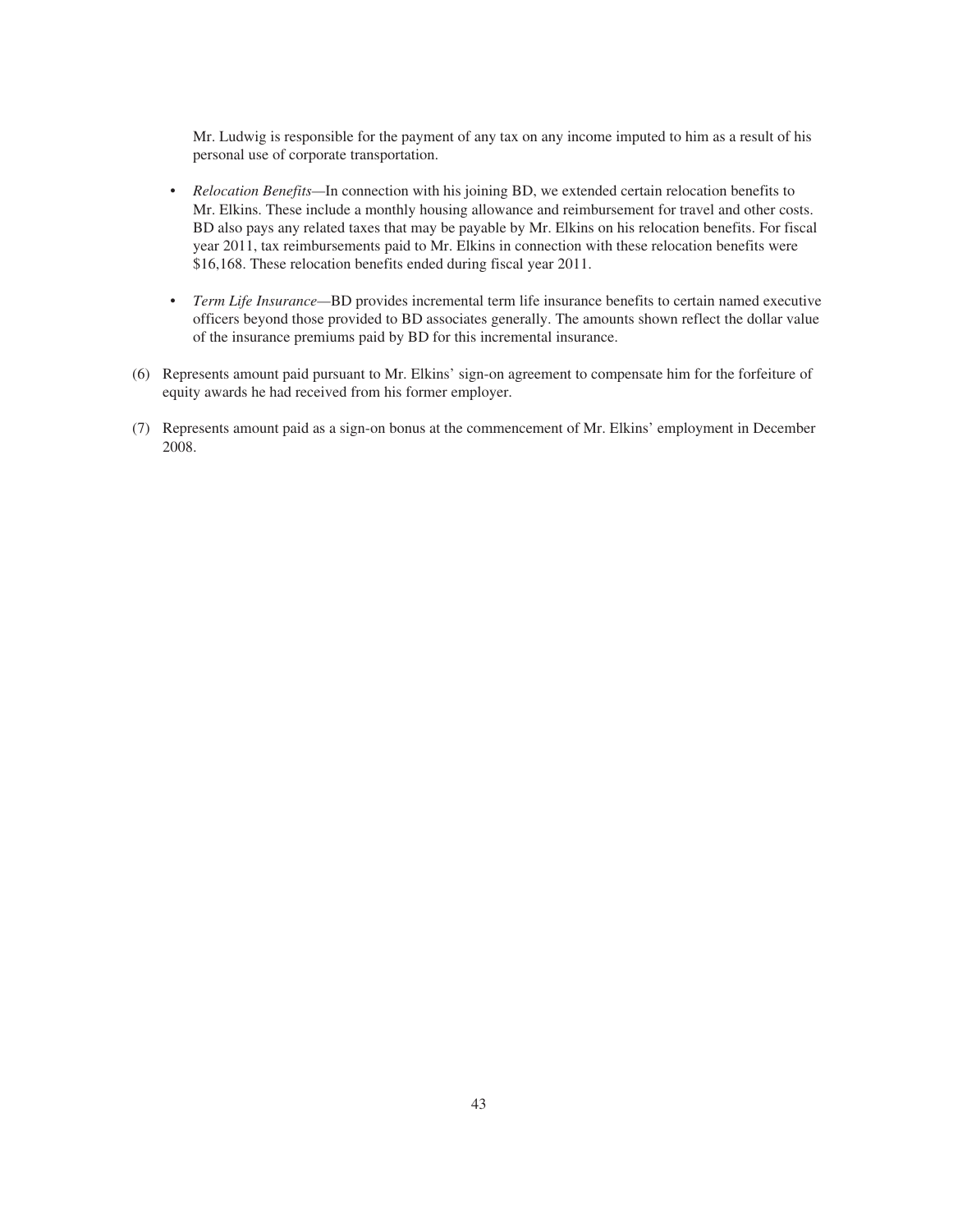### **INFORMATION REGARDING PLAN AWARDS IN FISCAL YEAR 2011**

Set forth below is information regarding awards provided to the named executive officers in fiscal year 2011. The non-equity incentive awards were made under the BD Performance Incentive Plan. The equity awards were made under BD's 2004 Employee and Director Equity-Based Compensation Plan.

|                     |                                |                                 | <b>Estimated Possible Payouts</b><br><b>Under Non-Equity Incentive</b><br>Plan Awards(2) |                                              |                         | <b>Estimated Future Payouts</b><br><b>Under Equity Incentive</b><br>Plan $Awards(3)$ |        |                                       | Ан өнег<br>Option<br>Awards:<br>Number of<br><b>Securities</b> | <b>Exercise</b><br>or Base<br><b>Price of</b><br>Option | Grant<br><b>Date Fair</b><br>Value of<br><b>Stock and</b> |
|---------------------|--------------------------------|---------------------------------|------------------------------------------------------------------------------------------|----------------------------------------------|-------------------------|--------------------------------------------------------------------------------------|--------|---------------------------------------|----------------------------------------------------------------|---------------------------------------------------------|-----------------------------------------------------------|
| <b>Name</b>         | Award<br>Type(1)               | <b>Grant Date</b>               | <b>Threshold</b><br>$(\$)$                                                               | <b>Target</b><br>$\left( \mathbf{\$}\right)$ | <b>Maximum</b><br>$($)$ | #)                                                                                   | #)     | <b>Threshold Target Maximum</b><br>#) | <b>Underlying</b><br><b>Options</b>                            | Awards<br>(\$/Sh)(4)                                    | Option<br>Awards(5)                                       |
| Edward J. Ludwig    | PIP<br>PU<br><b>SAR</b>        | N/A<br>11/23/2010<br>11/23/2010 |                                                                                          | \$983,250 \$1,311,000 \$2,622,000            |                         | 409                                                                                  | 40,914 | 81,828                                | 192,086                                                        | \$76.64                                                 | \$3,135,649<br>3,227,045                                  |
| Vincent A. Forlenza | PIP<br>PU<br><b>SAR</b>        | N/A<br>11/23/2010<br>11/23/2010 | 543,750                                                                                  | 725,000                                      | 1,450,000               | 182                                                                                  | 18,184 | 36,368                                | 85,372                                                         | \$76.64                                                 | 1,393,622<br>1,434,250                                    |
| David V. Elkins     | PIP<br>PU<br><b>SAR</b>        | N/A<br>11/23/2010<br>11/23/2010 | 345,000                                                                                  | 460,000                                      | 920,000                 | 110                                                                                  | 11,040 | 22,080                                | 51,833                                                         | \$76.64                                                 | 846,106<br>870,794                                        |
| William A. Kozy     | <b>PIP</b><br>PU<br><b>SAR</b> | N/A<br>11/23/2010<br>11/23/2010 | 353,100                                                                                  | 470,800                                      | 941,600                 | 110                                                                                  | 11,040 | 22,080                                | 51,833                                                         | \$76.64                                                 | 846,106<br>870,794                                        |
| Gary M. Cohen       | PIP<br>PU<br><b>SAR</b>        | N/A<br>11/23/2010<br>11/23/2010 | 350,100                                                                                  | 466,800                                      | 933,600                 | 110                                                                                  | 11,040 | 22,080                                | 51,833                                                         | \$76.64                                                 | 846,106<br>870,794                                        |

### **Grants of Plan-Based Awards in Fiscal Year 2011**

**All Other**

(1) Award Type:

PIP = Performance Incentive Plan PU = Performance Unit SAR = Stock Appreciation Right

- (2) The amounts shown represent the range of possible dollar payouts that could have been earned under the BD Performance Incentive Plan for fiscal year 2011. Actual payments under the Performance Incentive Plan for fiscal year 2011 are reflected in the "Non-Equity Incentive Plan Compensation" column of the Summary Compensation Table on page 41. The amount in the "Threshold" column assumes BD achieved the minimum performance level, which results in available funding for awards at 75% of target, and that the named executive officer received a payment equal to 75% of his award target.
- (3) The amounts shown represent the range of potential share payouts under Performance Unit awards. The amount in the "Threshold" column shows the number of shares that will be paid out, assuming BD achieves the minimum performance levels required for the payment of shares. The payout amounts shown in the above table do not reflect shares that may be issued pursuant to dividend equivalent rights.
- (4) The exercise price is the closing price of BD common stock on the date of grant, as reported on the New York Stock Exchange.
- (5) The amounts shown in this column reflect the grant date fair value of the awards under FASB ASC Topic 718 used by BD for financial statement reporting purposes (disregarding estimated forfeitures). For a discussion of the assumptions made to determine the grant date fair value of these awards, see Note 7 to the consolidated financial statements that are included in our Annual Report on Form 10-K for the fiscal year ended September 30, 2011.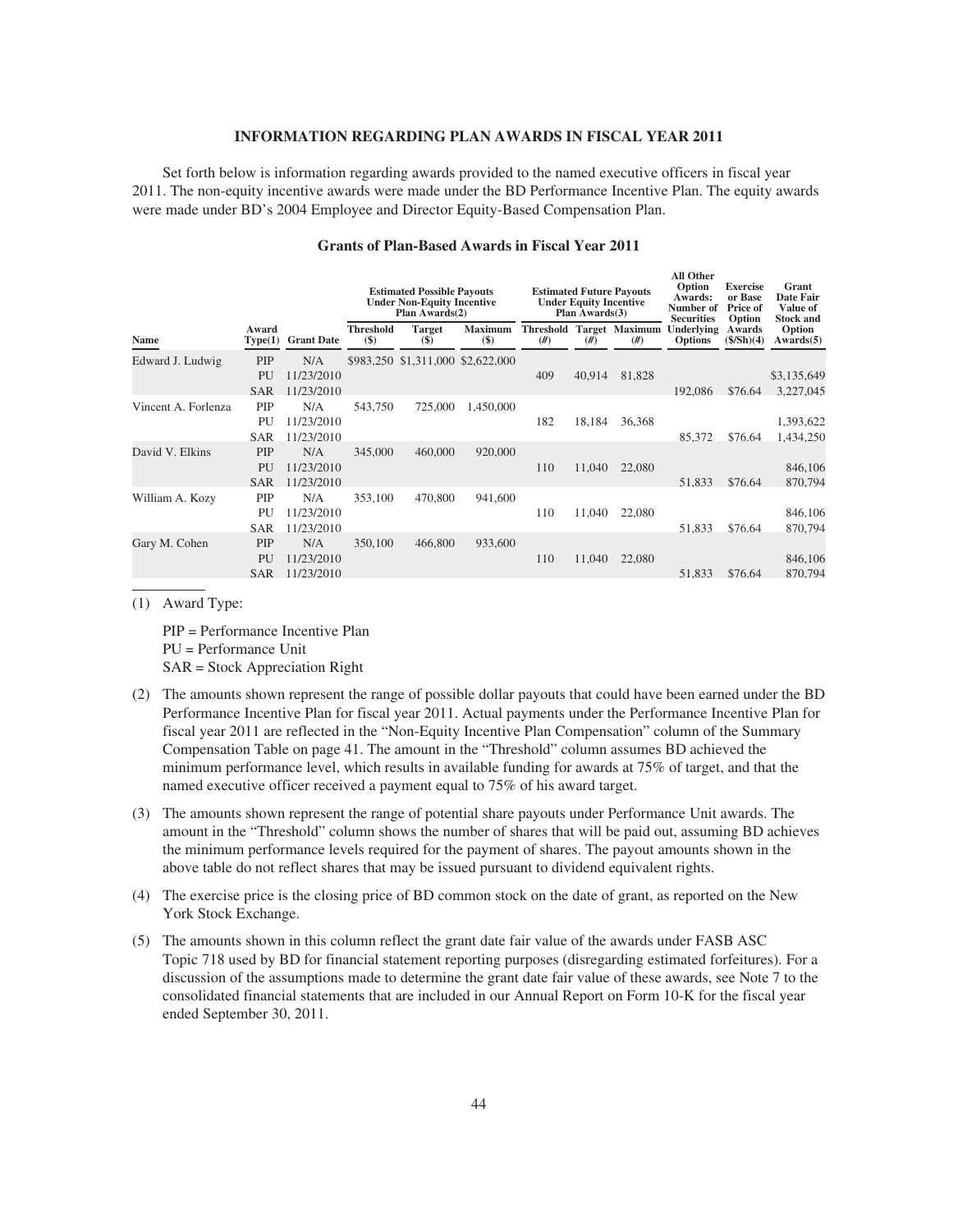### **Description of Awards**

### *Performance Incentive Plan*

The BD Performance Incentive Plan ("PIP") provides an opportunity for annual cash incentive payments to eligible associates. A more detailed discussion of the PIP and the performance targets established under the PIP for fiscal year 2011 appears in the Compensation Discussion and Analysis section of this proxy statement. Total awards to BD's executive officers may not, in the absence of special circumstances, exceed 3% of our reported after-tax net income for the fiscal year.

# *Equity Compensation Awards*

Performance Units. Performance Units are performance-based restricted stock units that vest three years after grant. The potential payouts under these awards range from zero to 200% of the award's share target. The actual payout will be based on BD's performance against the performance targets over the three-year performance period covering fiscal years 2011-2013. The performance goals are established at the beginning of the performance period and include an average annual revenue growth target (after excluding the effects of foreign currency translation) and an average return on invested capital target. Performance Units accrue dividend equivalents each time BD pays a dividend on its common stock, which are deemed to be reinvested in BD shares on the date the dividend is paid. Dividend equivalents accrue at the same rate as dividends are paid on BD common stock and are paid, in the form of shares, only if and when the underlying award vests. The value of the dividend equivalent rights is included in the amount shown in the above table and the "Stock Awards" column of the Summary Compensation Table. Performance Units are not transferable, and holders may not vote shares underlying the award until the shares have been distributed.

Stock-Settled Stock Appreciation Rights. A stock appreciation right ("SAR") represents the right to receive, upon exercise, shares of BD common stock equal in value to the difference between the market price of BD common stock at the time of exercise and the exercise price. SARs have a ten-year term, and become exercisable in four equal annual installments, beginning one year following the grant date. Executive officers are required to hold 75% of the net, after-tax shares received upon exercise of the SARs for a period of one year following exercise.

Change of Control. Performance Units and SARs fully vest upon a change of control (see "Accelerated Vesting of Equity Compensation Awards Upon a Change of Control" on page 54).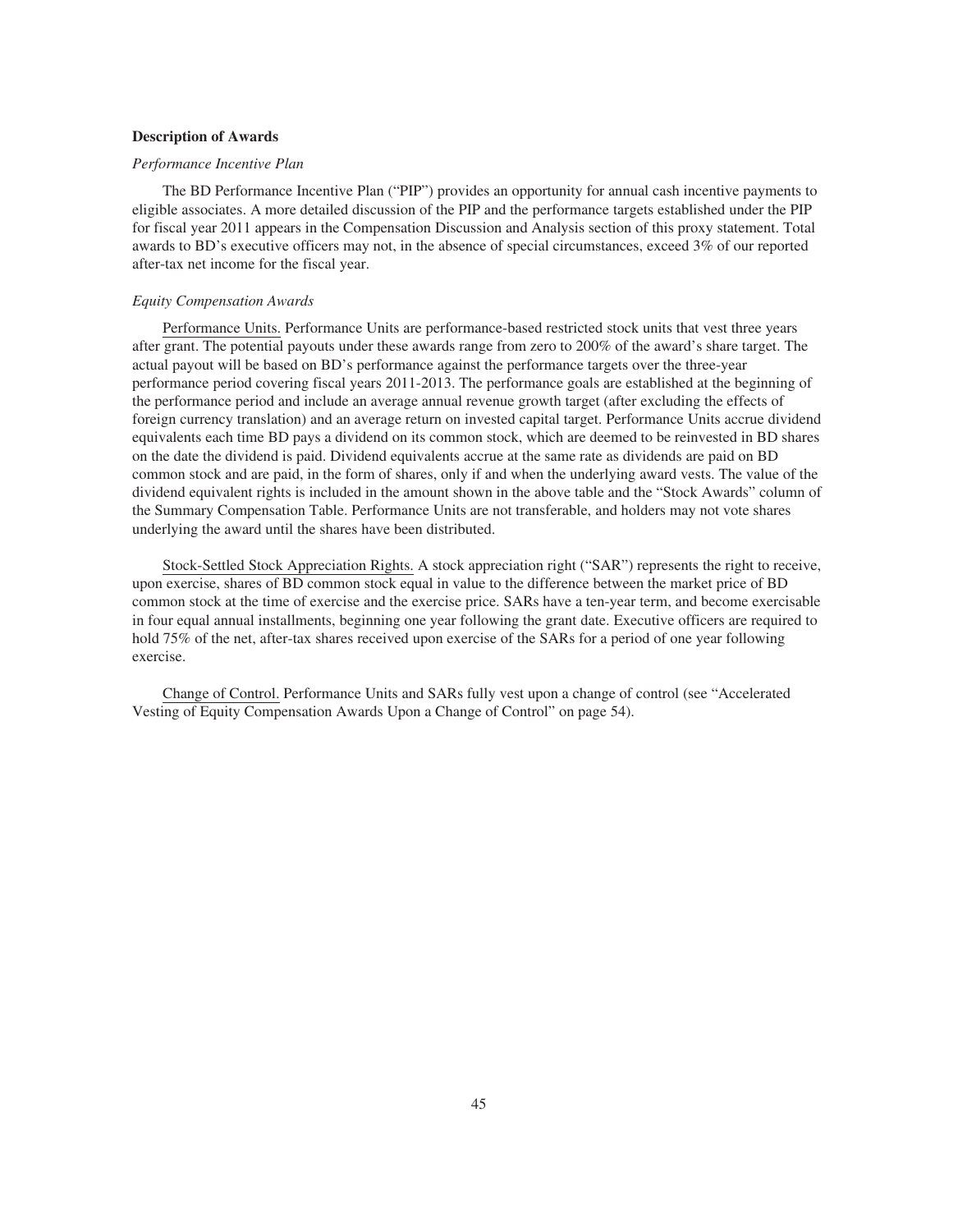## **OUTSTANDING EQUITY AWARDS**

The following table sets forth the outstanding equity awards held by the named executive officers at the end of fiscal year 2011.

|                     | <b>Option Awards</b>  |                                                                                      |                                                                                                                               |                                              |                                     | <b>Stock Awards</b>                                                              |                                                                                                                                  |                                                                                                                                                     |                                                                                                                                                                                                            |
|---------------------|-----------------------|--------------------------------------------------------------------------------------|-------------------------------------------------------------------------------------------------------------------------------|----------------------------------------------|-------------------------------------|----------------------------------------------------------------------------------|----------------------------------------------------------------------------------------------------------------------------------|-----------------------------------------------------------------------------------------------------------------------------------------------------|------------------------------------------------------------------------------------------------------------------------------------------------------------------------------------------------------------|
| Name                | Grant<br>Date         | Number of<br><b>Securities</b><br>Underlying<br><b>Unexercised</b><br><b>Options</b> | Number of<br><b>Securities</b><br>Underlying<br><b>Unexercised</b><br><b>Options</b><br>$Exerciseable(1)$ Unexercisable $(1)$ | Option<br><b>Exercise</b><br>Price<br>(S/Sh) | Option<br><b>Expiration</b><br>Date | Number of<br><b>Shares</b> or<br><b>Units of</b><br><b>Have Not</b><br>Vested(2) | <b>Market</b><br>Value of<br><b>Shares</b> or<br><b>Units of</b><br><b>Stock That Stock That</b><br><b>Have Not</b><br>Vested(3) | <b>Equity</b><br>Awards:<br>Number of<br><b>Unearned</b><br><b>Shares</b> , Units<br>or Other<br><b>Rights That</b><br><b>Have Not</b><br>Vested(4) | <b>Equity</b><br><b>Incentive Plan</b> Incentive Plan<br>Awards:<br><b>Market</b> or<br><b>Payout Value</b><br>of Unearned<br><b>Shares, Units</b><br>or Other Rights<br><b>That Have Not</b><br>Vested(3) |
| Edward J. Ludwig    | 11/24/2003            | 98,961                                                                               | $\overline{0}$                                                                                                                | \$38.78                                      | 11/24/2013                          |                                                                                  |                                                                                                                                  |                                                                                                                                                     |                                                                                                                                                                                                            |
|                     | 11/23/2004            | 76,409                                                                               | $\mathbf{0}$                                                                                                                  |                                              | \$54.41 11/23/2014                  |                                                                                  |                                                                                                                                  |                                                                                                                                                     |                                                                                                                                                                                                            |
|                     | 11/21/2005            | 86,819                                                                               | $\theta$                                                                                                                      |                                              | \$59.16 11/21/2015                  |                                                                                  |                                                                                                                                  |                                                                                                                                                     |                                                                                                                                                                                                            |
|                     | 11/21/2006            | 78,580                                                                               | $\mathbf{0}$                                                                                                                  |                                              | \$71.72 11/21/2016                  |                                                                                  |                                                                                                                                  |                                                                                                                                                     |                                                                                                                                                                                                            |
|                     | 11/20/2007            | 56,271                                                                               | 18,758                                                                                                                        |                                              | \$84.33 11/20/2017                  |                                                                                  |                                                                                                                                  |                                                                                                                                                     |                                                                                                                                                                                                            |
|                     | 11/25/2008            | 49,656                                                                               | 49,657                                                                                                                        |                                              | \$62.50 11/25/2018                  |                                                                                  |                                                                                                                                  |                                                                                                                                                     |                                                                                                                                                                                                            |
|                     | 11/24/2009            | 37,635                                                                               | 112,905                                                                                                                       |                                              | \$75.63 11/24/2019                  |                                                                                  |                                                                                                                                  |                                                                                                                                                     |                                                                                                                                                                                                            |
|                     | 11/23/2010            | $\mathbf{0}$                                                                         | 192,086                                                                                                                       |                                              | \$76.64 11/23/2020                  |                                                                                  |                                                                                                                                  |                                                                                                                                                     |                                                                                                                                                                                                            |
|                     | Various               |                                                                                      |                                                                                                                               |                                              |                                     |                                                                                  | 120,914 \$8,865,414                                                                                                              | 82,026                                                                                                                                              | \$6,014,146                                                                                                                                                                                                |
| Vincent A. Forlenza | 11/24/2003            | 26,000                                                                               | $\mathbf{0}$                                                                                                                  |                                              | \$38.78 11/24/2013                  |                                                                                  |                                                                                                                                  |                                                                                                                                                     |                                                                                                                                                                                                            |
|                     | 11/23/2004            | 22,923                                                                               | $\mathbf{0}$                                                                                                                  |                                              | \$54.41 11/23/2014                  |                                                                                  |                                                                                                                                  |                                                                                                                                                     |                                                                                                                                                                                                            |
|                     | 11/21/2005            | 21,118                                                                               | $\mathbf{0}$                                                                                                                  |                                              | \$59.16 11/21/2015                  |                                                                                  |                                                                                                                                  |                                                                                                                                                     |                                                                                                                                                                                                            |
|                     | 11/21/2006            | 18,073                                                                               | $\overline{0}$                                                                                                                |                                              | \$71.72 11/21/2016                  |                                                                                  |                                                                                                                                  |                                                                                                                                                     |                                                                                                                                                                                                            |
|                     | 11/20/2007            | 13,617                                                                               | 4,540                                                                                                                         |                                              | \$84.33 11/20/2017                  |                                                                                  |                                                                                                                                  |                                                                                                                                                     |                                                                                                                                                                                                            |
|                     | 11/25/2008            | 17,272                                                                               | 17,272                                                                                                                        |                                              | \$62.50 11/25/2018                  |                                                                                  |                                                                                                                                  |                                                                                                                                                     |                                                                                                                                                                                                            |
|                     | 11/24/2009            | 13,685                                                                               | 41,057                                                                                                                        |                                              | \$75.63 11/24/2019                  |                                                                                  |                                                                                                                                  |                                                                                                                                                     |                                                                                                                                                                                                            |
|                     | 11/23/2010<br>Various | $\overline{0}$                                                                       | 85,372                                                                                                                        |                                              | \$76.64 11/23/2020                  | 35,466                                                                           | 2,600,367                                                                                                                        | 33,202                                                                                                                                              | 2,434,371                                                                                                                                                                                                  |
| David V. Elkins     | 11/24/2009            | 8,211                                                                                | 24,634                                                                                                                        |                                              | \$75.63 11/24/2019                  |                                                                                  |                                                                                                                                  |                                                                                                                                                     |                                                                                                                                                                                                            |
|                     | 11/23/2010            | $\overline{0}$                                                                       | 51,833                                                                                                                        |                                              | \$76.64 11/23/2020                  |                                                                                  |                                                                                                                                  |                                                                                                                                                     |                                                                                                                                                                                                            |
|                     | Various               |                                                                                      |                                                                                                                               |                                              |                                     | 5,607                                                                            | 411,105                                                                                                                          | 20,054                                                                                                                                              | 1,470,359                                                                                                                                                                                                  |
| William A. Kozy     | 11/23/2004            | 22,923                                                                               | $\boldsymbol{0}$                                                                                                              |                                              | \$54.41 11/23/2014                  |                                                                                  |                                                                                                                                  |                                                                                                                                                     |                                                                                                                                                                                                            |
|                     | 11/21/2005            | 21,118                                                                               | $\boldsymbol{0}$                                                                                                              |                                              | \$59.16 11/21/2015                  |                                                                                  |                                                                                                                                  |                                                                                                                                                     |                                                                                                                                                                                                            |
|                     | 11/21/2006            | 18,073                                                                               | $\overline{0}$                                                                                                                |                                              | \$71.72 11/21/2016                  |                                                                                  |                                                                                                                                  |                                                                                                                                                     |                                                                                                                                                                                                            |
|                     | 11/20/2007            | 13,617                                                                               | 4,540                                                                                                                         |                                              | \$84.33 11/20/2017                  |                                                                                  |                                                                                                                                  |                                                                                                                                                     |                                                                                                                                                                                                            |
|                     | 11/25/2008            | 11,960                                                                               | 11,962                                                                                                                        |                                              | \$62.50 11/25/2018                  |                                                                                  |                                                                                                                                  |                                                                                                                                                     |                                                                                                                                                                                                            |
|                     | 11/24/2009            | 10,058                                                                               | 30,177                                                                                                                        |                                              | \$75.63 11/24/2019                  |                                                                                  |                                                                                                                                  |                                                                                                                                                     |                                                                                                                                                                                                            |
|                     | 11/23/2010            | $\theta$                                                                             | 51,833                                                                                                                        |                                              | \$76.64 11/23/2020                  |                                                                                  |                                                                                                                                  |                                                                                                                                                     |                                                                                                                                                                                                            |
|                     | Various               |                                                                                      |                                                                                                                               |                                              |                                     | 37,441                                                                           | 2,745,174                                                                                                                        | 22,031                                                                                                                                              | 1,615,313                                                                                                                                                                                                  |
| Gary M. Cohen       | 11/23/2004            | 23,177                                                                               | $\mathbf{0}$                                                                                                                  |                                              | \$54.41 11/23/2014                  |                                                                                  |                                                                                                                                  |                                                                                                                                                     |                                                                                                                                                                                                            |
|                     | 11/21/2005            | 21,353                                                                               | $\mathbf{0}$                                                                                                                  |                                              | \$59.16 11/21/2015                  |                                                                                  |                                                                                                                                  |                                                                                                                                                     |                                                                                                                                                                                                            |
|                     | 11/21/2006            | 18,073                                                                               | $\theta$                                                                                                                      |                                              | \$71.72 11/21/2016                  |                                                                                  |                                                                                                                                  |                                                                                                                                                     |                                                                                                                                                                                                            |
|                     | 11/20/2007            | 13,617                                                                               | 4,540                                                                                                                         |                                              | \$84.33 11/20/2017                  |                                                                                  |                                                                                                                                  |                                                                                                                                                     |                                                                                                                                                                                                            |
|                     | 11/25/2008            | 11,960                                                                               | 11,962                                                                                                                        |                                              | \$62.50 11/25/2018                  |                                                                                  |                                                                                                                                  |                                                                                                                                                     |                                                                                                                                                                                                            |
|                     | 11/24/2009            | 10,058                                                                               | 30,177                                                                                                                        |                                              | \$75.63 11/24/2019                  |                                                                                  |                                                                                                                                  |                                                                                                                                                     |                                                                                                                                                                                                            |
|                     | 11/23/2010            | $\overline{0}$                                                                       | 51,833                                                                                                                        |                                              | \$76.64 11/23/2020                  |                                                                                  |                                                                                                                                  |                                                                                                                                                     |                                                                                                                                                                                                            |
|                     | Various               |                                                                                      |                                                                                                                               |                                              |                                     | 29,038                                                                           | 2,129,066                                                                                                                        | 22,031                                                                                                                                              | 1.615.313                                                                                                                                                                                                  |

## **Outstanding Equity Awards at 2011 Fiscal Year-End**

(1) Stock options and SARs are included in these columns. Stock options and SARs become exercisable in four equal annual installments, beginning one year following the date of grant.

Set forth below is the value of the exercisable options and SARs held by named executive officers at the end of fiscal year 2011. The value represents the difference between \$73.32, the closing price of BD common stock on September 30, 2011, and the exercise price of each exercisable option or SAR held by the named executive officer. These values may not reflect the value actually realized by the named executive officers.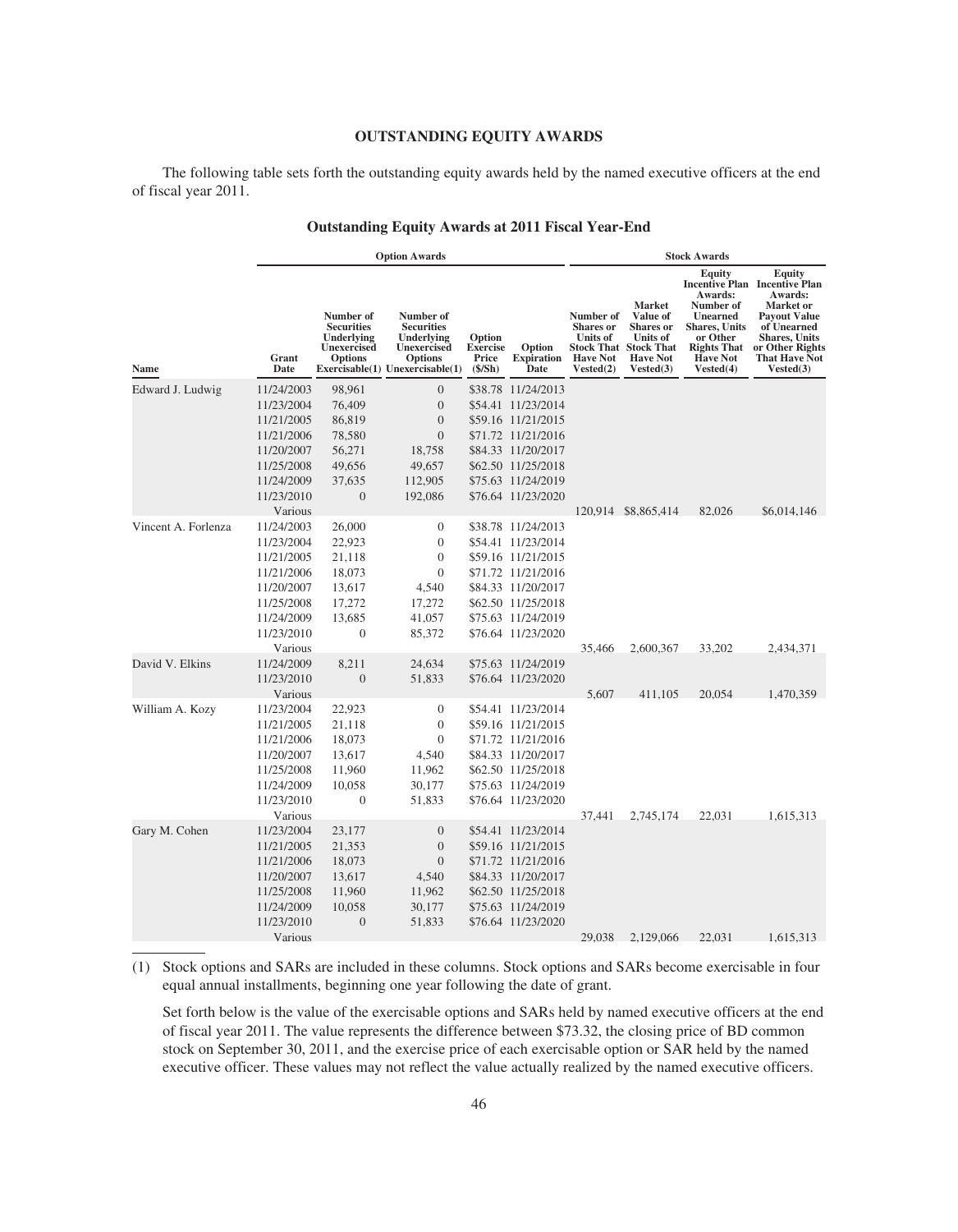| <b>Name</b>                                                                       | <b>Value of Vested Options and SARs</b> |
|-----------------------------------------------------------------------------------|-----------------------------------------|
|                                                                                   | \$6,756,299                             |
|                                                                                   | 1,846,580                               |
|                                                                                   |                                         |
|                                                                                   | 890.934                                 |
| Gary M. Cohen $\dots \dots \dots \dots \dots \dots \dots \dots \dots \dots \dots$ | 899.066                                 |

- (2) The amounts shown in this column include grants of restricted stock unit awards that are not performancebased. These include time-vested units granted in fiscal year 2009 that fully vested on November 25, 2011, except the award to Mr. Elkins, which vested December 1, 2011. The amounts shown for the named executive officers (other than Mr. Elkins) also include awards that vest at, or one year following, the retirement of the named executive officer. Also includes shares under Performance Units that covered the fiscal year 2009-2011 performance period and vested on November 25, 2011.
- (3) Market value has been calculated by multiplying the number of unvested units by \$73.32, the closing price of BD common stock on September 30, 2011. These values may not reflect the value actually realized by the named executive officers.
- (4) The amounts in this column represent the Performance Unit awards shown below. The amounts shown reflect the target shares issuable under the awards plus accrued dividend shares. The actual number of shares issued under these awards will be based on BD's performance over the applicable performance period.

| <b>Number of Shares Issuable</b> | <b>Performance Period</b> | <b>Vesting Date</b> |
|----------------------------------|---------------------------|---------------------|
| 40,273                           | Fiscal years 2010-2012    | 11/24/2012          |
| 41,753                           | Fiscal years 2011-2013    | 11/23/2013          |
|                                  |                           |                     |
| <b>Number of Shares Issuable</b> | <b>Performance Period</b> | <b>Vesting Date</b> |
| 14,645                           | Fiscal years 2010-2012    | 11/24/2012          |
| 18,557                           | Fiscal years 2011-2013    | 11/23/2013          |
|                                  |                           |                     |
| <b>Number of Shares Issuable</b> | <b>Performance Period</b> | <b>Vesting Date</b> |
| 8,787                            | Fiscal years 2010-2012    | 11/24/2012          |
| 11,267                           | Fiscal years 2011-2013    | 11/23/2013          |
| For Messrs. Kozy and Cohen:      |                           |                     |
| <b>Number of Shares Issuable</b> | <b>Performance Period</b> | <b>Vesting Date</b> |
| 10,764                           | Fiscal years 2010-2012    | 11/24/2012          |
| 11,267                           | Fiscal years 2011-2013    | 11/23/2013          |
|                                  |                           |                     |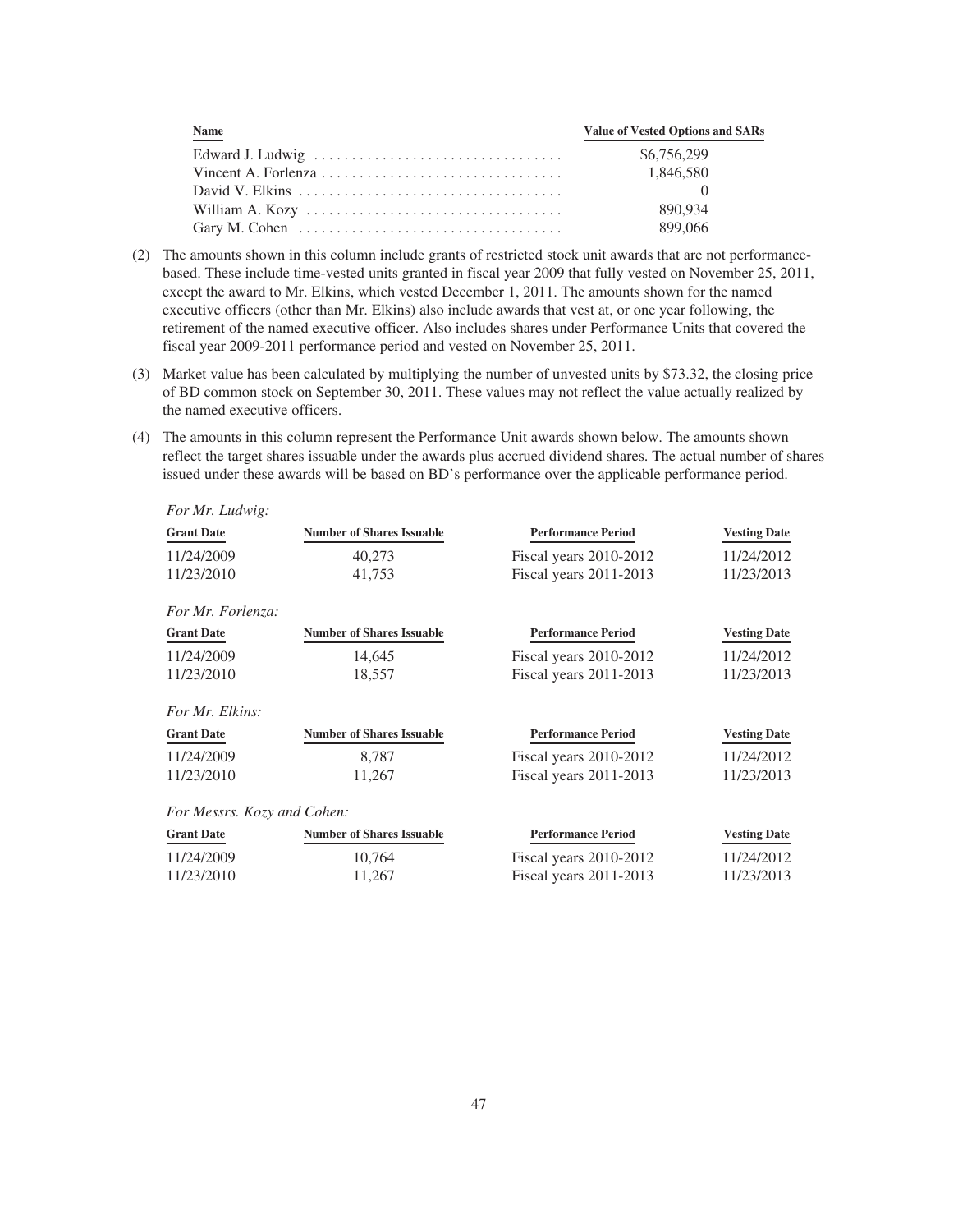## **STOCK OPTION EXERCISES AND VESTING OF STOCK UNITS**

The following table contains information relating to the exercise of stock options and the vesting of Performance Units during fiscal year 2011.

### **Option Exercises and Stock Vested in Fiscal Year 2011**

|                                                                    | <b>Option Awards</b>                               |                                            | <b>Stock Awards</b>                                     |                                           |  |
|--------------------------------------------------------------------|----------------------------------------------------|--------------------------------------------|---------------------------------------------------------|-------------------------------------------|--|
| <b>Name</b>                                                        | Number of<br><b>Shares Acquired</b><br>on Exercise | Value<br><b>Realized on</b><br>Exercise(1) | Number of<br><b>Shares Acquired</b><br>on Vesting $(2)$ | <b>Value Realized</b><br>on Vesting $(3)$ |  |
|                                                                    | 220,000                                            | \$11,410,006                               | 10.730                                                  | \$835,223                                 |  |
| Vincent A. Forlenza $\ldots \ldots \ldots \ldots \ldots \ldots$    | 45.692                                             | 2.516.650                                  | 2.597                                                   | 202,150                                   |  |
|                                                                    | 26,000                                             | 1,226,583                                  | 2.597                                                   | 202,150                                   |  |
| Gary M. Cohen $\dots\dots\dots\dots\dots\dots\dots\dots\dots\dots$ | 30,000                                             | 1.269.414                                  | 2.597                                                   | 202,150                                   |  |

(1) Represents the difference between the exercise price of the stock options and the fair market value of BD common stock at exercise.

(2) Shows the shares (including dividend reinvestment shares) vesting in November 2010 under Performance Units that covered the fiscal year 2008-2010 performance period.

(3) Based on the closing price of BD stock of \$77.84 on the vesting date.

# **OTHER COMPENSATION**

### **Retirement Plan**

*General.* BD's Retirement Plan is a non-contributory defined benefit plan that provides for normal retirement at age 65 and permits earlier retirement in certain cases. The Retirement Plan is generally available to all active full-time and part-time BD associates.

The Retirement Plan provides benefits on either a "final average pay" basis or on a "cash balance" basis. Under the final average pay provisions, benefits are based upon an associate's years of service and compensation for the five consecutive calendar years that produce the highest average annual compensation. The covered compensation includes salary, commissions and PIP awards. Under the cash balance provisions, an associate has an account that is increased by pay credits based on compensation, age and service, and interest credits based on the rate prescribed by the plan. The benefits for all associates joining BD after April 1, 2007 are calculated in accordance with the cash balance provisions of the Retirement Plan. Equity compensation is not included in calculating benefits under the plan. Messrs. Ludwig, Forlenza, Kozy and Cohen participate under the final average pay provisions of the plan, while Mr. Elkins participates under the cash balance provisions.

Under the final average pay provisions, the Retirement Plan is integrated with Social Security, which means that BD provides a higher pension benefit with respect to an associate's compensation that exceeds the Social Security wage base than on compensation that is subject to the Social Security tax. This feature of the Retirement Plan accounts for the fact that Social Security benefits will not be paid to the associate with respect to compensation that exceeds the Social Security wage base.

*Deferred Compensation and Retirement Benefit Restoration Plan.* The Internal Revenue Code limits the maximum annual benefit that may be paid to an individual under the Retirement Plan and the amount of compensation that may be recognized in calculating these benefits. BD makes supplemental payments to its Deferred Compensation and Retirement Benefit Restoration Plan to offset any reductions in benefits that result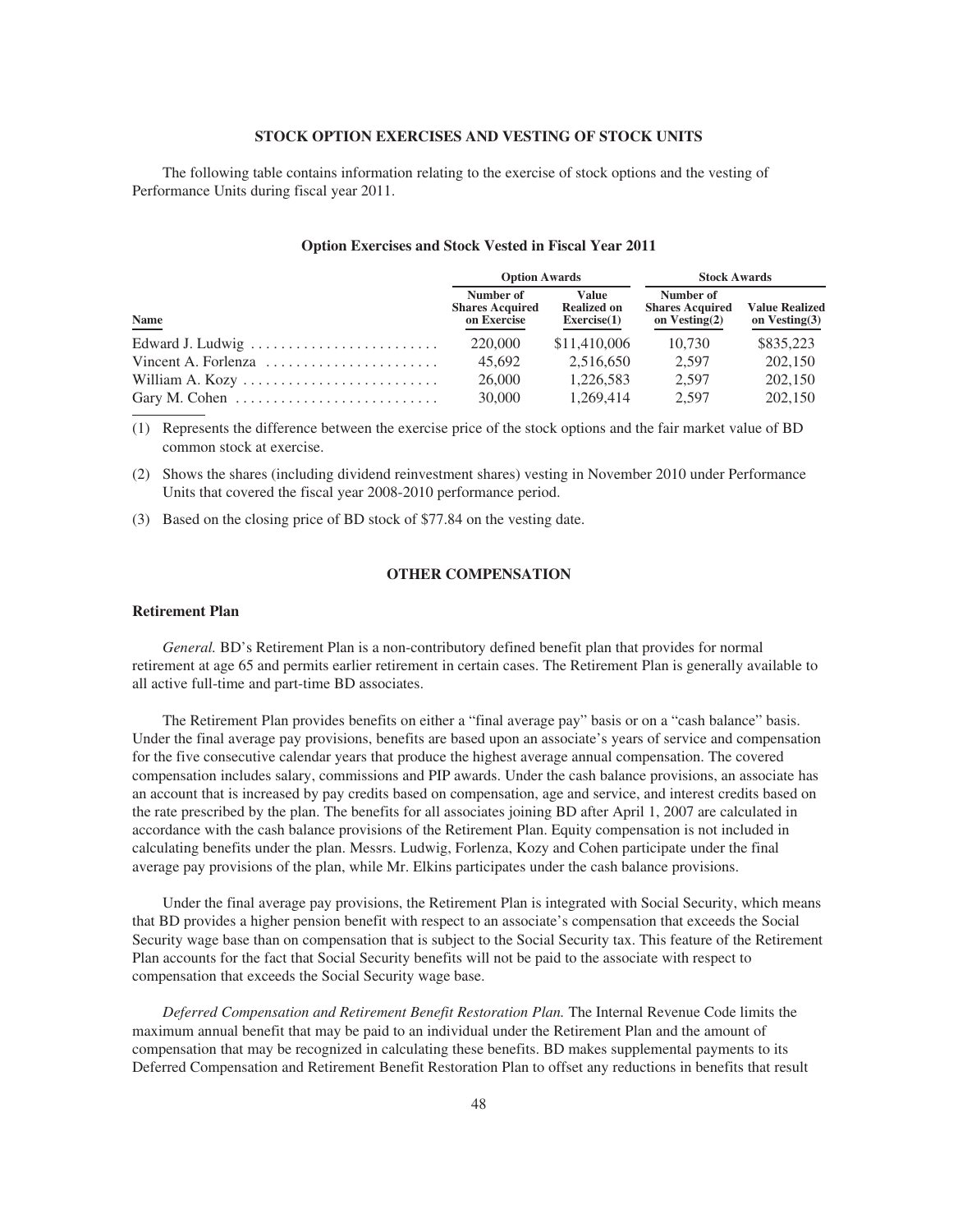from these limitations. BD's obligations to pay retirement benefits under the Deferred Compensation and Retirement Benefit Restoration Plan are funded through a trust. The trust is currently secured by a letter of credit. The trustee is required to draw on the letter of credit, up to specified limits, following a change of control of BD (as defined in the trust agreement).

*Estimated Benefits.* The following table shows the lump sum actuarial present value on September 30, 2011 of accumulated retirement benefits payable under our plans at the earliest date on which the named executive officer can retire without any reduction in retirement benefits, assuming benefits payable as a single life annuity (see discussion of early retirement benefits below). For a description of the other assumptions used in calculating the present value of these benefits, see Note 8 to the consolidated financial statements contained in our Annual Report on Form 10-K for the year ended September 30, 2011.

| Name                | Plan name               | Number of years<br>credited service | <b>Present value of</b><br>accumulated benefit |
|---------------------|-------------------------|-------------------------------------|------------------------------------------------|
| Edward J. Ludwig    | Retirement Plan         | 32                                  | \$1,361,310                                    |
|                     | <b>Restoration Plan</b> | 32                                  | 14,420,084                                     |
| Vincent A. Forlenza | Retirement Plan         | 31                                  | 1,421,828                                      |
|                     | <b>Restoration Plan</b> | 31                                  | 5,705,014                                      |
| David V. Elkins     | Retirement Plan         |                                     | 32,460                                         |
|                     | <b>Restoration Plan</b> |                                     | 58,573                                         |
| William A. Kozy     | Retirement Plan         | 37                                  | 1,628,956                                      |
|                     | <b>Restoration Plan</b> | 37                                  | 5,393,557                                      |
| Gary M. Cohen       | Retirement Plan         | 28                                  | 1,183,922                                      |
|                     | <b>Restoration Plan</b> | 28                                  | 3,987,022                                      |

### **PENSION BENEFITS AT 2011 FISCAL YEAR-END**

Amounts shown are not subject to any further deduction for Social Security benefits or other offsets. Associates may elect to receive a lifetime pension or the actuarial value of their retirement benefits in a lump sum, as described below.

### *Calculation of Benefits.*

**Age plus years of Credited Service**

Final Average Pay Provisions. The monthly pension benefit payable in cases of retirement at normal retirement age under the final average pay provisions of the Retirement Plan is calculated using the following formula:

# (1% of average final covered compensation, plus 1.5% of average final excess compensation) multiplied by years and months of credited service

For purposes of the formula, "average final covered compensation" is generally the portion of an associate's covered compensation subject to Social Security tax, and "average final excess compensation" is the portion that is not subject to such tax.

Cash Balance Provisions. Each month, an associate's cash balance account is credited with an amount equal to a percentage of the associate's total compensation for the month (generally, salary and other forms of regular compensation, including commissions and PIP awards). Such percentage is calculated as follows:

| Age plus years of Credited Service<br>as of the upcoming December 31 | <b>Credit Percentage</b> |
|----------------------------------------------------------------------|--------------------------|
|                                                                      | $3\%$                    |
|                                                                      | 4%                       |
|                                                                      | 5%                       |
|                                                                      | 6%                       |
|                                                                      | $7\%$                    |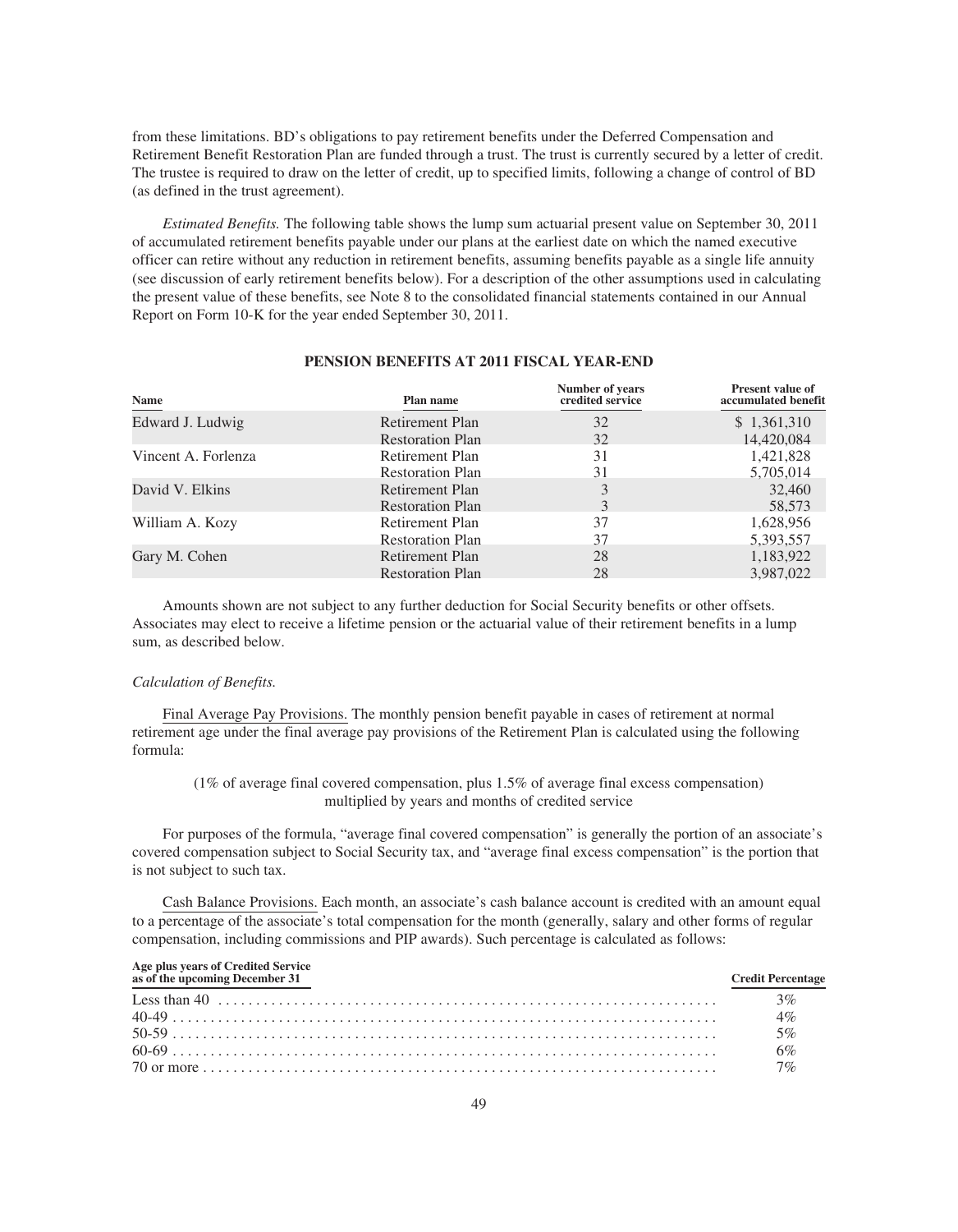In addition, each month the associate's account is credited with interest. The rate used during the year is determined based on the 30-year U.S. Treasury rates in effect during the prior September.

*Early Retirement.* Early retirement is available for an associate who has reached age 55 and has at least 10 years of vesting service. Messrs. Ludwig, Forlenza and Kozy are currently eligible for early retirement under the plans.

Under the final average pay provisions of the Retirement Plan, an associate's pension benefit is reduced by 4/10 of 1% (0.004) for each month that the associate receives benefits before the earlier of (i) age 65 or (ii) the date the associate's age plus years of credited service would have equaled 85 had his or her employment continued. For example, if an associate were to retire at age 63 with 22 years of service, the associate's benefit would not be reduced, because the sum of the associate's age and service equals 85.

Under the cash balance provisions, the amount of the associate's benefit will be the associate's account balance on the early retirement date. The associate may elect to begin payment of the account balance on the early retirement date or delay payment until the normal retirement date.

*Form of Benefit.* Participants may elect to receive their benefits in various forms. Participants may select a single life annuity, in which pension payments will be payable only during the associate's lifetime. Associates may also elect to receive their benefits in a single lump sum payment. Under the final average pay provisions, this lump sum is actuarially equivalent to the benefit payable under the single life annuity option. Under the cash balance provisions, the lump sum is equal to the associate's account balance.

Married participants may select a joint and survivor annuity option. Under this option, the associate receives a reduced benefit during his or her lifetime, and, upon death, the associate's spouse will receive monthly payments for the remainder of the spouse's lifetime. The associate can choose a continuation benefit of 50%, 75% or 100% of the amount that was paid to the associate. The degree to which the pension benefit is reduced depends upon the age difference of the associate and the spouse, and on the percentage of the continuation benefit that is selected.

Associates may also select a guaranteed payment option. The associate chooses a designated number of guaranteed monthly payments (either a 60-month minimum guarantee or a 120-month minimum guarantee). If the associate dies before receiving all of the minimum payments, the associate's beneficiary will receive the balance of the payments. If this option is selected, the single life annuity otherwise payable is reduced to cover the cost of the guarantee. The amount of the reduction is  $3\%$  if the 60-month option is chosen, and 7% if the 120-month option is chosen.

### **Deferred Compensation**

*Cash Deferrals.* The BD Deferred Compensation and Retirement Benefit Restoration Plan is a nonqualified plan that allows an eligible BD associate to defer receipt of up to 75% of salary and/or up to 100% of a PIP award until the date or dates elected by the associate. The amounts deferred are invested in shares of BD common stock or in cash accounts that mirror the gains and/or losses of several different publicly available investment funds, based on the investment selections of the participants. The investment risk is borne solely by the participant. Participants are entitled to change their investment elections at any time with respect to prior deferrals, future deferrals or both. The plan does not offer any above-market or preferential rates of return to the named executive officers. The investment options available to participants may be changed by BD at any time.

*Deferral of Equity Awards.* The plan also allows associates to defer receipt of up to 100% of the shares issuable under their restricted stock unit awards. These deferred shares are allocated to the participant's BD stock account and must stay in such account until they are distributed.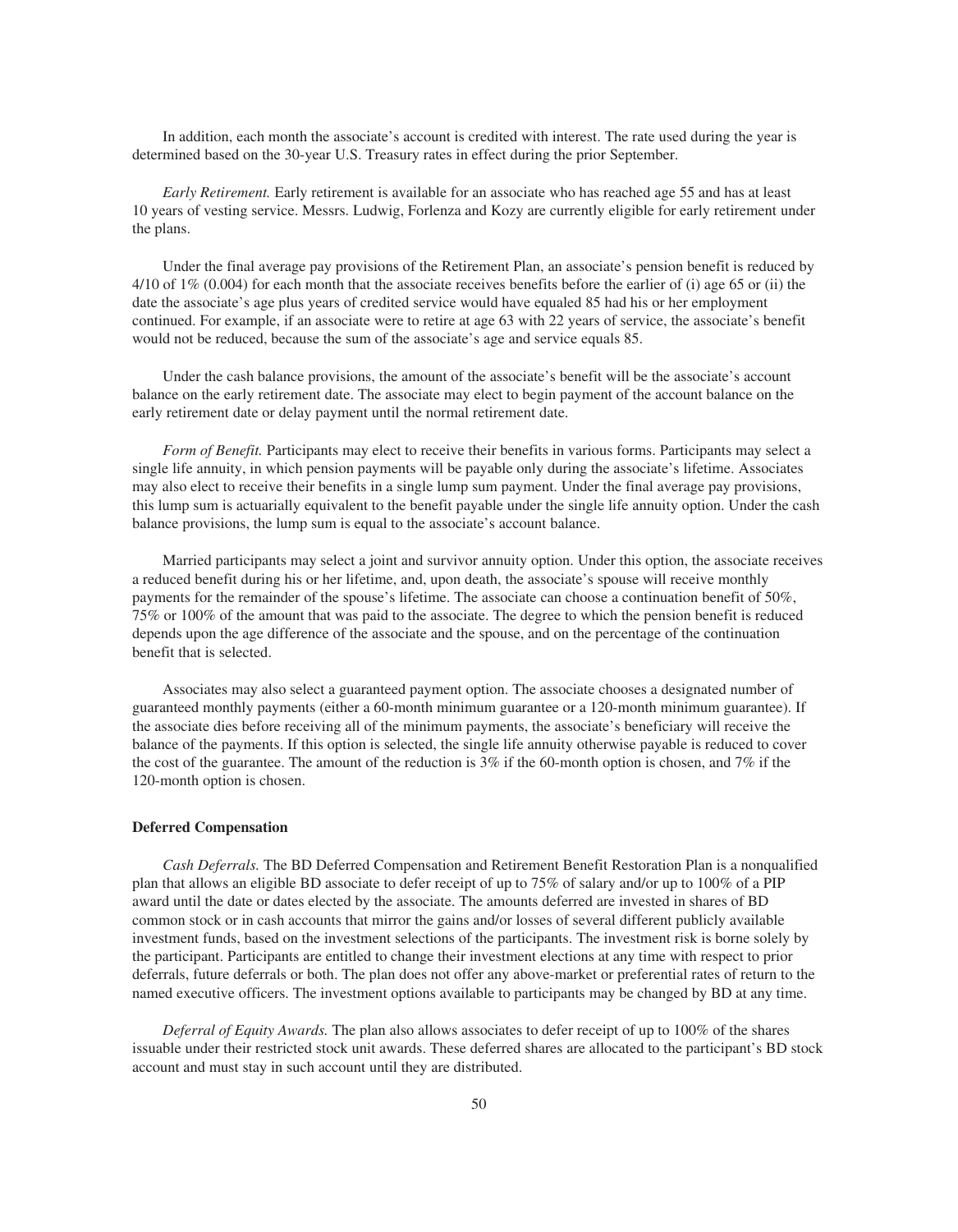*Withdrawals and Distributions.* Participants may elect to receive deferred amounts either while they are still employed at BD or following termination of employment. Participants may elect to receive distributions in installments or in a lump sum. Except in the case of an unforeseen emergency, participants may not withdraw deferred funds prior to their scheduled distribution date.

*Matching Contributions.* BD provides matching contributions on cash amounts deferred under the plan. These contributions are made in the first calendar quarter following the calendar year in which the compensation was deferred. BD matches 75% of the first 6% of salary and PIP award deferred by a participant under the plan and our 401(k) plan combined. Matching contributions are made to the extent the total cash compensation from which a participant makes contributions to these plans does not exceed three times the limit for qualified plans.

*Unfunded Liability.* BD is not required to make any contributions to the plan with respect to its obligations to pay deferred compensation. BD has unrestricted use of any amounts deferred by participants. Participants have an unsecured contractual commitment from BD to pay the amounts due under the plan. When such payments are due, the cash and/or stock will be distributed from BD's general assets. BD has purchased corporate-owned life insurance that mirrors the returns on funds contributed to the plan to substantially offset this liability.

*Account Information.* The following table sets forth information regarding activity during fiscal year 2011 in the plan accounts maintained by the named executive officers.

| Name                                              | <b>Executive</b><br>contributions<br>in last fiscal year $(1)$ | Registrant<br>contributions<br>in last fiscal year | <b>Aggregate earnings</b><br>in last fiscal year | <b>Aggregate balance</b><br>at last<br>fiscal year-end |
|---------------------------------------------------|----------------------------------------------------------------|----------------------------------------------------|--------------------------------------------------|--------------------------------------------------------|
| Edward J. Ludwig                                  | \$116,515                                                      | \$22,050                                           | \$135,415                                        | \$11,075,925                                           |
| Vincent A. Forlenza $\ldots \ldots \ldots \ldots$ | 81.215                                                         | 22,050                                             | (14,383)                                         | 748.134                                                |
| David V. Elkins                                   | 38,769                                                         | 22,050                                             | (7.654)                                          | 76,024                                                 |
| William A. Kozy                                   | 81,135                                                         | 22,050                                             | (21,926)                                         | 806,533                                                |
| Gary M. Cohen                                     | 54,129                                                         | 22,050                                             | (13,225)                                         | 3,232,874                                              |

### **NONQUALIFIED DEFERRED COMPENSATION IN FISCAL YEAR 2011**

(1) The following amounts are reported as compensation in the fiscal year 2011 "Salary" column of the Summary Compensation Table appearing on page 41: Mr. Ludwig—\$65,515; Mr. Forlenza—\$50,615; Mr. Elkins— \$38,769; Mr. Kozy—\$58,815; and Mr. Cohen—\$34,989. The remaining executive contributions relate to the deferral of fiscal year 2010 PIP awards.

### **Additional Arrangements**

All BD associates, including the named executive officers, are eligible to participate in BD's Matching Gift Program, pursuant to which BD matches up to \$5,000 of contributions that are made by a participant to qualifying nonprofit organizations in a calendar year.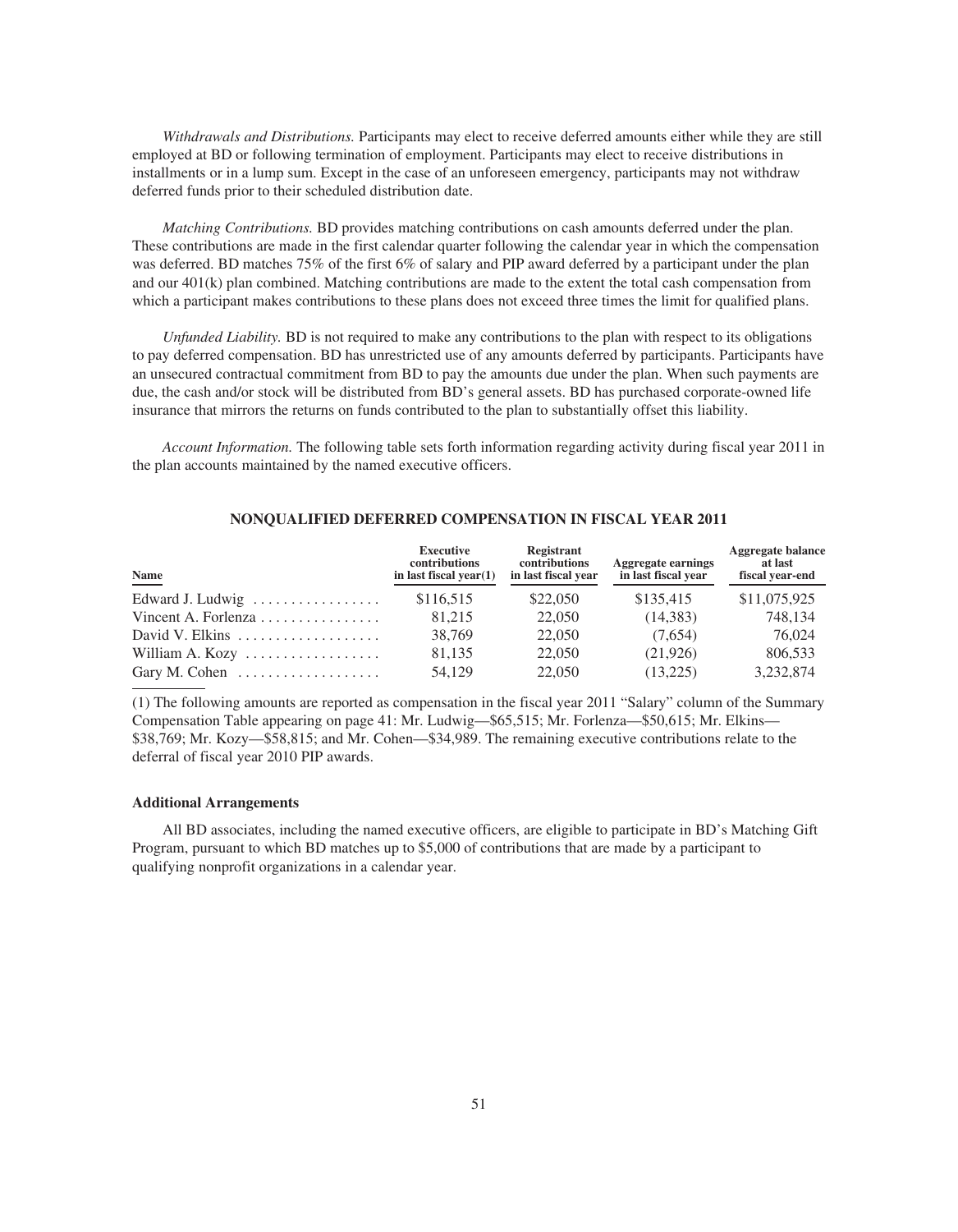### **PAYMENTS UPON TERMINATION OF EMPLOYMENT OR CHANGE OF CONTROL**

## **Payments Upon Termination of Employment**

The table below shows the estimated payments and benefits that would be paid by BD to each named executive officer as a result of his termination of employment under various scenarios. The amounts shown assume termination of employment on September 30, 2011. However, the actual amounts that would be paid to the named executive officers under each scenario can only be determined at the actual time of termination.

| Name                                 | <b>Termination</b><br>following a<br>change of $control(1)$ | <b>Termination</b><br>due to<br>retirement(2) | <b>Termination</b><br>without $cause(3)$ | <b>Termination</b><br>due to<br>disability(4) | <b>Termination</b><br>due to $death(5)$ |
|--------------------------------------|-------------------------------------------------------------|-----------------------------------------------|------------------------------------------|-----------------------------------------------|-----------------------------------------|
| Edward J. Ludwig $\dots \dots \dots$ | \$26,938,372                                                | \$28,824,227                                  | \$29,755,553                             | \$30,659,867                                  | \$31,411,245                            |
| Vincent A. Forlenza $\ldots \ldots$  | 13,529,567                                                  | 11,371,945                                    | 12,193,601                               | 12,010,415                                    | 12,002,268                              |
|                                      | 4,496,612                                                   |                                               | 1.322.632                                | 1.034.325                                     | 1,634,325                               |
| William A. Kozy $\dots \dots \dots$  | 11,829,316                                                  | 11,049,179                                    | 11,880,712                               | 11,482,550                                    | 10,937,962                              |
| Gary M. Cohen $\dots \dots \dots$    | 8,532,251                                                   |                                               | 3,580,558                                | 3,405,953                                     | 4,581,953                               |

(1) Includes amounts under change of control employment agreements (which are described below). Does not include the accelerated vesting of equity compensation awards that occurs solely upon a change of control (see table below). Because Messrs. Ludwig, Forlenza and Kozy were retirement-eligible on September 30, 2011, also included for them are early retirement benefits, assuming payout as a lump sum, in the following amounts: Mr. Ludwig—\$16,793,515; Mr. Forlenza—\$7,559,827; and Mr. Kozy—\$7,460,489.

- (2) Includes early retirement benefits, assuming payout as a lump sum. Also includes the accelerated vesting of equity compensation awards upon retirement. The amounts shown reflect the pro rata amount of Performance Units earned as of September 30, 2011, with awards that vested in November 2011 included at their actual payout and all other Performance Units at their target payout. Messrs. Elkins and Cohen are not currently eligible for retirement.
- (3) Includes the accelerated vesting of equity compensation awards. Also includes outplacement services (with an assumed maximum cost of \$100,000), health and welfare benefits and severance benefits. BD's severance policy for U.S. associates provides for severance payments equal to two weeks' salary for each year of service (assuming the associate grants a general release to BD), subject to a maximum of \$490,000, except for instances that do not involve a reduction in force, in which case the payment of severance is at BD's discretion. The table assumes payment of severance to the named executive officers in the amount that would be paid in a reduction in force. Also includes early retirement benefits for Messrs. Ludwig, Forlenza and Kozy, assuming payout as a lump sum.
- (4) Includes the accelerated vesting of equity compensation awards. Also includes early retirement benefits for Messrs. Ludwig, Forlenza and Kozy, assuming payout as a lump sum.
- (5) Includes the accelerated vesting of equity compensation awards, life insurance benefits, and, for Messrs. Ludwig, Forlenza and Kozy, the lump sum payment of retirement benefits under the Deferred Compensation and Retirement Benefit Restoration Plan. Benefits for these persons under our Retirement Plan would be paid out as a joint and survivor annuity and are not included in the amounts shown.

The amounts shown in the above table do not include deferred compensation that the named executive officers would be paid upon termination, which is shown on page 51. The amounts shown also do not include the value of vested stock options and SARs held by the named executive officers as of September 30, 2011. The value of these vested options and SARs appears on page 47.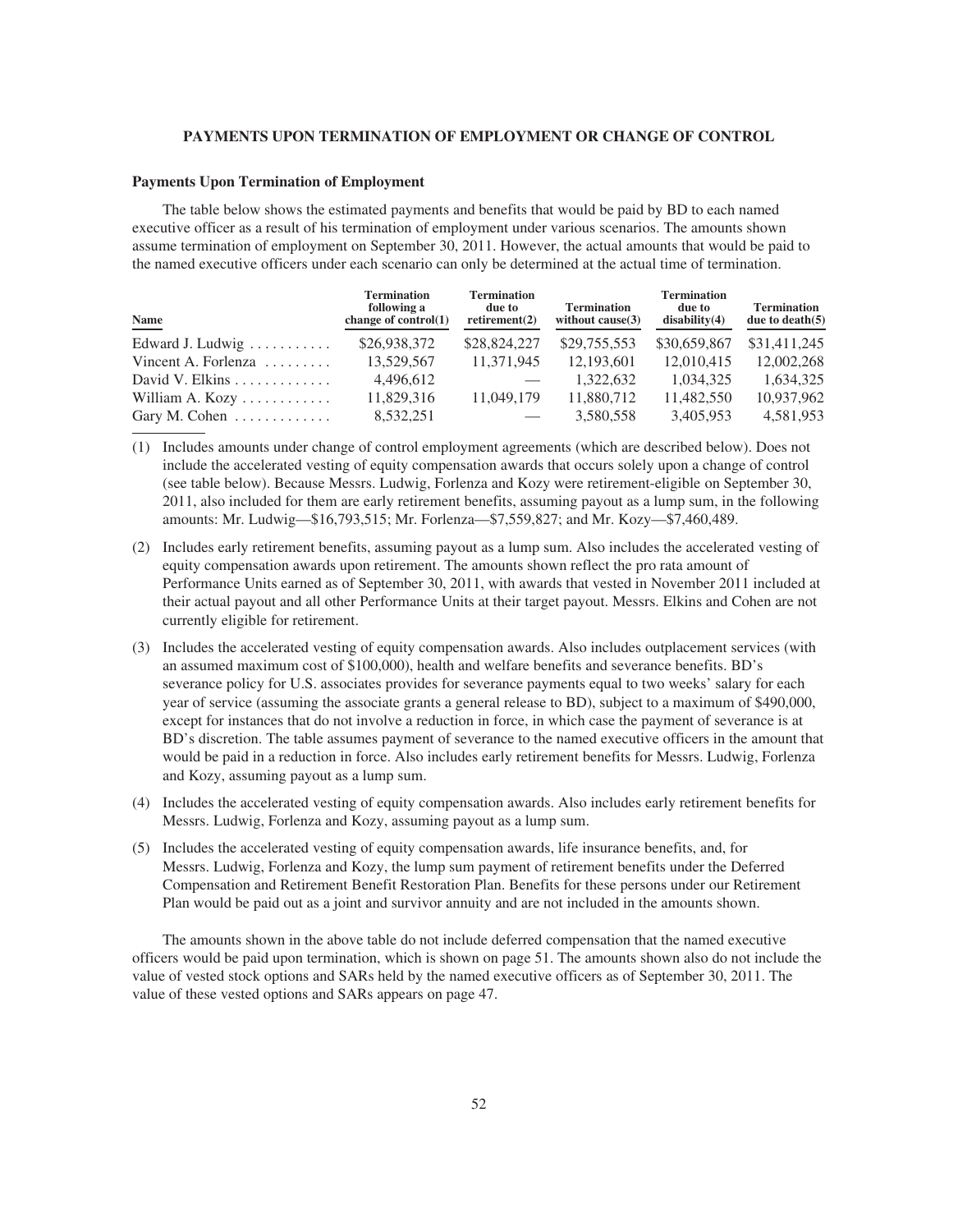### **Payments Upon Termination Following a Change of Control**

BD has an agreement with each of the named executive officers that provides for the continued employment of the executive for a period of two years following a change of control of BD. These agreements are designed to retain key executives and provide continuity of management in the event of an actual or threatened change of control of BD. The following is a summary of the key terms of the agreements.

The agreement provides that BD will continue to employ the executive for two years following a change of control, and that, during this period, the executive's position and responsibilities at BD will be materially the same as those prior to the change of control. The agreement also provides for minimum salary, PIP award and other benefits during this two-year period. "Change of control" is defined under the agreement generally as:

- the acquisition by any person or group of 25% or more of the outstanding BD common stock;
- the incumbent members of the Board ceasing to constitute at least a majority of the Board;
- certain business combinations; and
- shareholder approval of the liquidation or dissolution of BD.

The agreement also provides that, in the event the executive is terminated without "cause" or the executive terminates his employment for "good reason" during the two years following a change of control, the executive would receive:

- a pro rata PIP award for the year of termination based on the higher of (i) the executive's average PIP award for the last three fiscal years prior to termination, and (ii) his target PIP award for the year in which the termination occurs (the greater of the two being referred to herein as the "Highest Incentive Payment");
- a lump sum severance payment equal to three times (two times in the case of Mr. Elkins) the sum of the executive's annual salary and his Highest Incentive Payment;
- a lump sum payment equal to the present value of the increased pension benefits the executive would have received had he remained employed for an additional three years (two years in the case of Mr. Elkins) following termination;
- continuation of the executive's health and welfare benefits (reduced to the extent provided by any subsequent employer) for a period of three years (two years in the case of Mr. Elkins); and
- outplacement services, subject to a limit on the cost to BD of \$100,000.

"Cause" is generally defined as the willful and continued failure of the executive to substantially perform his duties, or illegal conduct or gross misconduct that is materially injurious to BD. "Good reason" is generally defined to include (i) any significant adverse change in the executive's position or responsibilities, (ii) the failure of BD to pay any compensation called for by the agreement, or (iii) certain relocations of the executive.

Under the agreement, if any payments or distributions made by BD to the executive as a result of a change of control would be subject to the excise tax imposed by the Internal Revenue Code, BD will make an additional tax reimbursement payment to the executive. As a result of this payment, the executive would retain the same amount, net of all taxes, that he would have retained had the excise tax not been triggered. This provision applies to any payments or distributions resulting from the change of control, including the accelerated vesting of equity awards discussed below. However, if such payments and distributions do not exceed 110% of the level that triggers the excise tax, the payments will be reduced to the extent necessary to avoid the excise tax.

The following table sets forth the estimated benefits each named executive officer would receive under his agreement in the event he was terminated without "cause" or terminated his employment for "good reason" following a change of control. The table assumes a termination date of September 30, 2011. These estimates are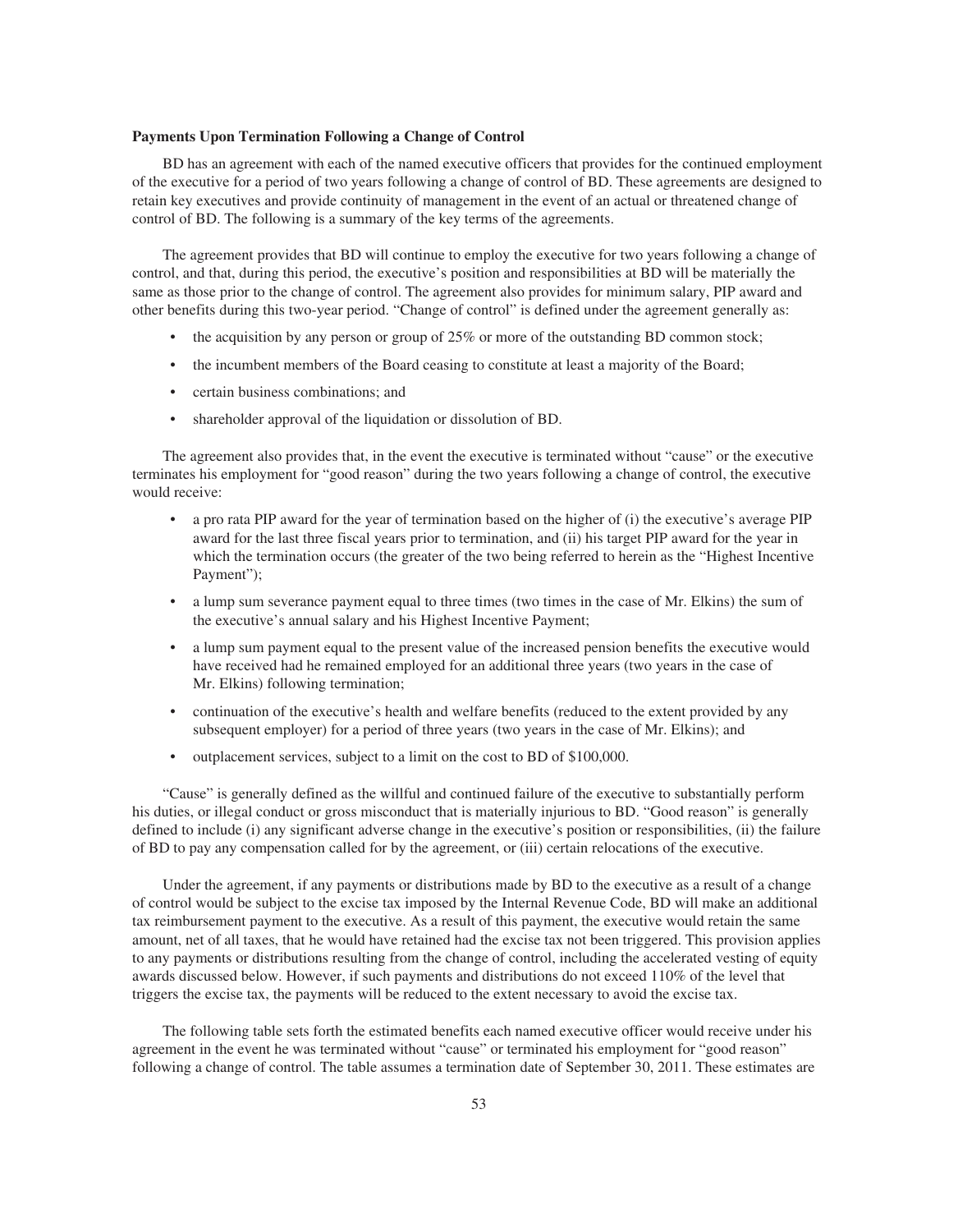based on salary rates in effect as of September 30, 2011, and use the 2011 target PIP awards of the named executive officers as the Highest Incentive Payment. No tax reimbursement payments would have been required under the agreements, except for Mr. Elkins, as shown below.

| Name<br>$\equiv$                                      | <b>Highest</b><br><b>Incentive</b><br>Payment | <b>Severance</b><br>Payment | <b>Additional</b><br><b>Retirement</b><br><b>Benefits</b> | <b>Health and</b><br>Welfare<br><b>Benefits</b> | Outplacement<br><b>Services</b> | Tax<br>Reimbursement | <b>Total</b> |
|-------------------------------------------------------|-----------------------------------------------|-----------------------------|-----------------------------------------------------------|-------------------------------------------------|---------------------------------|----------------------|--------------|
| Edward J. Ludwig  \$1,311,000 \$7,233,000 \$1,464,857 |                                               |                             |                                                           | \$36,000                                        | \$100,000                       |                      | \$10,144,857 |
| Vincent A. Forlenza $\dots$                           | 725,000                                       | 4,425,000                   | 683,740                                                   | 36,000                                          | 100,000                         |                      | 5,969,740    |
| David V. Elkins $\ldots$                              | 460,000                                       | 2.120,000                   | 153,073                                                   | 24,000                                          | 100,000                         | \$1,639,539          | 4,496,612    |
| William A. Kozy $\dots$                               | 470,800                                       | 3,191,400                   | 570,627                                                   | 36,000                                          | 100,000                         |                      | 4,368,827    |
| Gary M. Cohen $\dots\dots$                            | 466,800                                       | 3,164,400                   | 4,765,051                                                 | 36,000                                          | 100,000                         |                      | 8,532,251    |

### **Accelerated Vesting of Equity Compensation Awards Upon a Change of Control**

Upon a change of control, as defined in our equity compensation plans, all unvested options and SARs become fully vested and exercisable, and all time-vested and performance-based restricted stock units become fully vested and payable (with Performance Units being payable at their target amount). This accelerated vesting occurs with respect to all equity compensation awards granted by BD, not just those granted to executive officers. No termination of employment is required to trigger this acceleration.

The following table sets forth the value to the named executive officers of the accelerated vesting of the unvested equity compensation awards they held at the end of fiscal year 2011, assuming a change of control of BD occurred on September 30, 2011. The BD common stock closing price of \$73.32 on September 30, 2011 is used for purposes of these calculations.

| Name                                                                        | <b>Time-vested</b><br>restricted stock Performance<br>units | <b>Units</b> | <b>Options/SARs</b> | <b>Total</b> |
|-----------------------------------------------------------------------------|-------------------------------------------------------------|--------------|---------------------|--------------|
|                                                                             | \$8,379,523                                                 | \$8,443,605  | \$537.289           | \$17,360,417 |
| Vincent A. Forlenza $\ldots \ldots \ldots \ldots \ldots \ldots \ldots$      | 2.431.365                                                   | 3.279.457    | 186,883             | 5.897.705    |
|                                                                             | 411.105                                                     | 1.470.359    |                     | 1.881.464    |
|                                                                             | 2.628.155                                                   | 2.200.480    | 129.429             | 4.958.064    |
| Gary M. Cohen $\dots \dots \dots \dots \dots \dots \dots \dots \dots \dots$ | 2.012.047                                                   | 2.200.480    | 129.429             | 4,341,956    |

The value of unvested restricted stock units is calculated by multiplying the shares distributable by \$73.32. The value of unvested options and SARs is calculated using the difference between the exercise price of each option or SAR and \$73.32.

# **Equity Compensation Upon Termination**

Upon a named executive officer's termination due to retirement:

- all unvested options and SARs held by the named executive officer become fully exercisable for their remaining term;
- all time-vested units held by the named executive officer vest at, or on the first anniversary of, retirement; and
- all Performance Units held by the named executive officer vest pro rata based on the amount of the vesting period that had elapsed. The payments would be made after the end of the applicable performance periods and would be based on BD's actual performance for those periods, rather than award targets.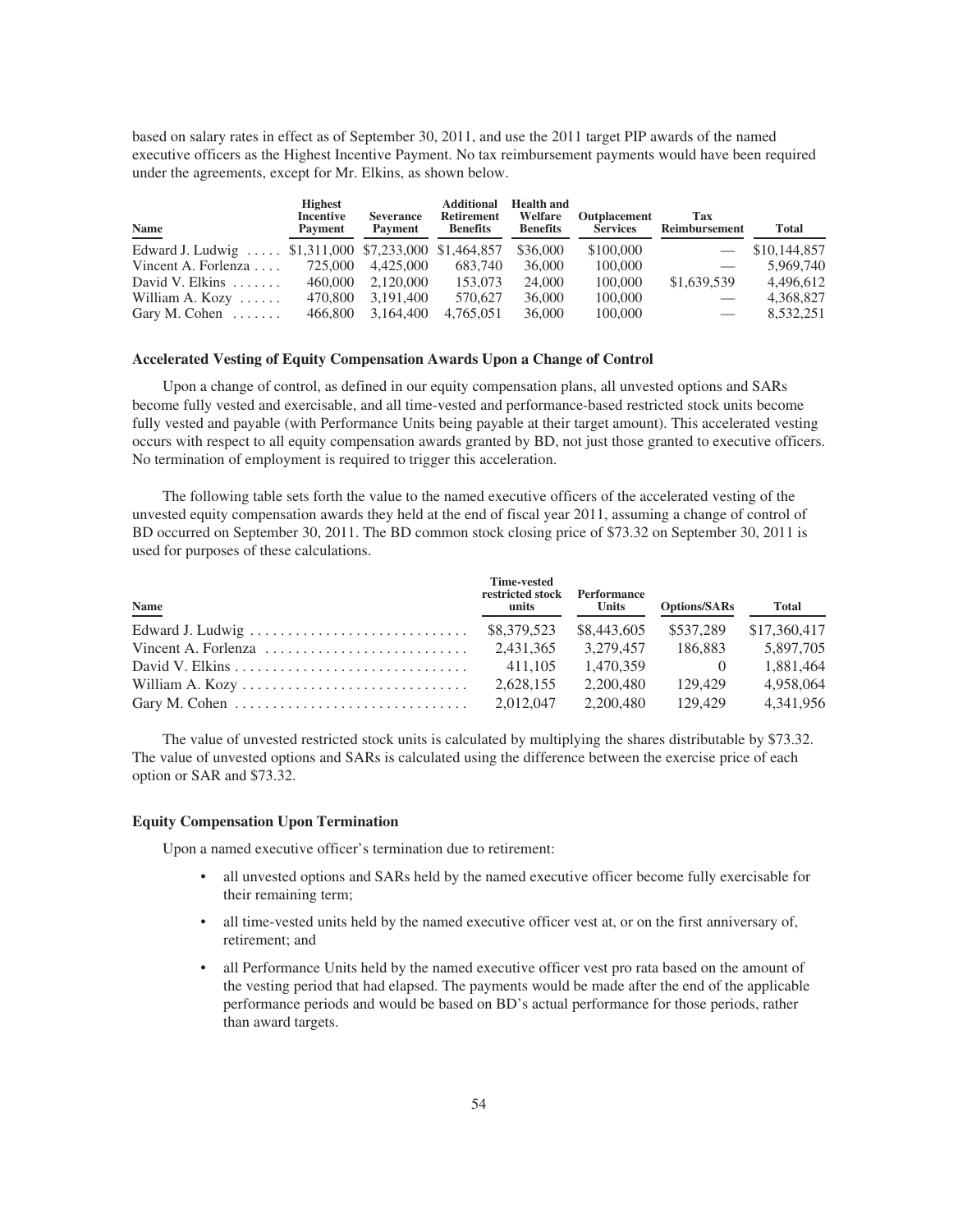Upon a named executive officer's termination due to involuntary termination without cause:

- the named executive officer is entitled to exercise his stock options and SARs for three months following termination, but only to the extent they were vested at the time of termination;
- all time-vested units held by the named executive officer fully vest; and
- all Performance Units held by the named executive officer vest pro rata based on the amount of the vesting period that had elapsed. The payments would be made after the end of the applicable performance periods and would be based on BD's actual performance for those periods, rather than award targets.

Upon a named executive officer's termination due to death or disability:

- all unvested options and SARs held by the named executive officer become fully exercisable for their remaining term;
- all time-vested units held by the named executive officer fully vest; and
- all Performance Units held by the named executive officer vest pro rata based on the amount of the vesting period that had elapsed. The payment would be based on award targets.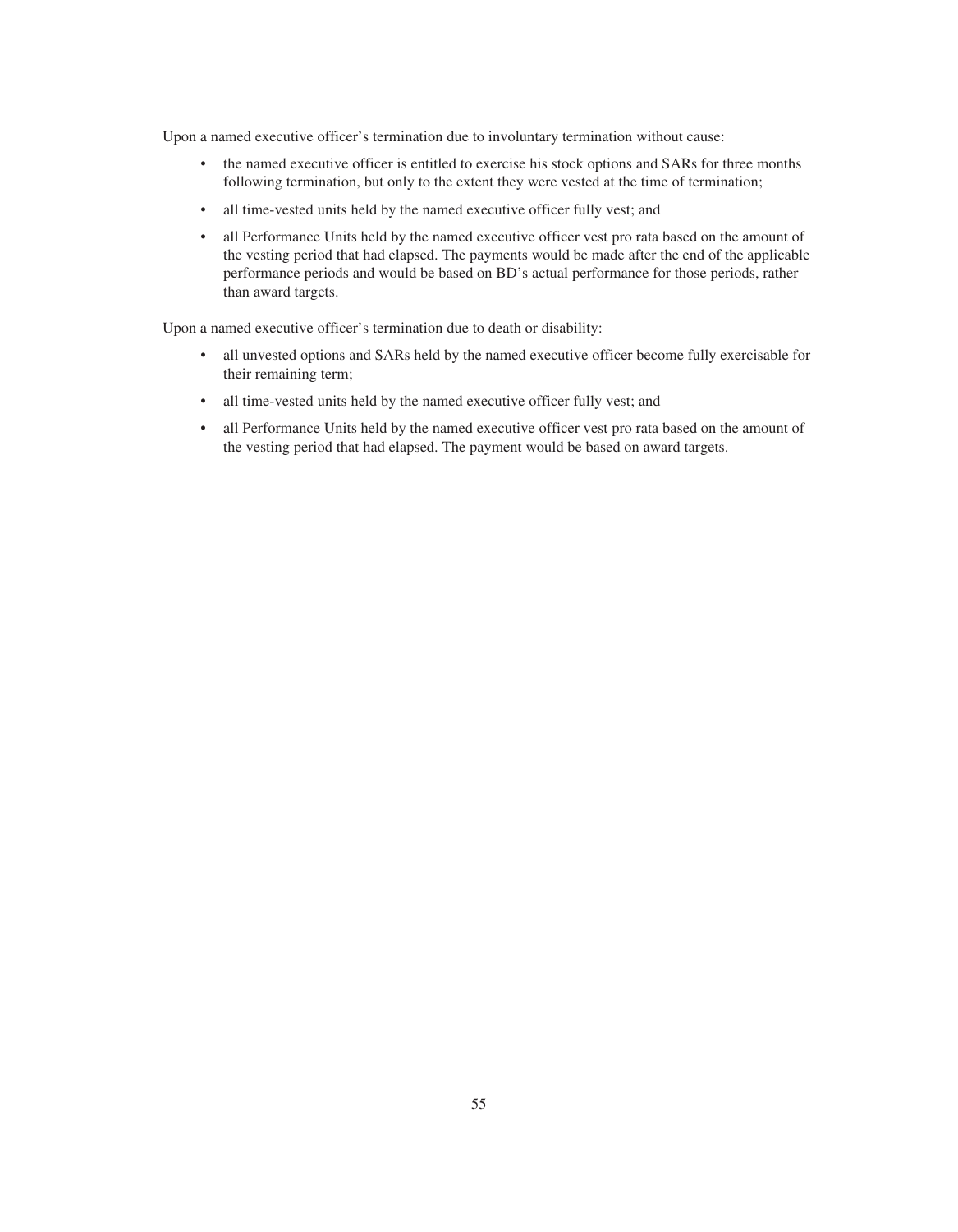# **Proposal 2. RATIFICATION OF SELECTION OF INDEPENDENT REGISTERED PUBLIC ACCOUNTING FIRM**

Ernst & Young LLP (" $E\&Y$ ") has been selected by the Audit Committee of the Board to audit the accounts of BD and its subsidiaries for the fiscal year ending September 30, 2012. A representative of  $E\&Y$  is expected to attend the 2012 Annual Meeting to respond to appropriate questions and will have the opportunity to make a statement.

Listed below are the fees billed to BD by E&Y for services rendered during fiscal years 2011 and 2010:

|                                                    | 2011                   | 2010                                  |                                                                                                                                                                                                                                                                                                                                                                                             |
|----------------------------------------------------|------------------------|---------------------------------------|---------------------------------------------------------------------------------------------------------------------------------------------------------------------------------------------------------------------------------------------------------------------------------------------------------------------------------------------------------------------------------------------|
| Audit Fees                                         | \$7,287,000            | \$7,680,000                           | "Audit Fees" include fees associated with the annual audit<br>of BD's consolidated financial statements, reviews of BD's<br>quarterly reports on Form 10-Q, registration statements<br>filed with the SEC and statutory audits required<br>internationally.                                                                                                                                 |
| Audit Related Fees                                 | \$488,500              | \$119,000                             | "Audit Related Fees" consist of assurance and related<br>services that are reasonably related to the performance of<br>the audit or interim financial statement review and are not<br>reported under Audit Fees. These services include benefit<br>plan audits and other audit services requested by<br>management, which are in addition to the scope of the<br>financial statement audit. |
| Tax Fees $\dots\dots\dots$                         | \$198,000              | \$ 211,000                            | "Tax Fees" includes tax compliance, assistance with tax<br>audits, tax advice and tax planning.                                                                                                                                                                                                                                                                                             |
| All Other Fees $\dots \dots$<br>Total  \$7,991,500 | 18,000<br><sup>S</sup> | 38,000<br><sup>S</sup><br>\$8,048,000 | "All Other Fees" includes various miscellaneous services.                                                                                                                                                                                                                                                                                                                                   |

### **Pre-Approval of Audit and Non-Audit Services**

The Audit Committee is responsible for appointing BD's independent registered public accounting firm (the "independent auditors") and approving the terms of the independent auditors' services. The Audit Committee has established a policy for the pre-approval of all audit and permissible non-audit services to be provided by the independent auditors, as described below. All of the services listed in the above table were approved pursuant to this policy.

*Audit Services.* Under the policy, the Audit Committee will appoint BD's independent auditors each fiscal year and pre-approve the engagement of the independent auditors for the audit services to be provided.

*Non-Audit Services.* In accordance with the policy, the Audit Committee has established detailed pre-approved categories of non-audit services that may be performed by the independent auditors during the fiscal year, subject to the dollar limitations set by the Audit Committee. The Audit Committee has also delegated to the Chair of the Audit Committee the authority to approve additional non-audit services to be performed by the independent auditors, subject to certain dollar limitations, and provided that the full Audit Committee is informed of each service. All other non-audit services are required to be pre-approved by the entire Audit Committee.

The Audit Committee believes that the provision of the non-audit services described above by  $E\&Y$  is consistent with maintaining the independence of E&Y.

# **THE BOARD OF DIRECTORS RECOMMENDS A VOTE FOR PROPOSAL 2. IF RATIFICATION IS WITHHELD, THE AUDIT COMMITTEE WILL RECONSIDER ITS SELECTION.**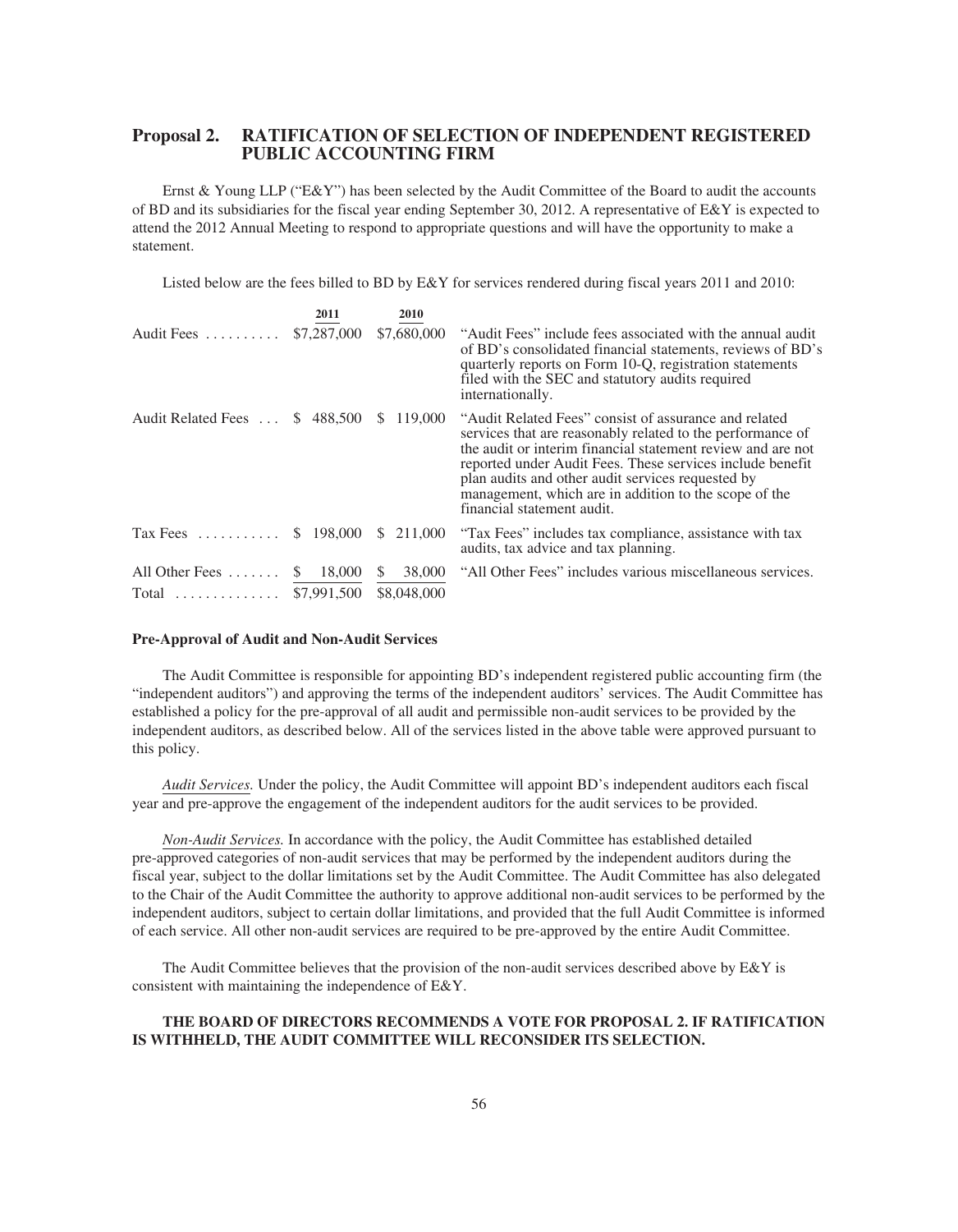### **REPORT OF THE AUDIT COMMITTEE**

The Audit Committee reviews BD's financial reporting process on behalf of the Board of Directors. Management has the primary responsibility for the financial statements and the reporting process, including the system of internal controls. The independent auditors are responsible for performing an independent audit of the Company's consolidated financial statements in accordance with generally accepted auditing standards and to issue a report thereon. The Committee monitors these processes.

In this context, the Committee met and held discussions with management and the independent auditors. Management represented to the Committee that the Company's consolidated financial statements were prepared in accordance with accounting principles generally accepted in the United States, and the Committee reviewed and discussed the consolidated financial statements with management and the independent auditors. The Committee also discussed with the independent auditors the matters required to be discussed by the statement on Auditing Standards No. 61 (Codification of Statements on Auditing Standards, AU 380), as amended, as adopted by the Public Company Accounting Oversight Board in Rule 3200T.

In addition, the Committee discussed with the independent auditors the auditors' independence from BD and its management, and the independent auditors provided to the Committee the written disclosures and the letter pursuant to the applicable requirements of the Public Company Accounting Oversight Board regarding the independent auditor's communications with the Committee concerning independence. The Committee discussed with BD's internal and independent auditors the overall scope and plans for their respective audits. The Committee met with the internal and independent auditors, with and without management present, to discuss the results of their examinations, their evaluations of BD's internal controls, and the overall quality of BD's financial reporting. Management has also reviewed with the Audit Committee its report on the effectiveness of BD's internal control over financial reporting. The Audit Committee also received the report from the independent auditors on BD's internal control over financial reporting.

Based on the reviews and discussions referred to above, the Committee recommended to the Board of Directors, and the Board has approved, that the audited financial statements be included in the Company's Annual Report on Form 10-K for the fiscal year ended September 30, 2011, for filing with the Securities and Exchange Commission.

> **AUDIT COMMITTEE Basil L. Anderson, Chair Christopher Jones Marshall O. Larsen Gary A. Mecklenburg James F. Orr Bertram L. Scott**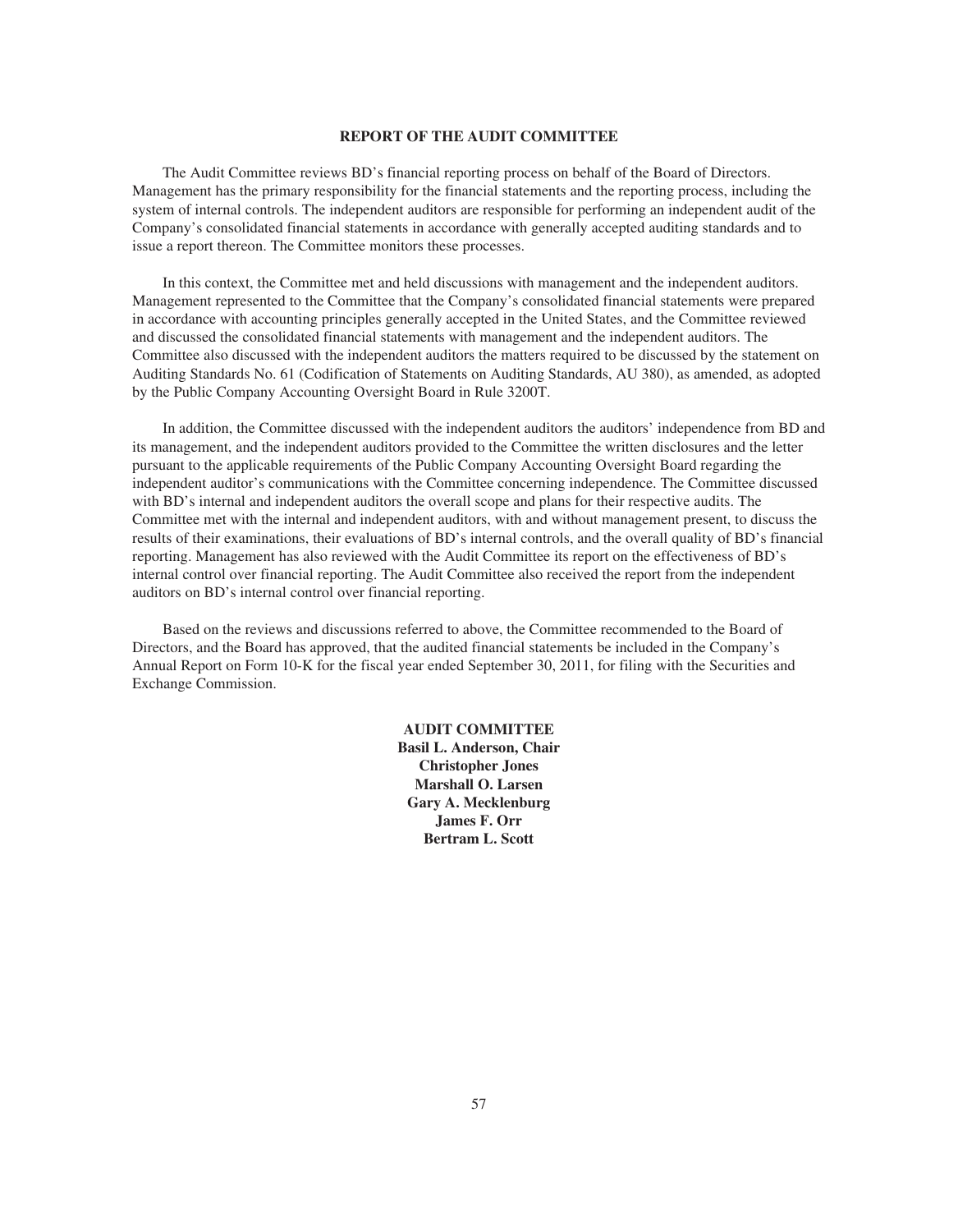# **Proposal 3. ADVISORY VOTE ON EXECUTIVE COMPENSATION**

The Compensation Discussion and Analysis beginning on page 27 of this proxy statement describes BD's executive compensation program and the compensation decisions made by the Compensation and Benefits Committee and the Board of Directors in 2011 with respect to our Chief Executive Officer and the other officers named in the Summary Compensation Table on page 41 (who we refer to as the "named executive officers"). The Board of Directors is asking shareholders to cast a non-binding advisory vote on the following resolution:

"RESOLVED, that the shareholders of Becton, Dickinson and Company ("BD") approve the compensation of the BD executive officers named in the Summary Compensation Table, as disclosed in this proxy statement pursuant to the compensation disclosure rules of the Securities and Exchange Commission (which disclosure includes the Compensation Discussion and Analysis, the executive compensation tables and the related footnotes and narrative accompanying the tables)."

As we describe in the Compensation Discussion and Analysis, our executive compensation program embodies a pay-for-performance philosophy that supports BD's business strategy and aligns the interests of our executives with our shareholders. At the same time, our program does not encourage excessive risk-taking by management. We believe that the compensation actions taken for 2011 appropriately reflected the performance of our named executives and BD during the year under challenging economic conditions, and that payouts under our long-term incentive compensation demonstrate a high degree of alignment with BD's performance against the targets set by our Compensation and Benefits Committee.

For these reasons, the Board is asking shareholders to support this proposal. While the advisory vote we are asking you to cast is non-binding, the Compensation and Benefits Committee and the Board value the views of our shareholders and will take into account the outcome of the vote when considering future compensation decisions for our named executive officers. BD holds an advisory vote on executive compensation on an annual basis.

## **THE BOARD OF DIRECTORS RECOMMENDS A VOTE FOR PROPOSAL 3.**

# **Proposal 4. SHAREHOLDER PROPOSAL ON CUMULATIVE VOTING**

Mrs. Evelyn Y. Davis, Watergate Office Building, 2600 Virginia Avenue N.W., Suite 215, Washington, DC 20037, owner of 800 shares of BD common stock, has informed BD that she plans to introduce the following proposal at the meeting:

*RESOLVED:* "That the stockholders of Becton Dickinson, assembled in Annual Meeting in person and by proxy, hereby request the Board of Directors to take the necessary steps to provide for cumulative voting in the election of directors, which means each stockholder shall be entitled to as many votes as shall equal the number of shares he or she owns multiplied by the number of directors to be elected, and he or she may cast all of such votes for a single candidate, or any two or more of them as he or she may see fit."

*REASONS:* "Many states have mandatory cumulative voting, so do National Banks."

"In addition, many corporations have adopted cumulative voting."

"Last year the owners of 59,339,952 shares, representing approximately 36.6% of shares voting voted FOR this proposal."

"If you AGREE, please mark your proxy FOR this resolution."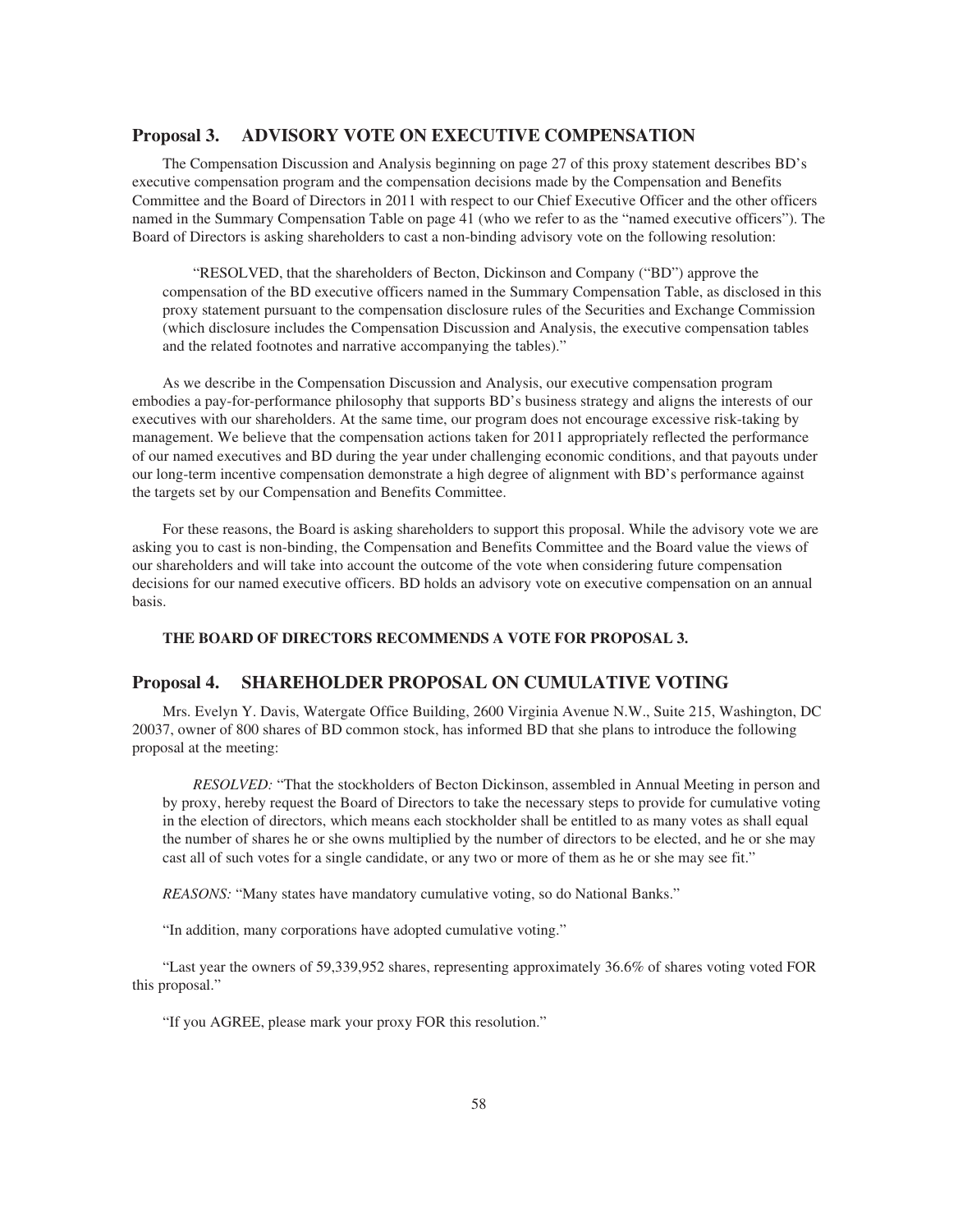#### **BOARD OF DIRECTORS' RESPONSE**

#### **The Board of Directors recommends a vote AGAINST Proposal 4 for the following reasons:**

The Board continues to believe that BD's current system of electing directors, where each share is entitled to one vote for each nominee, is most likely to promote the election of a diverse board that represents the interests of all shareholders, not just those of particular groups. Cumulative voting could enable shareholders to pool their votes to elect directors concerned with advancing the positions of the group responsible for their election, rather than positions that are in the best interests of BD and all shareholders. Directors supporting the special interests of the constituencies that elected them could create partisanship and divisiveness among Board members and impair the Board's ability to operate effectively as a governing body. Our voting system, which is followed by most S&P 500 companies, prevents the accumulation of votes for potentially partisan nominees. In addition, in the past few years, our Board has taken steps to further strengthen the accountability of directors to our shareholders, including adopting majority voting in uncontested elections and providing for the annual election of directors. We believe this proposal is contrary to the goal of holding directors accountable to all our shareholders. For these reasons, we believe this proposal is not in the best interests of BD or our shareholders.

# **ACCORDINGLY, THE BOARD OF DIRECTORS RECOMMENDS A VOTE AGAINST PROPOSAL 4.**

### **SHAREHOLDER PROPOSALS OR DIRECTOR NOMINATIONS FOR 2013 ANNUAL MEETING**

Any proposal that a shareholder wishes to submit for inclusion in BD's proxy materials for the 2013 Annual Meeting pursuant to SEC Rule 14a-8 must be received by BD not later than August 24, 2012. Notice of any other proposal or director nomination that a shareholder wishes to submit for consideration at the 2013 Annual Meeting pursuant to BD's By-Laws must be delivered to BD not earlier than October 3, 2012 and not later than November 2, 2012. Such other proposal or director nomination also must satisfy the information and other requirements specified in BD's By-Laws, which are available on BD's website at *www.bd.com/investors/ corporate\_governance/.* Any shareholder proposal or director nomination submitted to BD in connection with the 2013 Annual Meeting should be addressed to: Corporate Secretary, BD, 1 Becton Drive, Franklin Lakes, New Jersey 07417-1880.